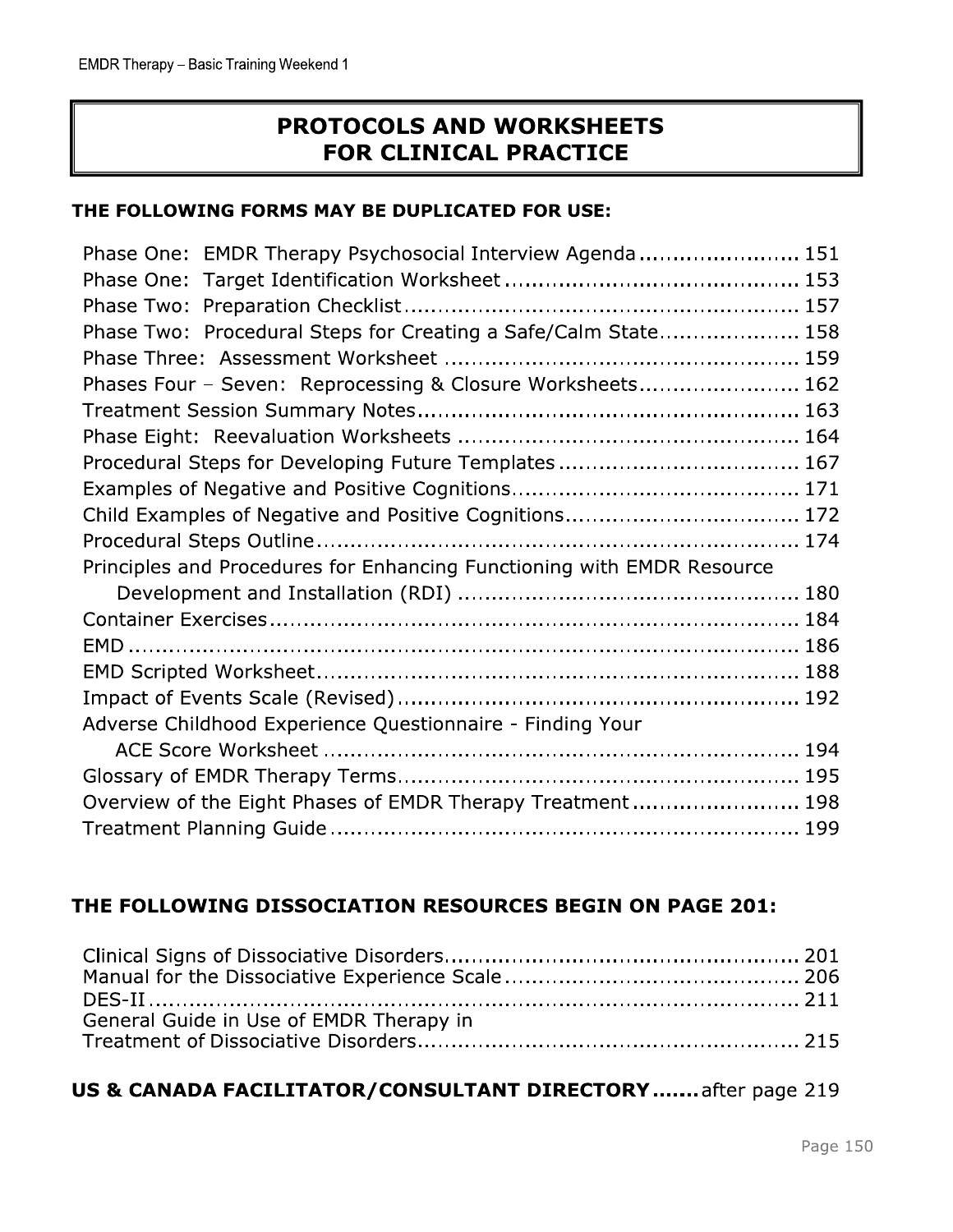# **PHASE ONE: EMDR THERAPY PSYCHOSOCIAL INTERVIEW AGENDA** -CLIENT READINESS CRITERIA CHECKLIST-

| $\Box$ $OK:$                             | Has been addressed and is appropriate for EMDR therapy.                                                                         |
|------------------------------------------|---------------------------------------------------------------------------------------------------------------------------------|
| PROBI FM:                                | Problem/Concern.<br>Wait until completion of Basic Course or until further<br>preparation and stabilization have been achieved. |
| <b>CONSULTATION:</b><br>area of concern. | Consultation indicated with EMDR clinician with expertise in                                                                    |

The following may be treated as a clinical checklist or worksheet:

#### **CLINICAL CONCERNS:**

#### **DISSOCIATION AND LONG-STANDING ISSUES**

#### $\Box$  OK  $\Box$  PROBLEM □ CONSULTATION

Client has been screened for Dissociative Disorder (DD). DD rules out the use of EMDR therapy by Part One-trained clinicians and requires additional training beyond the Part Two training. A Mental Status Exam, and the Dissociative Experiences Scale II (DES) should be used for all clients to determine the degree of dissociation present. Further evaluation for Dissociative Disorders should be conducted with any client about whom you have concerns. See Clinical Signs of Dissociative Disorders, the DES-II, Adolescent DES, Child Dissociative Checklist, and A General Guide to the Use of EMDR Therapy in the Treatment of Dissociative Disorders in the Appendix. Special preparation and stabilization for DD clients is needed to establish their capacity to maintain dual awareness in order for reprocessing to occur.

Indicators of poor psychic development include but are not limited to:

- Years of unsuccessful psychotherapy  $\Box$
- Minimal or poor responses to psychotropic medications  $\Box$
- Depersonalization and/or derealization  $\Box$
- Dissociative Disorder  $\Box$
- History of hospitalizations  $\Box$
- Somatic symptoms  $\Box$
- $\Box$  Chronic instability at home and/or at work
- Inability to learn from experience  $\Box$
- Previous unsuccessful treatment of addictions and/or compulsions  $\Box$
- Secondary gains to maintaining their symptomatology  $\Box$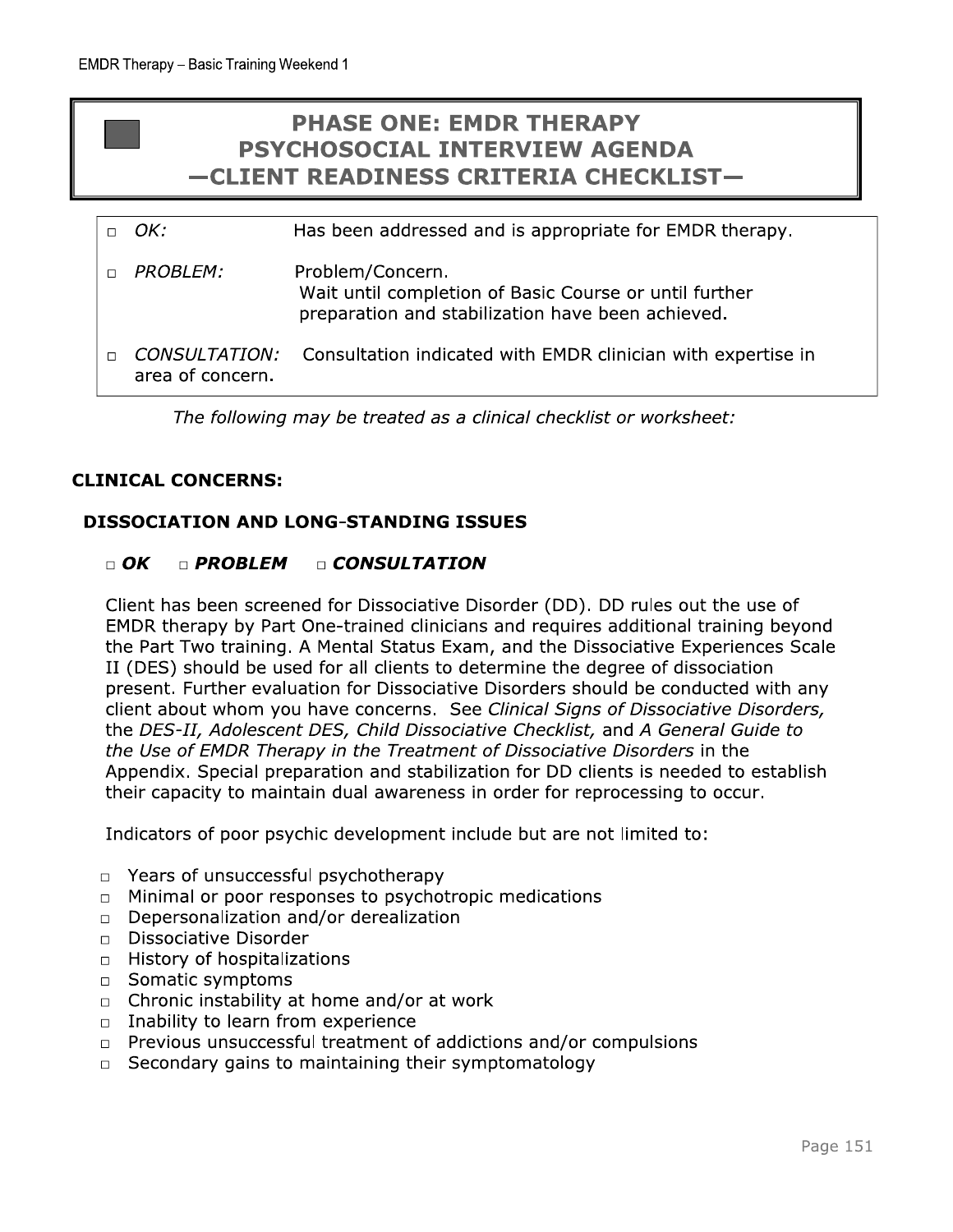### **ACUTE PRESENTATIONS**

 $\Box$  OK **DE CONSULTATION** D PROBLEM

The following situations require caution and case consultation:

- Major loss, illness, or injury  $\Box$
- $\Box$  Life threatening substance abuse
- $\Box$  Recent suicide attempt(s)
- G Self-mutilation
- □ Serious assaultive or impulsive behavior
- n Psychotic episode

#### **STABILIZATION**

- $\Box$  OK **DE** PROBLEM **D** CONSULTATION
- $\Box$  Adequate stabilization/self-control strategies in place
- $\Box$  Client must have a workable means of managing distress as necessary during and between sessions
- $\Box$  Client has adequate life supports (friends, relatives, etc.)
- $\Box$  Systems/issues that might endanger client have been addressed
- $\Box$  Client able to call for help if indicated
- $\Box$  Medical marijuana use
- $\Box$  Client is safe at home

#### **MEDICAL CONSIDERATIONS**

- $\Box$  OK D PROBLEM **CONSULTATION**
- $\Box$  General physical health/medical condition/age considered (possible exacerbation with stress)
- $\Box$  Medications
- $\Box$  Inpatient if necessary, to manage danger to client or others
- $\Box$  Eye pain contraindicates EMs until cleared by physician (use alternate forms of stimulation)
- $\Box$  Any neurological impairment or physical complication inappropriate for Weekend 1/Part 1 clinicians
- $\Box$  Pregnancy: first trimester cautions; other complications

#### **TIMING CONSIDERATIONS/READINESS**

- $\Box$  OK D PROBLEM **D** CONSULTATION
- $\Box$  Timing of life events (projects, demands, work schedules, vacations, etc.)
- $\Box$  Willingness/ability to participate in the treatment plan
- $\Box$  90-minute sessions (if possible) 50 minutes minimum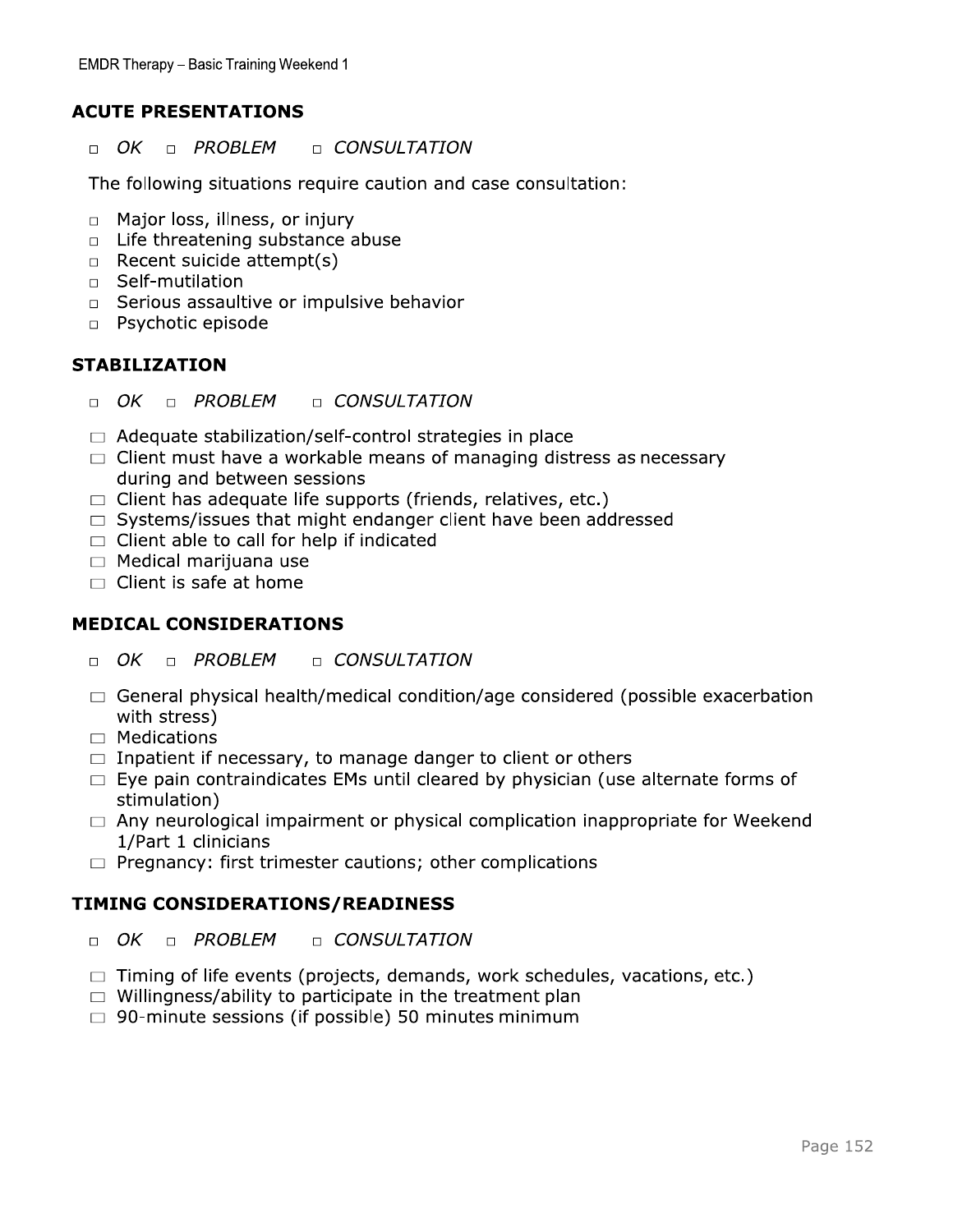# **PHASE ONE: TARGET IDENTIFICATION WORKSHEET**

This worksheet is designed to develop a treatment plan specific to a presenting issue. You will use Direct Questioning and the Floatback Technique, and/or Affect Scan to identify relevant experiences in the client's memory network that are informing their current symptoms. It will also help you prioritize what memories to process and keep track of them as they resolve.

#### **PRIORITIZED PRESENTING ISSUE:**

The Presenting Issue is collaboratively determined by client and clinician.

#### **RECENT EXAMPLE OF PRESENTING ISSUE:**

List examples of recent experiences related to prioritized presenting issue from intake or elicit them here.

Use one of the recent experiences that most resonates with the presenting issue to access the dysfunctionally stored network and identify potential targets for reprocessing.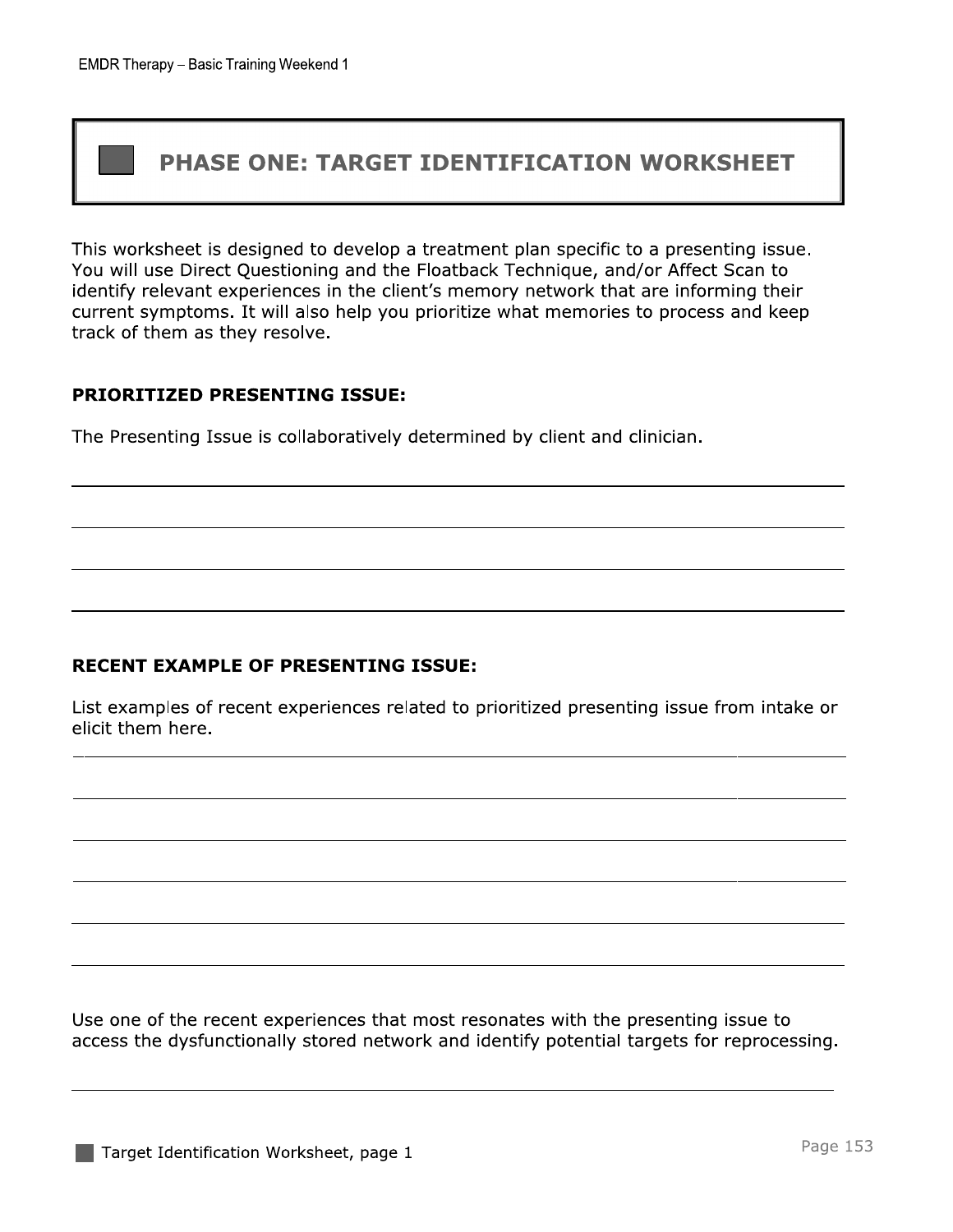#### **PAST EXPERIENCES:**

Use Direct Questioning, Floatback Technique and/or Affect Scan as scripted below to identify the past experiences associated with the client's current difficulties. Elicit memories including the youngest or childhood memories according to client's tolerance. Direct questioning often provides a clear network of past targets. If it does not, use Floatback then Affect Scan technique. Cluster as necessary to organize memories.

Record the client's experiences with **brief** description and the client's age or grade for each memory.

#### **Past Experiences**

Age/Grade

**DIRECT QUESTIONING: The following are examples of questions. (Note responses)** on the list above.)

"Have there been other memories that felt like this?"

"Do you remember an earlier time when you felt this way?" (Identify a pattern of response, emotional reaction, or distorted belief)

Note: Use Floatback with caution with complex trauma client presentations.

#### **FLOATBACK TECHNIQUE:**

Refer client back to the representative/resonant *recent experience* on the preceding page and  $ask:$ 

"What is the image that represents the worst part of this recent experience?

What negative thoughts or beliefs are you having about yourself as you think of  $it?$ 

Target Identification Worksheet, page 2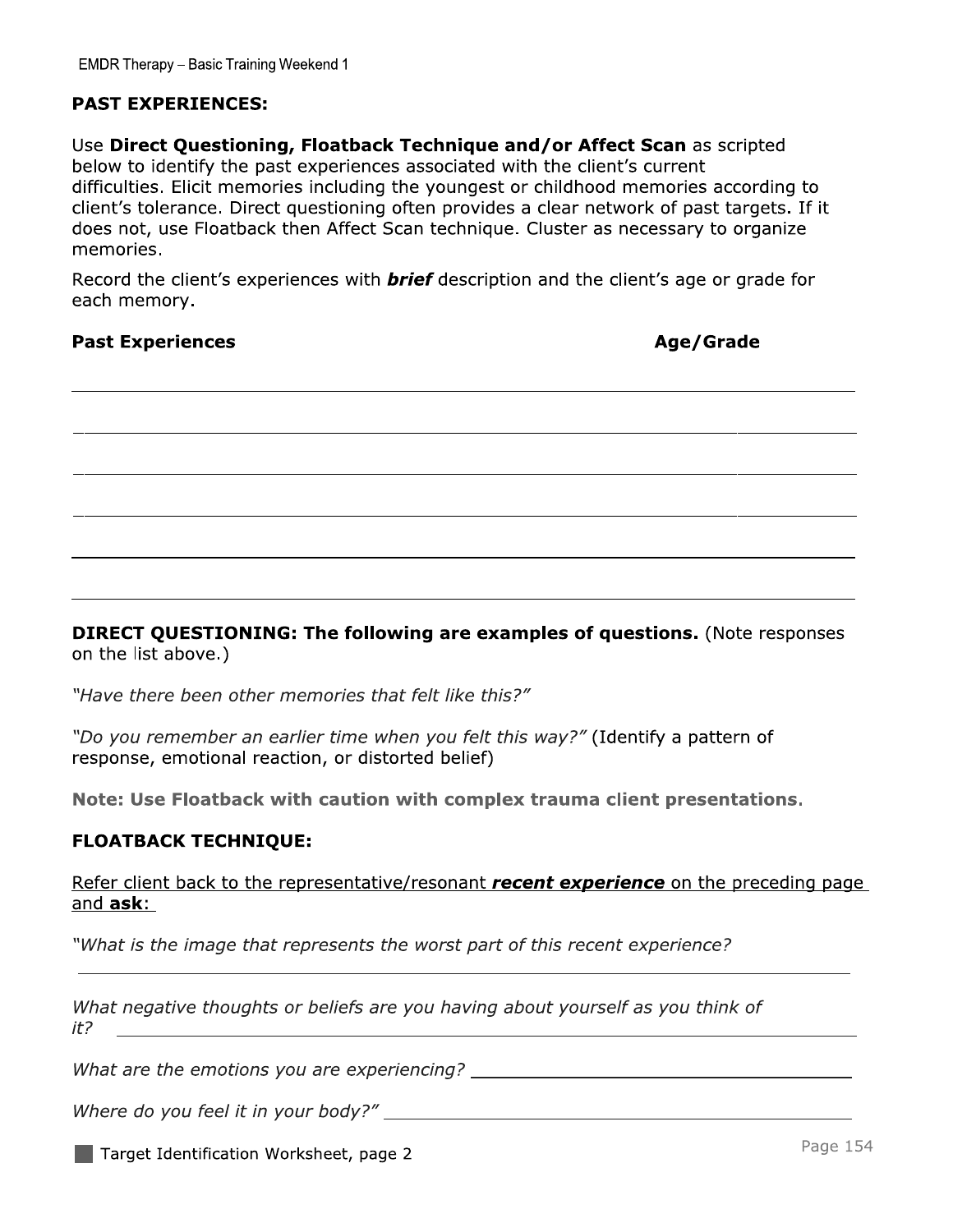### **FLOATBACK, continued**

(If possible, use the client's actual words/descriptions in this script.)

"As you focus on the image (pause) the negative thoughts(s) [repeat negative thoughts] you are having about yourself (pause), the emotions (pause) and body sensations (pause), let your mind float back to earlier times in your life when you may have felt this way before and just notice what memory or memories come to mind...(pause). What memories are coming up?"

Record the client's memories on the Past Experiences list on the preceding page using **brief** descriptions with the client's age or grade.

To prompt for additional memories (ideally back to early childhood), repeatedly use the following statement until no new memories are identified.

"As you focus on that experience, notice any earlier memories that may come to  $mind...$ "

Record each memory on the Past Experiences list on the preceding page.

**Additional option:** If Floatback doesn't yield results, and if client is sufficiently stable, try the Affect Scan (uses only emotion and body sensation): Use with caution with complex trauma client presentations.

#### **AFFECT SCAN:**

If Floatback doesn't yield results, try the Affect Scan (uses only emotion and body sensation):

"Hold the recent experience in mind, notice the emotions you are having right now and notice what you are feeling in your body. Now let your mind scan back to an earlier time when you may have felt this way before and just notice any memory or memories that come to mind."

Record each memory on the Past Experiences list on the preceding page.

NOTE: Before proceeding to the next page, identify and note both the touchstone (earliest) and the worst memory on the list on the preceding page.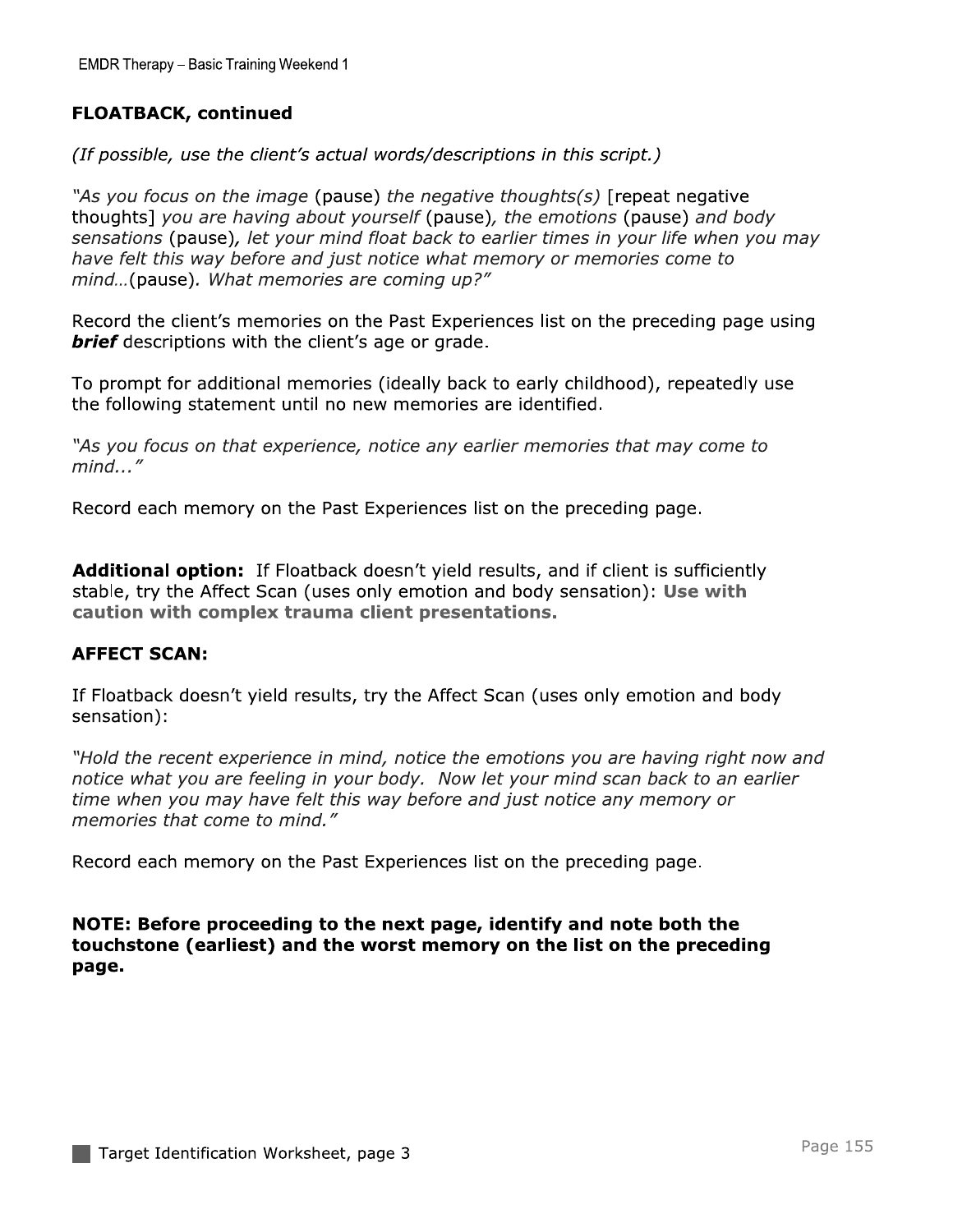EMDR Therapy – Basic Training Weekend 1<br>
PRESENT TRIGGERS:<br>
Now that the client may be in greate<br>
memory network, explore for additic<br>
"Are there other situations, people of<br>
negative reactions?" (Note: list curre lyow that the client may be in greater touch with the core feeling underlying this memory network, explore for additional present triggers that were not identified earlier.

i<br>Li "Are there other situations, people or places in your current life how that bring up these negative reactions?" (Note: list current triggers aiready mentioned with prior questions.)

\\\\\\\\\\\\\\\\\\\\\\\\\\\\\\\\\\\\\\\\\\\\\\\\\\\\\\\\\\\\\\\\\\\\\\\\

\\\\\\\\\\\\\\\\\\\\\\\\\\\\\\\\\\\\\\\\\\\\\\\\\\\\\\\\\\\\\\\\\\\\\\\\

# FUTURE DESIRED RESPONSE: (FUTURE TEMPIATE)

i. "How would you like to be able to handle these situations (present triggers) in the future?"

#### **TARGET MEMORY SELECTED FOR FIRST REPROCESSING SESSION:**

TARGET MEMORY SELECTED FOR FIRST REPROCESSING SESSION:<br>
Identify Target Memory selected for the first reprocessing session:<br>
Based on the AIP model and the assessment of client's affect tolerance, the clinician<br>
makes a re

"Based upon what you have shared with me today and what we know about EMDR therapy, let's discuss which memory we should reprocess first. I recommend we reprocess:

<u> 1989 - Johann Stoff, deutscher Stoff aus der Stoff aus der Stoff aus der Stoff aus der Stoff aus der Stoff aus</u> Udentify the specific first, worst OR other from the past experiences listed previously.) SBOJIGBCC

(Clinician provides rationale for the choice, e.g., touchstone is the foundational memory). *How does that sound to you?"* Record *brier* description of the agreed upon memory with the client's age or grade:

\\\\\\\\\\\\\\\\\\\\\\\\\\\\\\\\\\\\\\\\\\\\\\\\\\\\\\\\\\\\\\\\\\\\\\\\

#### Redirect client's focus of attention to Safe/Calm State using the cue word (no BLS) as you close the session.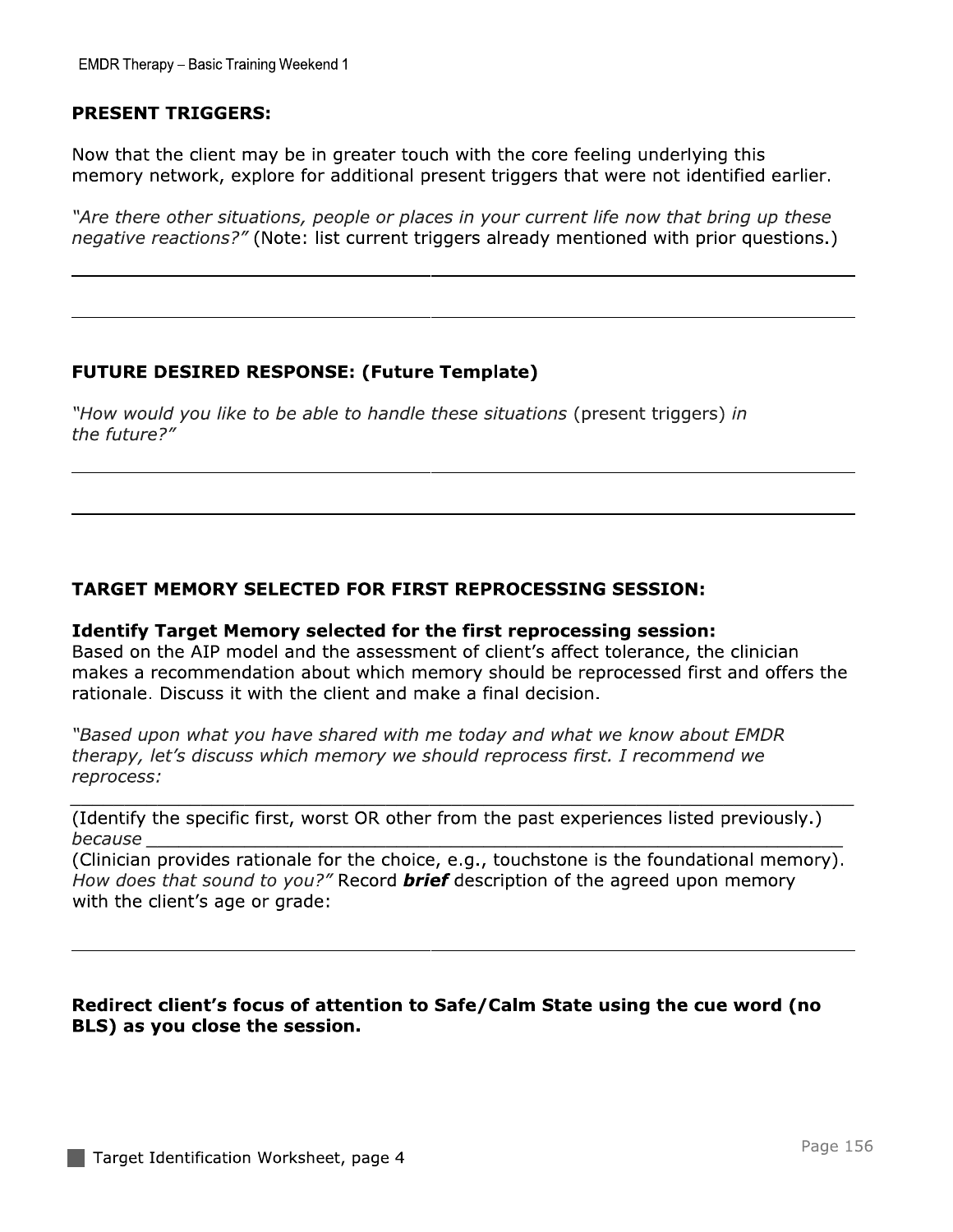# **PHASE TWO: PREPARATION CHECKLIST**

#### Check  $\square$  when completed:

#### **Explanation of EMDR Therapy**

□ AIP/REM

"When a disturbing event occurs, it can get locked in the brain with the images, sounds, thoughts, feelings and body sensations. EMDR seems to stimulate the information and allows the brain to process the experience. That may be what is happening in REM or dream sleep - the eye movements (tones, tactile) may help to process the material. It is your own brain that will be doing the healing and you are the one in control.

#### **EMDR Seating Position for in person and virtual**

- □ For in person setting: Seating arrangement (ships passing).
- □ For virtual settings: Take time to establish the best position for the clinician and the BLS within the visual frame.
- □ For virtual settings: Client and clinician can "pin" each other.

#### **Eye Movements**

- $\Box$  Comfortable distance from client's face.
- □ Speed (horizontal EMs).
- $\Box$  Alternative directions (- / \).

#### Alternative Bilateral Stimulation (to be used only if necessary)

- $\Box$  Tapping.
- □ Auditory.

#### **Reprocessing Aids**

□ Metaphor (train/movie).

"In order to help you 'just notice' the experience, imagine riding on a train or watching a video and the images, feelings, thoughts, etc., are just passing by."

- $\Box$  Virtual Metaphor: Online photo or video apps that demonstrate images moving, disappearing, or changing.
- □ Stop signal/Keep going signal.

"It is important that you use your stop signal any time you want to stop for any reason. What type of signal would you feel comfortable using?"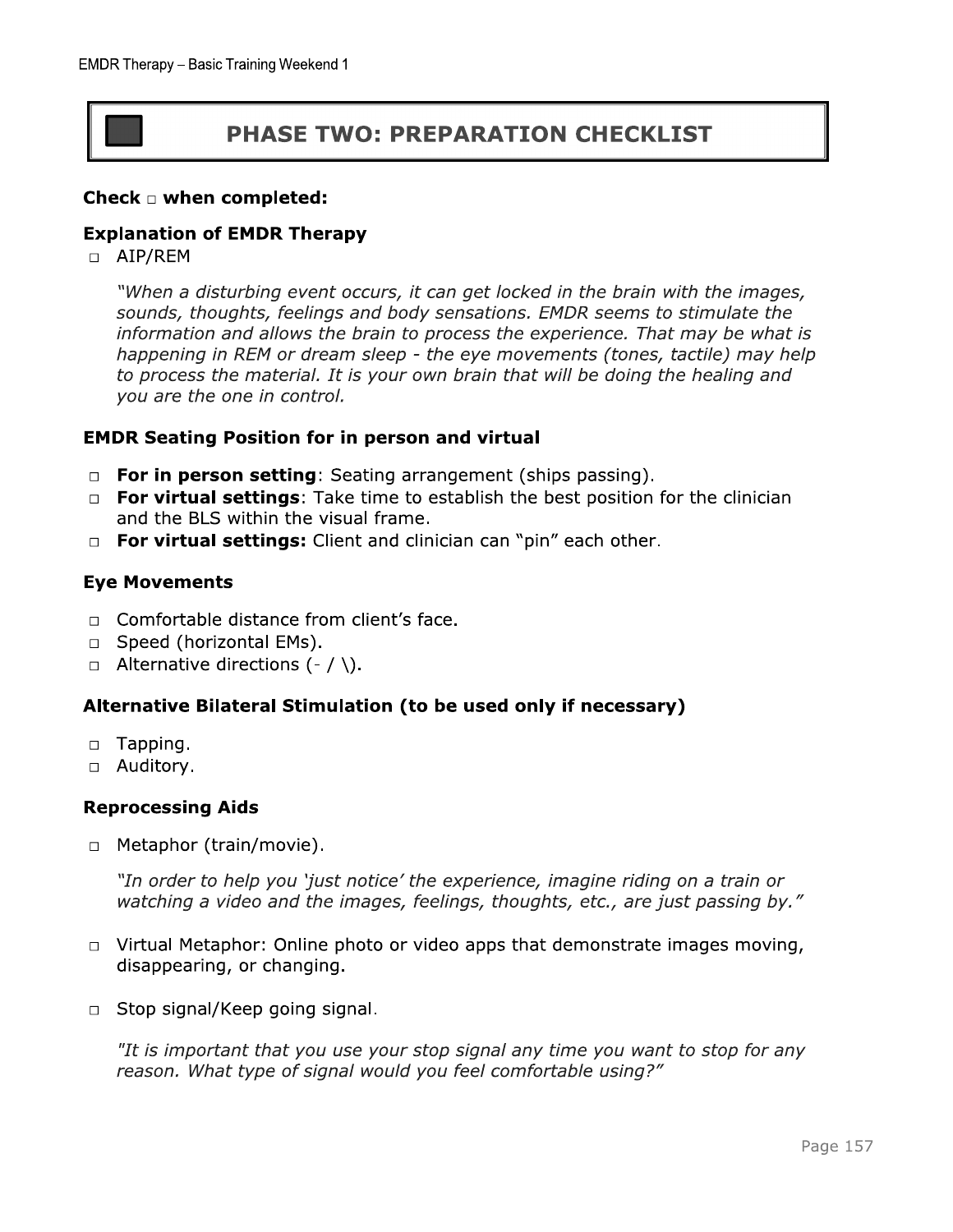|                                                         | <b>PHASE TWO: PROCEDURAL STEPS</b><br><b>FOR CREATING A SAFE/CALM STATE</b>                                                                                                                                                                                                                                                                                                                                                                                         |
|---------------------------------------------------------|---------------------------------------------------------------------------------------------------------------------------------------------------------------------------------------------------------------------------------------------------------------------------------------------------------------------------------------------------------------------------------------------------------------------------------------------------------------------|
| <b>INSTRUCT</b><br><b>CLIENT TO</b>                     | Use with or without eye movements. (If without BLS, substitute<br>breathing.)                                                                                                                                                                                                                                                                                                                                                                                       |
| <b>USE</b><br><b>AS NEEDED</b>                          | Clarify with client that this is a <b>positive exercise</b> designed to create a positive<br>memory. If the experience elicits negative associations, the client could be<br>asked to put that negative material in their container and/or the Safe/Calm<br>State image can be modified or changed. If this does not work, another<br>stabilizing measure should be explored. Discontinue BLS sets if the client<br>reports any disturbance.                        |
|                                                         | Use other coping skills if more appropriate (containment or other resource).                                                                                                                                                                                                                                                                                                                                                                                        |
| <b>IMAGE</b>                                            | "Please bring up an image or sense that gives you a feeling of safety and<br>calm." (pause) "What is it?" (pause) "Describe what you see."                                                                                                                                                                                                                                                                                                                          |
| <b>EMOTIONS</b><br><b>AND</b><br><b>SENSATIONS</b>      | "As you notice it now what do you see, hear, and feel? (pause) What emotions<br>are you noticing? (pause) What sensations do you have in your body?"                                                                                                                                                                                                                                                                                                                |
| <b>ENHANCEMENT</b>                                      | "Focus on it and notice any sights, sounds, smells, and sensations. (pause)<br>Tell me more about what you are noticing."                                                                                                                                                                                                                                                                                                                                           |
| <b>EYE</b><br><b>MOVEMENTS</b>                          | "Bring up the image or sense and concentrate on what you are feeling and<br>where you feel the pleasant sensations in your body and allow yourself to<br>enjoy them. (pause) Concentrate on those feelings and sensations and follow<br>my fingers. (4-8 slow BLS) What are you noticing now?"                                                                                                                                                                      |
|                                                         | <b>If positive:</b> "Focus on that. (BLS) What do you notice now?" (If necessary,<br>add up to 4 sets of BLS to strengthen it as long as it remains positive.)                                                                                                                                                                                                                                                                                                      |
|                                                         | If negative: Redirect attention away from the image or sense, setting aside<br>any negative parts and return to the positive, if possible. If successful, then<br>"Focus on that. (BLS) What do you get now?" If not successful, then identify<br>another calm or safe state making sure there are no associations with people<br>or, instead, shift to a mindfulness or breathing exercise.                                                                        |
| <b>CUE WORD</b>                                         | "Is there a word or phrase that represents this image or sense?<br>Think of _________ and notice the positive feelings and sensations you are<br>having when you think of that word. Concentrate on those sensations and the<br>word/phrase ________ and follow my fingers. (4-8 BLS) (pause)<br>What are you noticing now?" (Pause for a response.) Repeat and enhance<br>positive feelings with sets of BLS as long as the experience continues to<br>strengthen. |
| <b>SELF-CUEING</b>                                      | "Now say that word____________ and notice how you feel."<br><b>Note:</b> No more BLS from here on out.                                                                                                                                                                                                                                                                                                                                                              |
| <b>CUEING WITH</b><br><b>DISTURBANCE</b>                | "Now imagine a minor annoyance, not what brought you into therapy, but<br>some minor annoyance perhaps something that annoyed you this morning or<br>on your way here, (1 or 2 out of 10) and notice how you feel. (pause)<br>(pause) What do you notice?"                                                                                                                                                                                                          |
| <b>SELF-CUEING</b><br><b>WITH</b><br><b>DISTURBANCE</b> | "Now think of a little bit more annoying incident (2 or 3 out of 10), notice how<br>you feel, (pause) then bring up that word_________________by yourself, especially<br>noticing any changes in your body when you focus on your cue word."                                                                                                                                                                                                                        |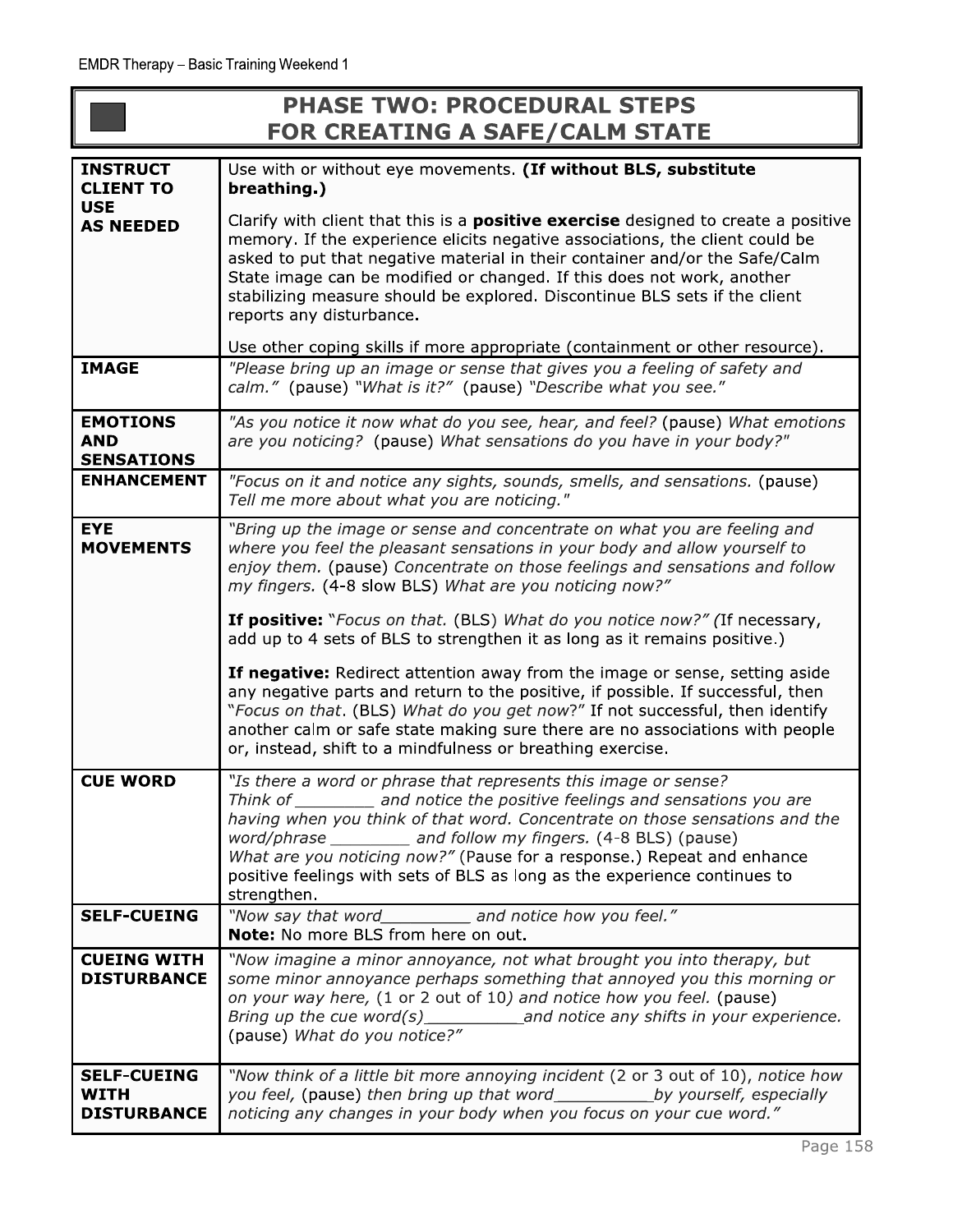'n

|                                      | <b>PHASE THREE: TARGET ASSESSMENT WORKSHEET</b>                                                                                                                                                                                                                                                                                                                                                                                                                                                                                                      |
|--------------------------------------|------------------------------------------------------------------------------------------------------------------------------------------------------------------------------------------------------------------------------------------------------------------------------------------------------------------------------------------------------------------------------------------------------------------------------------------------------------------------------------------------------------------------------------------------------|
| <b>INSTRUCTIONS</b>                  | "After we activate the memory, we will be doing sets of eye movements (tones,<br>tactile). Between the sets I will check in with you about what you are experiencing.<br>Please tell me what you are noticing each time we pause. Sometimes things will<br>change and sometimes they won't. There are no 'supposed to's' in the process. So<br>just give me feedback as to what is happening, without judging whether it should<br>be happening or not. Let whatever happens, happen. Remember you have a stop<br>signal should you need to use it." |
| TARGET<br><b>MEMORY</b>              | "We have decided to reprocess the memory of: ________________ to help you with<br>(name the presenting issue). In order for us to refer to this<br>memory later, let's give a name or title to this memory." (Use non-triggering<br>language.) Record agreed upon name or title of memory:                                                                                                                                                                                                                                                           |
| <b>IMAGE</b>                         | "What picture represents the worst part of this experience?"                                                                                                                                                                                                                                                                                                                                                                                                                                                                                         |
|                                      | Image:                                                                                                                                                                                                                                                                                                                                                                                                                                                                                                                                               |
|                                      | If no picture: "As you think of the experience, what is the worst part of it as you<br>think of it now?"                                                                                                                                                                                                                                                                                                                                                                                                                                             |
| <b>NEGATIVE</b><br><b>COGNITION</b>  | "What words go best with that picture that express your negative belief about<br>yourself now?" [Tip: if needed, ask "What does that say about you as a person<br>now?"]                                                                                                                                                                                                                                                                                                                                                                             |
| POSITIVE<br><b>COGNITION</b>         | "When you bring up that picture (or experience), what would you prefer to believe<br>about yourself instead?" [Tip: if needed, ask "What does that say about you as a<br>person now?"]                                                                                                                                                                                                                                                                                                                                                               |
| <b>VALIDITY OF</b>                   | "When you think of that memory ____________________, how true do the words<br>(repeat the PC) _________________, feel to you now on a scale of 1-7, where 1 feels                                                                                                                                                                                                                                                                                                                                                                                    |
| <b>COGNITION</b><br>(VOC)            | completely false and 7 feels completely true?"                                                                                                                                                                                                                                                                                                                                                                                                                                                                                                       |
|                                      | $\overline{2}$<br>3<br>5<br>7<br>4<br>1<br>6                                                                                                                                                                                                                                                                                                                                                                                                                                                                                                         |
|                                      | <b>Completely false</b><br><b>Completely true</b>                                                                                                                                                                                                                                                                                                                                                                                                                                                                                                    |
| <b>EMOTIONS/</b><br><b>FEELINGS</b>  | "When you think of the memory ___________________________and the words (repeat the<br>NC) _______________, what emotions do you feel now?"                                                                                                                                                                                                                                                                                                                                                                                                           |
| <b>SUBJECTIVE</b><br><b>UNITS OF</b> | "On a scale from 0-10, where 0 is no disturbance or neutral and 10 is the highest                                                                                                                                                                                                                                                                                                                                                                                                                                                                    |
| <b>DISTURBANCE</b>                   | disturbance you can imagine, how disturbing does the memory feel to you now?"                                                                                                                                                                                                                                                                                                                                                                                                                                                                        |
| (SUD)                                | 4 5 6<br>$0 \t1$<br>$2 \left( \frac{1}{2} \right)$<br>3<br>$7 -$<br>10<br>8<br>9<br><b>No disturbance</b><br><b>Highest disturbance</b>                                                                                                                                                                                                                                                                                                                                                                                                              |
| <b>LOCATION OF</b>                   |                                                                                                                                                                                                                                                                                                                                                                                                                                                                                                                                                      |
| <b>BODY</b><br><b>SENSATIONS</b>     | "Where do you feel that in your body?"                                                                                                                                                                                                                                                                                                                                                                                                                                                                                                               |

Ŧ.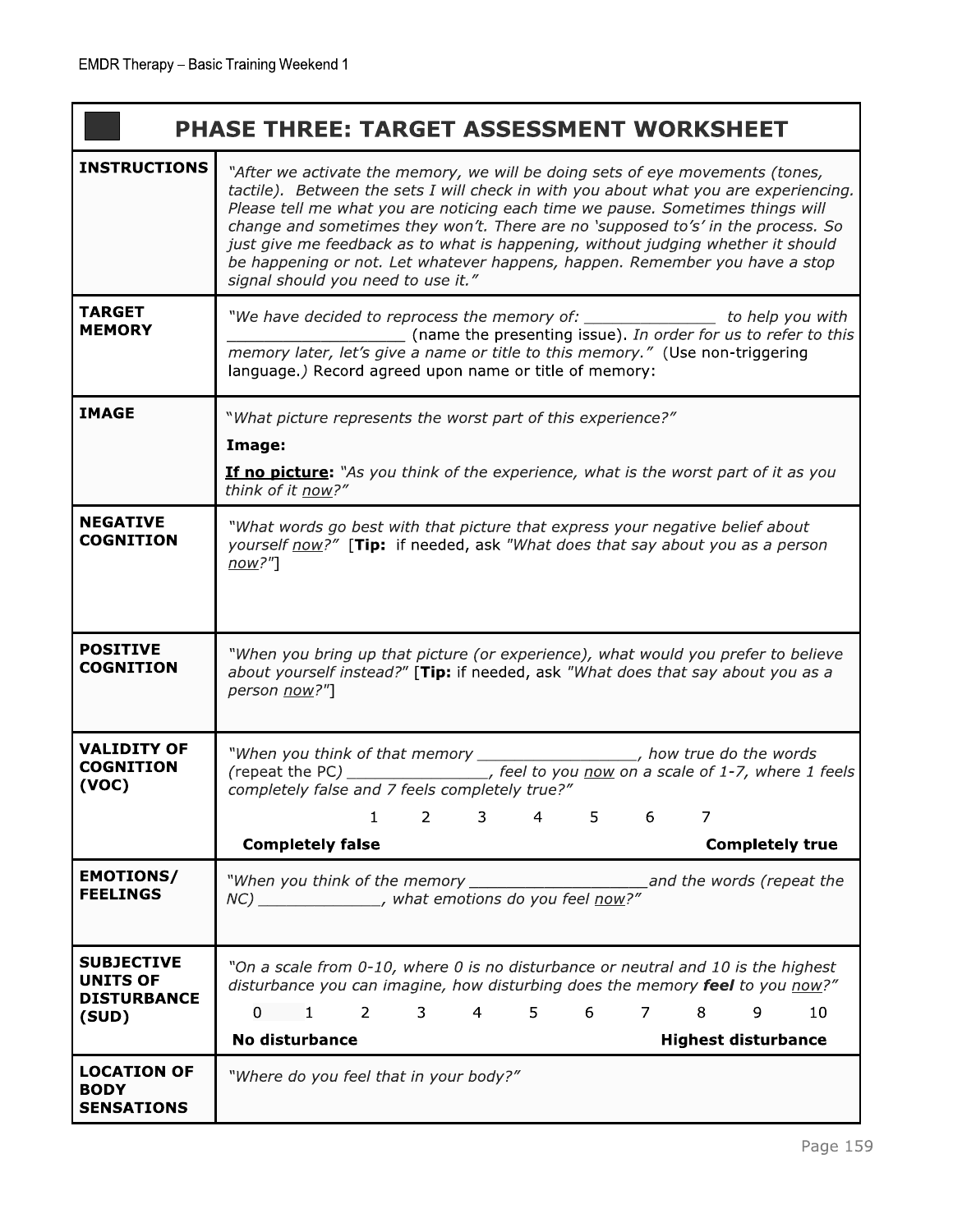### **PHASES 4-7: REPROCESSING & CLOSURE WORKSHEETS**

**PHASE FOUR - Desensitization:** Track channels of associations as they emerge about the memory and other experiences:

**BEGIN PROCESSING ON THE TARGET MEMORY:** "I'd like you to bring up that picture (or worst part), those negative words (repeat the Negative Cognition), notice where you are feeling it in your body, and let it go wherever it needs to go as you start eye movements." BLS generally 20 or more passes customized to the client's needs, as fast as the client can tolerate.

#### **TO RESUME PROCESSING**

RESUME PROCESSING ON AN INCOMPLETE TARGET MEMORY (See Phase 8 Reevaluation for the four questions to ask before resuming.) "Bring to mind the experience, the emotions and sensations you're having now, and start a set of eye movements."

#### A. REPROCESS:

"Take a breath; let it go. What are you noticing now? (pause for a response) Go with that." (Set of BLS are generally 20 - 30 or more passes. After a few sets, customize to the needs of the client.) Repeat: "Take a breath; let it go. What are you noticing now? (pause for a response) Go with that." Continue with sets of BLS as long as the client reports changes or new information.

Do as many sets of **BLS** as necessary until the client stops reporting change for two consecutive sets of BLS, then ask B.

#### **B. BACK TO TARGET MEMORY:**

"When you bring up that memory as you experience it now, what are you noticing now? (pause for a response) Go with that." (Continue with sets of **BLS.**) As long as the client reports changes or new information, go back to A.

**NOTE:** When the client brings up the Target Memory and reports NEUTRAL or NO CHANGE after two consecutive sets of BLS, proceed to C below to check SUD.

#### **C. CHECK SUD:**

"When you bring up that memory as you experience it now, on a scale of 0 to 10, where 0 is neutral or no disturbance and 10 is the highest disturbance you can imagine, how disturbing does the memory feel to you now? (pause for a response) Go with that." As long as the client reports changes or new information, go back to A.

If the SUD is 1or 2, ask, "Where do you feel it in your body? Go with that." As long as the client reports changes or new information, go back to A.

If the SUD is reported as a 0, continue with at least one set of BLS, then ask, "What are you noticing now?"

**REPEAT** Steps A, B, and C until SUD is 0 (or ecologically adaptive SUD of 1). Proceed to the Phase 5 Installation.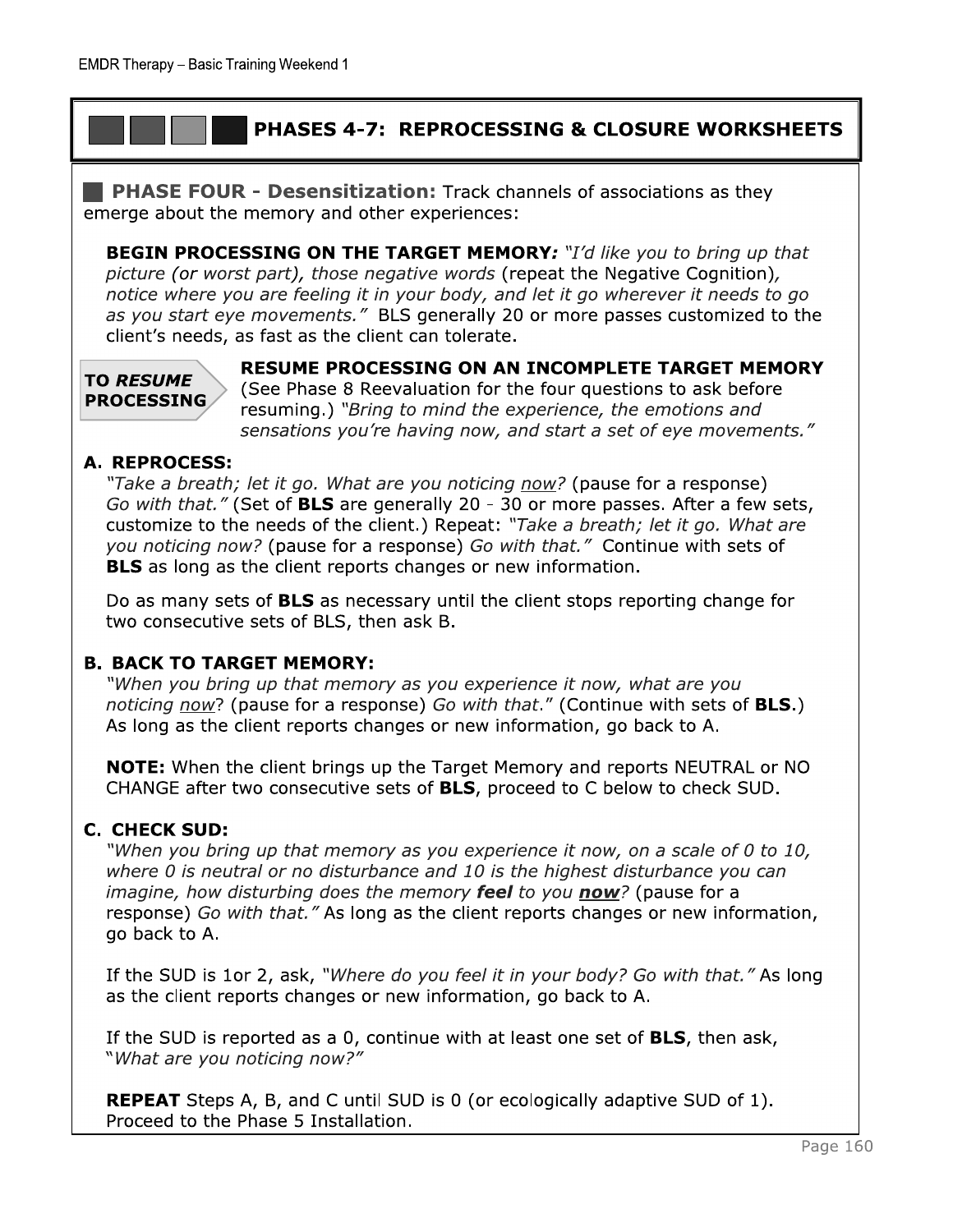the desired Positive Cognition with the target memory/experience:

<u>BLS is long and fast as this is still a reprocessing phase with the goal of trait change.</u>

- EMDR Therapy Basic Training Weekend 1<br> **PHASE FIVE Installation:** Linking<br>
target memory/experience:<br> **BLS** is long and fast as this is still a reproce<br> **A.** "As you bring to mind the memory, do the<br>
another positive s A. "As you bring to mind the memory, do the words (repeat the PC) still fit, or is there another positive statement that fits even better?" h:5:92-23G:9iB757<Djjjjjjjjjjjjjjjjjjjjjjjjjjjjjjjjjjjj
	- **B.** "Bring up the memory and those words (repeat the selected PC). From 1 (completely false) to 7 (completely true), how true do they feel to you now?" Note current VOC:
	- C. "Hold the memory and the words (repeat PC) together." (Apply  $BLS$ )
	- **D.** "What are you noticing now? (pause for response) Notice that." Apply **BLS)**
	- **E.** Continue sets of **BLS** as long as the material is becoming more positive/adaptive, or residual disturbance is being reprocessed.<br>. ory and the words (repeat PC) together.<br>
	noticing now? (pause for response) Notion<br>
	of **BLS** as long as the material is becomin<br>
	urbance is being reprocessed.<br>
	e is reported, check **VOC** adding sets of<br>
	Bring up the memory
	- **F.** Once no change is reported, check **voc** adding sets of BLS until the VOC no longer strengthens. *"Bring up the memory and those words* (repeat the selected PC).

From 1 (completely false) to 7 (completely true), how true do they feel to you now?"

- **G.** Once the VOC=7 (or ecological) and no longer getting stronger, proceed to Phase 6-Body Scan.
- **H.** If the client reports a 6 or less, check the appropriateness of the PC. Identify and address any blocking bellef (i.e., *what prevents it from being a 7?*).

(**NOTE:** If running out of time, set aside the blocking belief to be addressed at a later time and proceed to closure for incomplete target memory.)

#### **E PHASE SIX - Body Scan:**

<u>BLS is long and fast as this is still reprocessing with the goal of trait change.</u>

"Close your eyes and keep in mind the memory as you experience it now and the words (repeat the selected Positive Cognition). Then bring your attention to the different parts of your body, starting with your head and working downward. Any place you find any tension, tightness or unusual sensation, tell me."

If any sensation is reported, do sets of **BLS**. If a sensation of discomfort is reported—continue sets of BLS until the discomfort subsides or is ecologically adaptive. Repeat the body scan until it is clear or ecologically adaptive.

If a positive/comfortable sensation, do sets of **BLS** to strengthen the positive reeling.

Repeat the body scan until it is clear or ecologically adaptive.

IF time allows, return to the treatment plan and determine the next target for processing.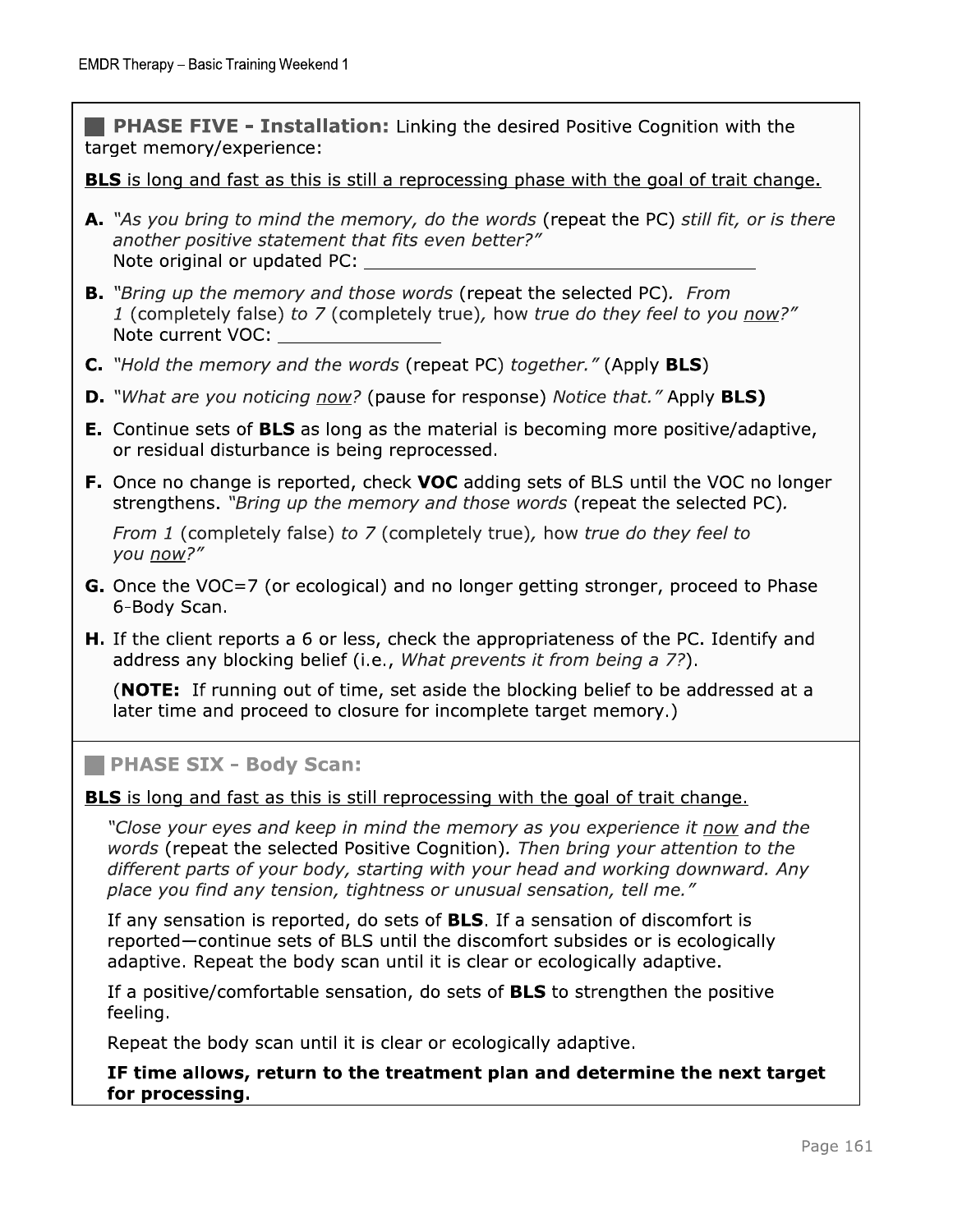## **PHASE SEVEN - Closure:**

#### **INSTRUCTIONS FOR BRINGING CLOSURE TO AN INCOMPLETE TARGET** MEMORY SESSION - (SUD>0, VOC<7, no clear Body Scan)

An incomplete target is one in which a client's material is still unresolved, i.e., the client is still reporting distress, the SUD is greater than 0, the VOC is less than 7, or Body Scan is not clear.

1. Tell client it is time to bring closure to the processing:

"We are almost out of time and will need to close. I appreciate the effort you've made."

- 2. DO NOT take SUD, check PC, take VOC or Body Scan as they may activate processing.
- 3. Assess need for stabilization: "How are you doing?"
	- a. If needed, offer a containment exercise:

"I would like to suggest we do a containment exercise before we stop. I would like you to imagine taking what remains of this experience and put it in a container of your choosing until the next time we meet."

- b. Shift state by eliciting their Safe/Calm State, grounding, or relaxation exercise.
- 4. Debrief once stabilized:
	- a. Offer validation: "You have done some good work today".
	- b. Get client's feedback and offer feedback on the session with special attention to orienting the client to the present and their use of coping strategies between sessions.

"As you consider your experience today, what positive statement can you make that expresses how you feel OR, what you have learned or gained?" (no BLS)

5. Follow "Instructions for Closing ALL Sessions" at the bottom of this page.

#### INSTRUCTIONS FOR BRINGING CLOSURE TO A COMPLETED TARGET MEMORY **SESSION - (SUD=0, VOC=7, clear Body Scan)**

- 1. Acknowledge resolution of the Target Memory.
- 2. Offer validation: "You have done very good work today. How are you feeling?"
- 3. Debrief using "Instructions for Closing All Sessions".

### **INSTRUCTIONS FOR CLOSING ALL SESSIONS**

Instruct client to observe any changes and use their self-soothing strategies as needed, as the processing can continue between sessions. Assure client of your availability.

"The processing we have done today may continue after our session. You may or may not notice new insights, thoughts, memories, physical sensations, or dreams. Please briefly jot down whatever you notice. We will talk about it at our next session. Remember to use one of your coping skills as needed."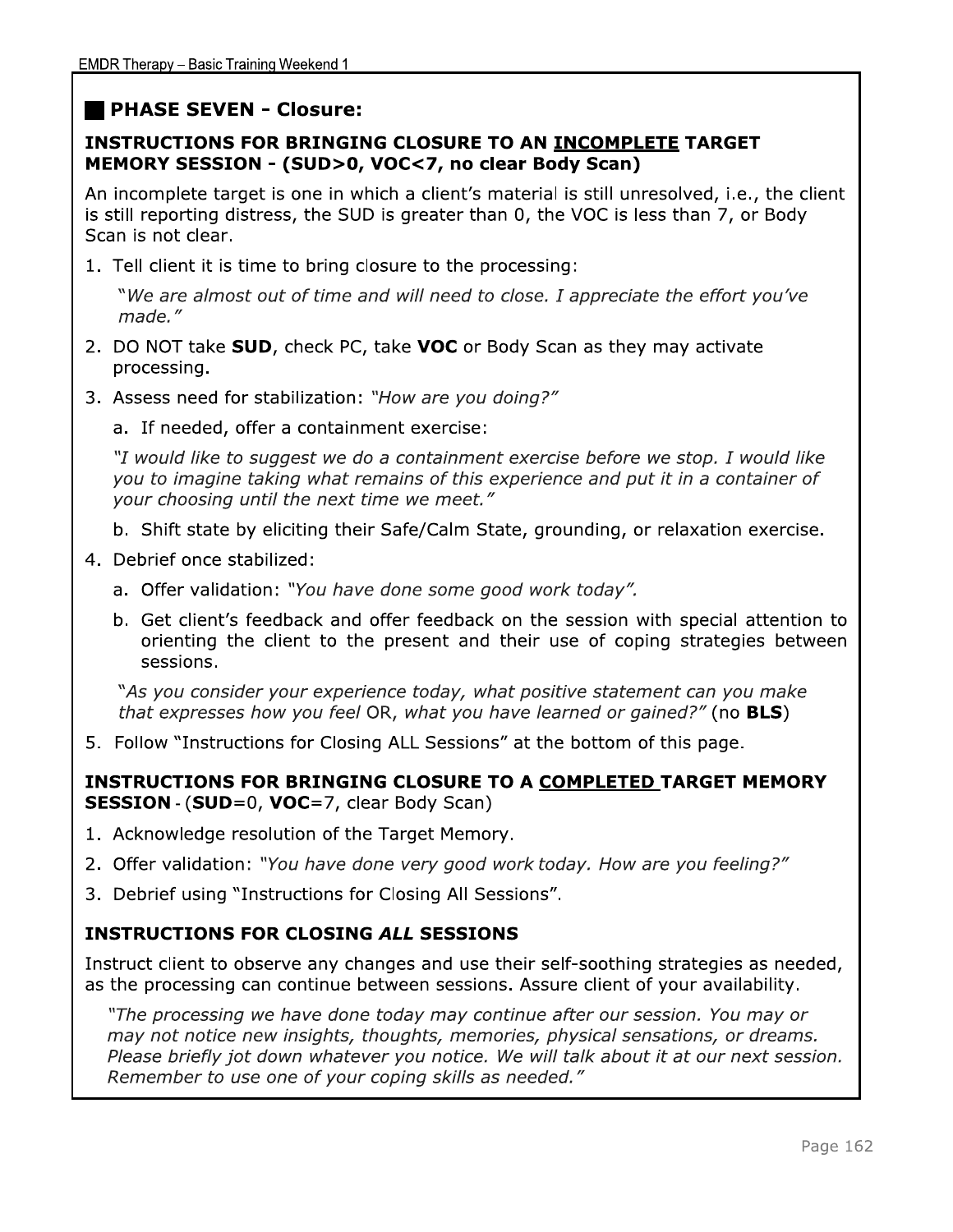|                                               | <b>TREATMENT SUMMARY NOTES</b><br><b>For Record-Keeping Purposes</b><br>(Optional) |                 |                                                               |                        |  |  |  |
|-----------------------------------------------|------------------------------------------------------------------------------------|-----------------|---------------------------------------------------------------|------------------------|--|--|--|
| <b>CIRCLE APPROPRIATE ITEMS:</b>              |                                                                                    |                 |                                                               |                        |  |  |  |
|                                               |                                                                                    |                 |                                                               |                        |  |  |  |
|                                               |                                                                                    |                 |                                                               |                        |  |  |  |
| <b>TARGET MEMORY:</b>                         |                                                                                    |                 |                                                               |                        |  |  |  |
| Past                                          |                                                                                    | Present Trigger |                                                               | <b>Future Template</b> |  |  |  |
|                                               | Target Memory Status: Complete                                                     |                 |                                                               | Incomplete             |  |  |  |
|                                               |                                                                                    |                 | <b>Stabilization Exercise</b> used at the end of the session? | Yes/No                 |  |  |  |
| Safe State Light Stream Breathing             |                                                                                    |                 |                                                               |                        |  |  |  |
| <b>Client Stability</b> when leaving session: |                                                                                    |                 |                                                               |                        |  |  |  |
|                                               | Poor                                                                               | Fair            | Good                                                          | Excellent              |  |  |  |
| <b>Treatment Summary Notes:</b>               |                                                                                    |                 |                                                               |                        |  |  |  |

Issues/associations that arose during processing to be re-evaluated at a later time: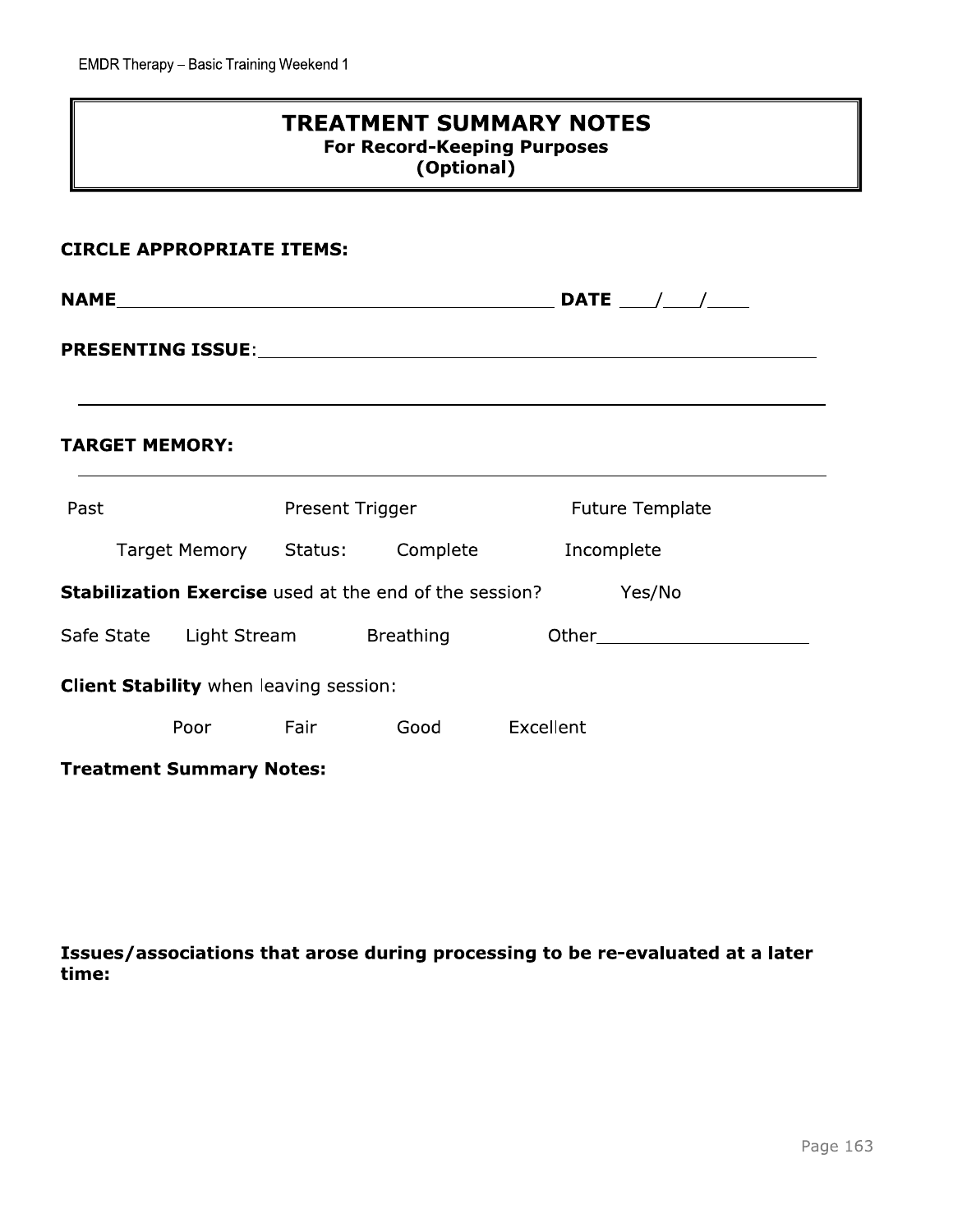# **PHASE EIGHT: REEVALUATION WORKSHEET**

#### **Issue/Focus of Current Treatment Plan:**

(Have seating and BLS method ready)

#### **GENERAL ISSUE (Brief Check In)**

Ask specific questions about the symptoms and behaviors being addressed.

(name the issue) that we have been *"Related to* working on, tell me what you have noticed that is new or different in your life since our last session."

"Have you noticed any changes in your thoughts, feelings, dreams or behavior?"

"Do you have any new memories or insights as you think about this issue today?"

#### 

"When you bring up the memory of (name or title of the memory) we were working on in our last session, what are you noticing now?

"What has changed or is different about the experience as you think of it?"

"Any new insights or thoughts?"

"When you bring up that memory as you experience it now, on a scale of 0 to 10, where 0 is neutral or no disturbance and 10 is the highest disturbance you can imagine, how disturbing does the memory feel to you now?

- $\triangleright$  If the SUD is 0, check the PC/VOC and Body Scan.
- $\triangleright$  If SUD is  $> 0$ , return to Phase 4: Desensitization.
- $\triangleright$  If VOC is <7, return to Phase 5: Installation.
- > If Body Scan is not clear, return to Phase 6: Body Scan.
- > If processing is complete (SUD 0, VOC 7, BS clear) review the Treatment Plan to determine the next memory to be reprocessed.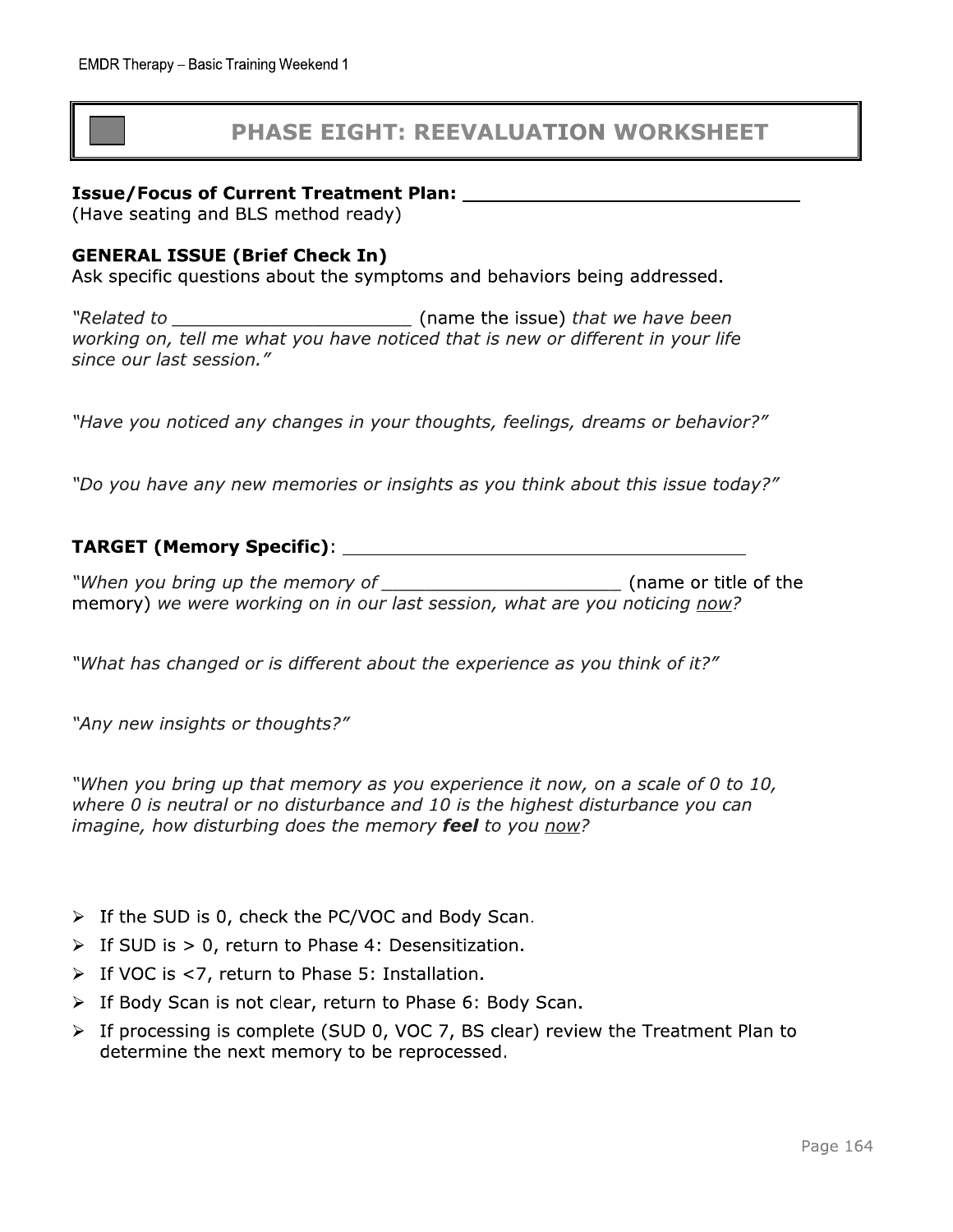# **PHASE EIGHT: RESUMING PROCESSING OF** AN INCOMPLETE TARGET MEMORY

|                                               | If the <b>SUD</b> is greater than 0, activate the memory with the                                                                                                                                                                                                                         |
|-----------------------------------------------|-------------------------------------------------------------------------------------------------------------------------------------------------------------------------------------------------------------------------------------------------------------------------------------------|
| SUB > 0                                       | following questions and then resume Desensitization Phase 4:                                                                                                                                                                                                                              |
| <b>Memory</b>                                 | "Bring up the memory we have been working<br>on. What is the image that represents the worst<br>part of it as you think about it now?"                                                                                                                                                    |
| <b>Emotions</b>                               | "What emotions are you experiencing now?"                                                                                                                                                                                                                                                 |
| <b>SUD</b>                                    | "On a scale from 0-10, where 0 is no disturbance or neutral<br>and 10 is the highest disturbance you can imagine, how<br>disturbing does the memory feel to you now?                                                                                                                      |
| <b>Body Location</b>                          | "Where do you feel it in yourbody?"                                                                                                                                                                                                                                                       |
| <b>Reprocessing</b>                           | "Bring to mind the memory, notice where you are feeling it in<br>your body and begin a set of eye movements (or other BLS)."<br>Resume Desensitization Phase 4.                                                                                                                           |
| $SUB = 0$<br>VOC < 7                          | If the Target Memory is a $SUB = 0$ , and the Positive<br>Cognition for the Target Memory is VOC<7, resume the<br>Installation Phase 5 to link the Positive Cognition to the<br>memory. Follow procedural steps through Closure.                                                          |
| $SUB = 0$<br>$VOC = 7$<br>Body scan not clear | If the Target Memory is $SUB=0$ , the Positive Cognition for the<br>Target Memory is VOC=7, and the Body Scan is not clear, go<br>directly to Body Scan (Phase 6). Initiate Body Scan holding in<br>mind the memory and the PC and scan the body to ensure that<br>the body is congruent. |

Continue until Phases 4-6 are completed (SUD=0 VOC=7, clear Body Scan).

#### **ONCE TARGET IS FULLY REPROCESSED**

Review Treatment Plan to determine what memories still need to be reprocessed using Phases 3-6. If the completed target is a present trigger, the next target would be a Future Template.

#### **CLOSURE**

Use Closure (Phase 7) procedures at the end of every session (whether target is complete or incomplete).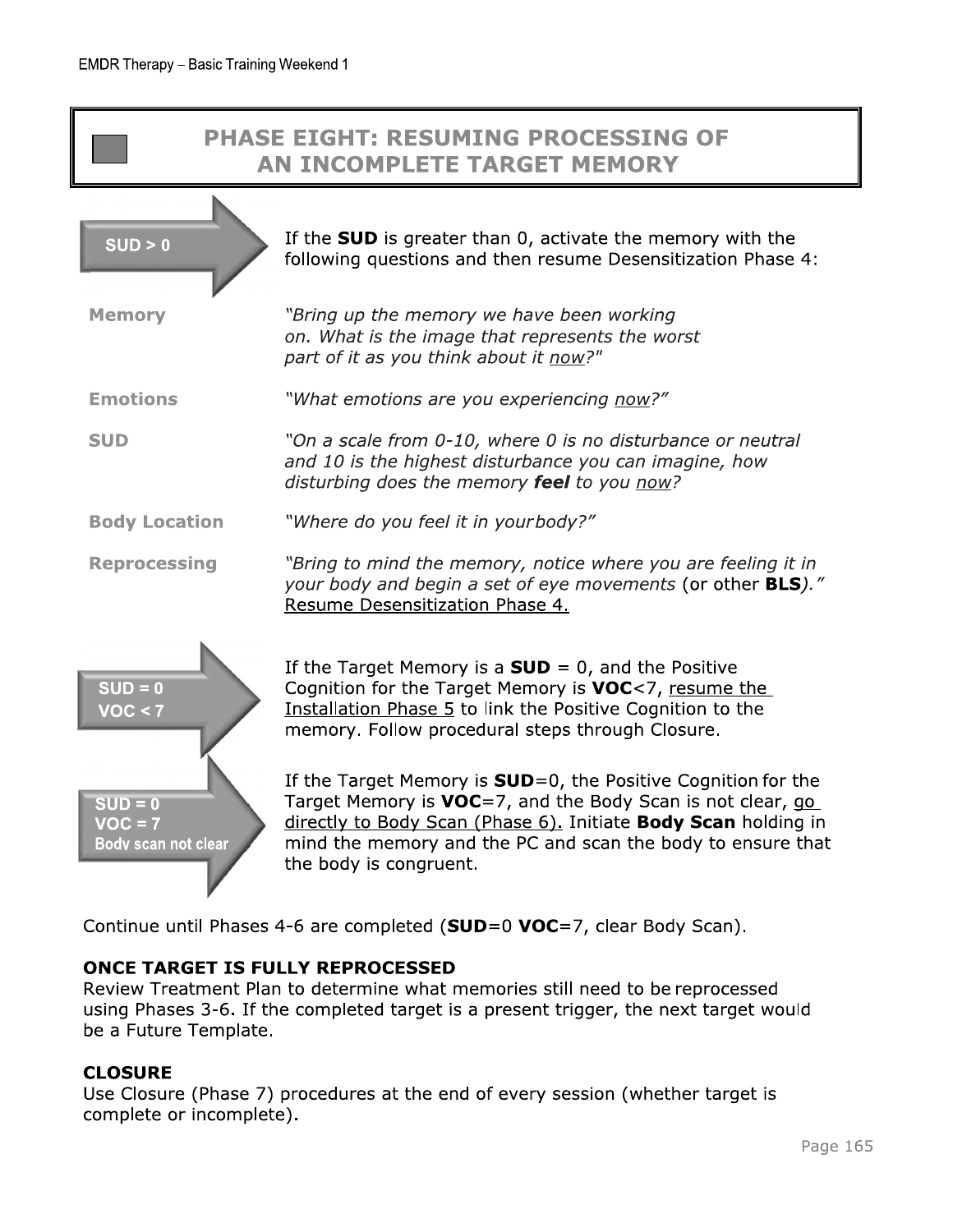# PHASE EIGHT: TREATMENT PLANNING CONSIDERATIONS

#### **TREATMENT PLAN CONSIDERATIONS:**

- 1. Target Memory is complete (SUD=0, VOC=7, clear Body Scan).
- 2. Check remaining experiences identified during History Taking and Treatment Planning as well as associations that emerged during reprocessing:

#### Past

Reprocess past experiences that are still disturbing. Apply standard procedures for Phases 3-6 until fully reprocessed.

#### **Present**

Reprocess present triggers that are still disturbing. Apply standard procedures Phases 3-6 for each trigger that did not generalize from reprocessing past experiences.

#### **Future Templates**

As past experiences and present triggers are resolved, proceed to "Procedural Steps for Developing Future Templates."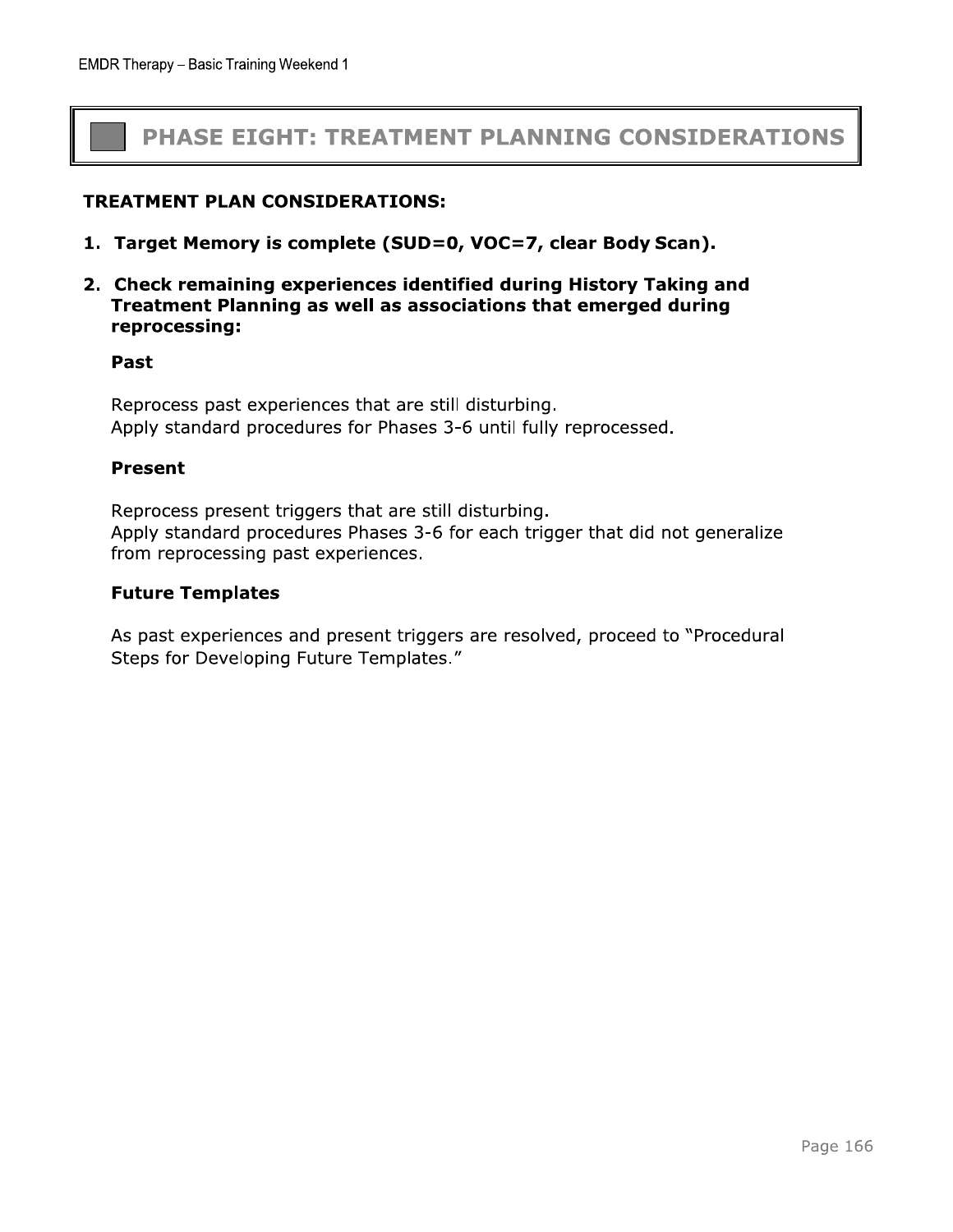# **PROCEDURAL STEPS FOR DEVELOPING FUTURE TEMPLATES**

#### **INTRODUCTION:**

"You have just completed work on a present trigger and came to that positive belief of (repeat the PC) \_\_\_\_\_\_\_\_\_\_\_\_. Can you imagine a time in the future, perhaps the same or a similar situation, when this belief might be useful for you?"

#### **STEP 1: IDENTIFY DESIRED OUTCOME**

Identify a future situation (similar to the reprocessed present trigger) where a more adaptive response is needed. Ensure the client has the skills needed to implement it.

"What is the future situation?"

Address skill building as needed.

"Do the words (repeat PC from present trigger) fit?" (If not, identify preferred PC.)

Note the PC: Note that the PC:

"How would you like to feel in that future situation? (e.g., calm, confident, grounded,  $etc.$ )."

Note desired feeling or state:

#### **STEP 2: IMAGINE THE FUTURE SCENE**

Ask the client to imagine that future scene/image of the experience while holding in mind the Positive Cognition (PC) and the desired feeling.

"I'd like you to imagine yourself responding effectively with that situation in the future. With the new positive belief (repeat the PC) \_\_\_\_\_\_\_\_\_\_\_\_\_\_\_\_\_\_, and a feeling of (repeat desired feeling or state) *imagine stepping into* this scene. Notice how you are handling the situation and what you are thinking, feeling, and experiencing in your body." After a sufficient pause ask: "What are you noticing?"

Step 2 continued on next page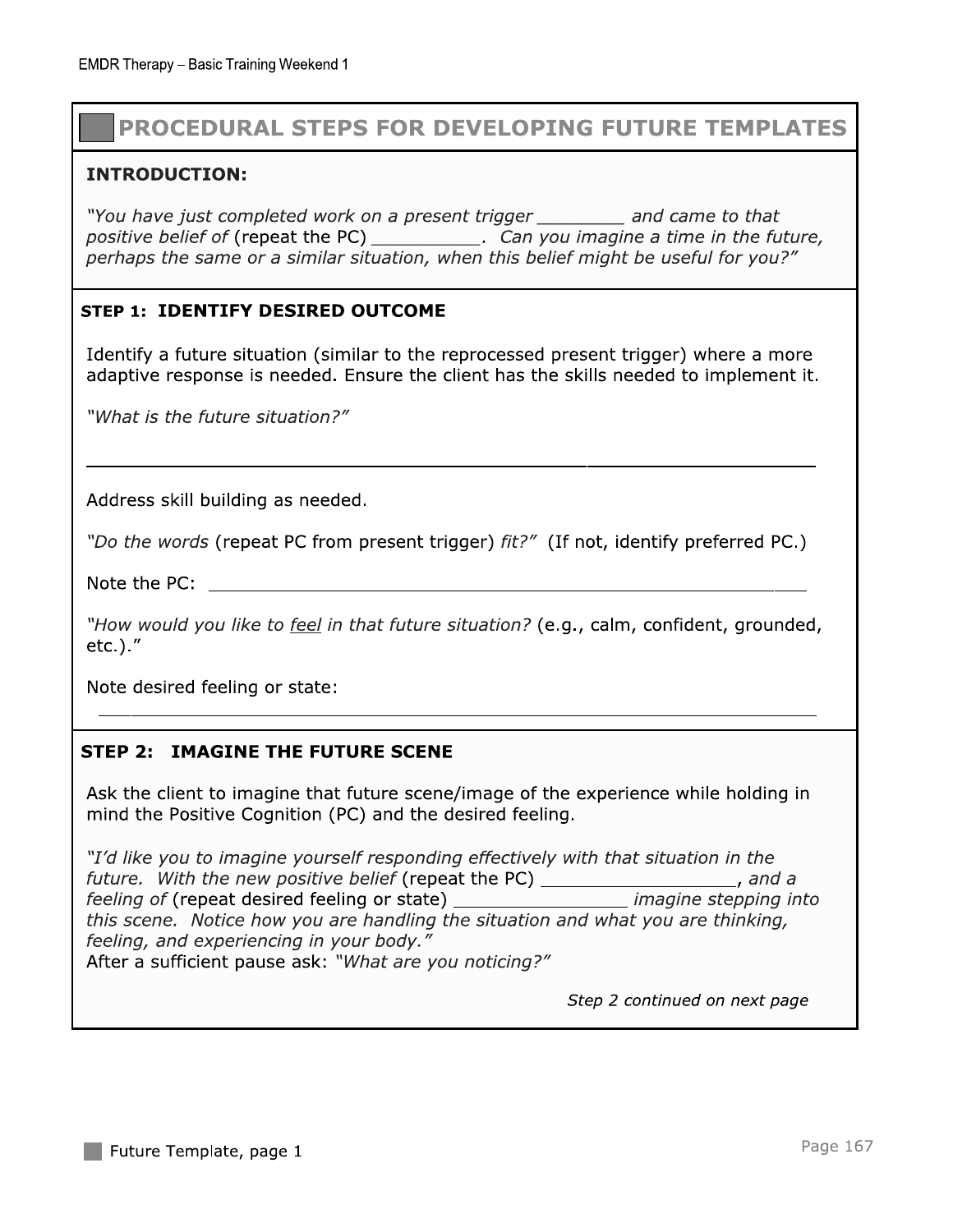#### **FUTURE TEMPLATE STEP 2 continued**

A. If the client's response is **POSITIVE**:

- **Reinforce the scene/image and strengthen with sets of BLS** (one or two sets - long/fast as used in reprocessing).
- **Install the Positive Cognition (PC) until VOC is 7** (or ecologically  $\bullet$ adaptive):

**PHASE FIVE - Installation:** Linking the desired Positive Cognition with the future template:

- $\Box$  "Bring up the future situation and those words (repeat the selected PC). From 1 (completely false) to 7 (completely true), how true do they feel to you now?" Note VOC: \_
- "Hold the situation and the words (repeat PC) together." (Apply **BLS**)  $\Box$
- □ "What are you noticing now? (pause for response) Notice that." Apply BLS)
- $\Box$  Continue sets of **BLS** as long as the material is becoming more positive/adaptive, or residual disturbance is being reprocessed.
- $\Box$  Once no change is reported, check **VOC** adding sets of BLS until the VOC no longer strengthens. "Bring up the future situation and those words (repeat the selected PC). From 1 (completely false) to 7 (completely true), how true do they feel to you now?"
- Once the VOC=7 (or ecological) and no longer getting stronger, SKIP B and go directly to Step 3 on the next page.
- **B.** If client's response is **NEGATIVE or uncertain, explore and address as** needed:
	- Is the disturbance related to appropriate hesitancy due to unfamiliarity or  $\bullet$ needed skills? Identify any difficulties, problem solve, teach relevant skills and/or strengthen resources. Then generate a desired response and process the future scene as above by returning to the beginning of Step 2.
	- In other cases, blocks, anxieties or fears can be reprocessed directly by sets of BLS until neutral. Then generate a desired response and reprocess as above (Step 2).
	- If disturbance isn't clearing, identify if there is another present trigger that needs to be reprocessed first. Reprocess with Phases 3-6. Then generate a desired response and reprocess as above (Step 2).
	- If, after these strategies the Future Template remains blocked, explore for Feeder Memories or Blocking Beliefs. Once identified, use Phases 3-6 to reprocess the associated past memories, present triggers, and/or memories related to a negative or blocking belief. Once reprocessing of the contributory experience(s) is complete, generate a desired response and reprocess as above by returning to the beginning of Step 2 on preceding page.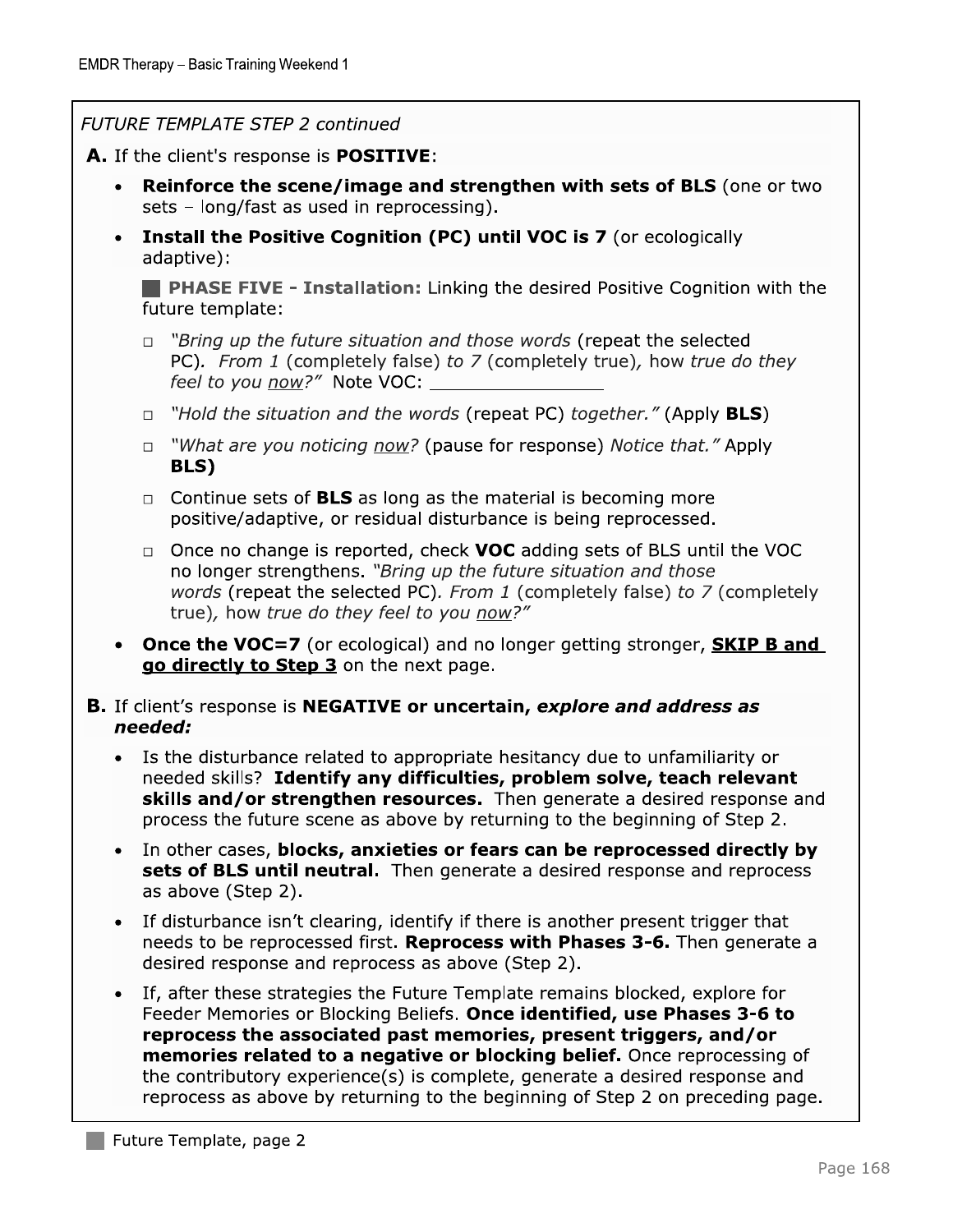# $\sqrt{2}$

EMDR Therapy – Basic Training Weekend 1<br>
STEP 3: RUN A MOVIE<br>
Ask the client to run a MOVIE of the sequence from start to finish (without BLS)<br>
responding adaptively to the situation, holding in mind the Positive Cognition

#### A. If the client's response is POSITIVE:

- Add BLS as the client runs the movie again to strengthen the positive feelings.
- $\bullet$ **Install the Positive Cognition (PC) until VOC is 7** (or ecologically adaptive): **E. PHASE FIVE - Installation:** Linking the desired Positive Cognition with the future template:
	- $\Box$  "Bring up the future situation and those words (repeat the selected PC). From 1 (completely false) to 7 (completely true), how true do they feel to you now?" Note VOC:
	- $\Box$  "Hold the situation and the words (repeat PC) together." (Apply BLS)
	- "What are you noticing now? (pause for response) Notice that." Apply **BLS)**  $\Box$
	- $\Box$  Continue sets of BLS as long as the material is becoming more positive/adaptive, or residual disturbance is being reprocessed.
	- $\Box$  Once no change is reported, check **VOC** adding sets of BLS until the VOC no longer strengthens. "Bring up the future situation and those words (repeat the selected PC). From 1 (completely false) to 7 (completely true), how true do they feel to you now?"
- Once the VOC=7 (or ecological) and no longer getting stronger, **SKIP B.**

**B. If the client hits any blocks**, apply additional sets of **BLS** until neutralized. Run the desired movie from start to finish until the client achieves a sense of confidence and satisfaction.

the selected PC). *From* 1 (completely raise) to  $\ell$  (completely true), how true<br>
do they feel to you <u>now</u>?"<br>
• Once the VOC=7 (or ecological) and no longer getting stronger, **SKIP B.**<br> **B.** If the client hits any block

Implement Steps 2 and 3 (see prior pages) for the same situation  $-$  now with the added challenge. You may choose to generate multiple challenge situations, as time allows.

Use Closure (Phase 7) procedures at the end of every session.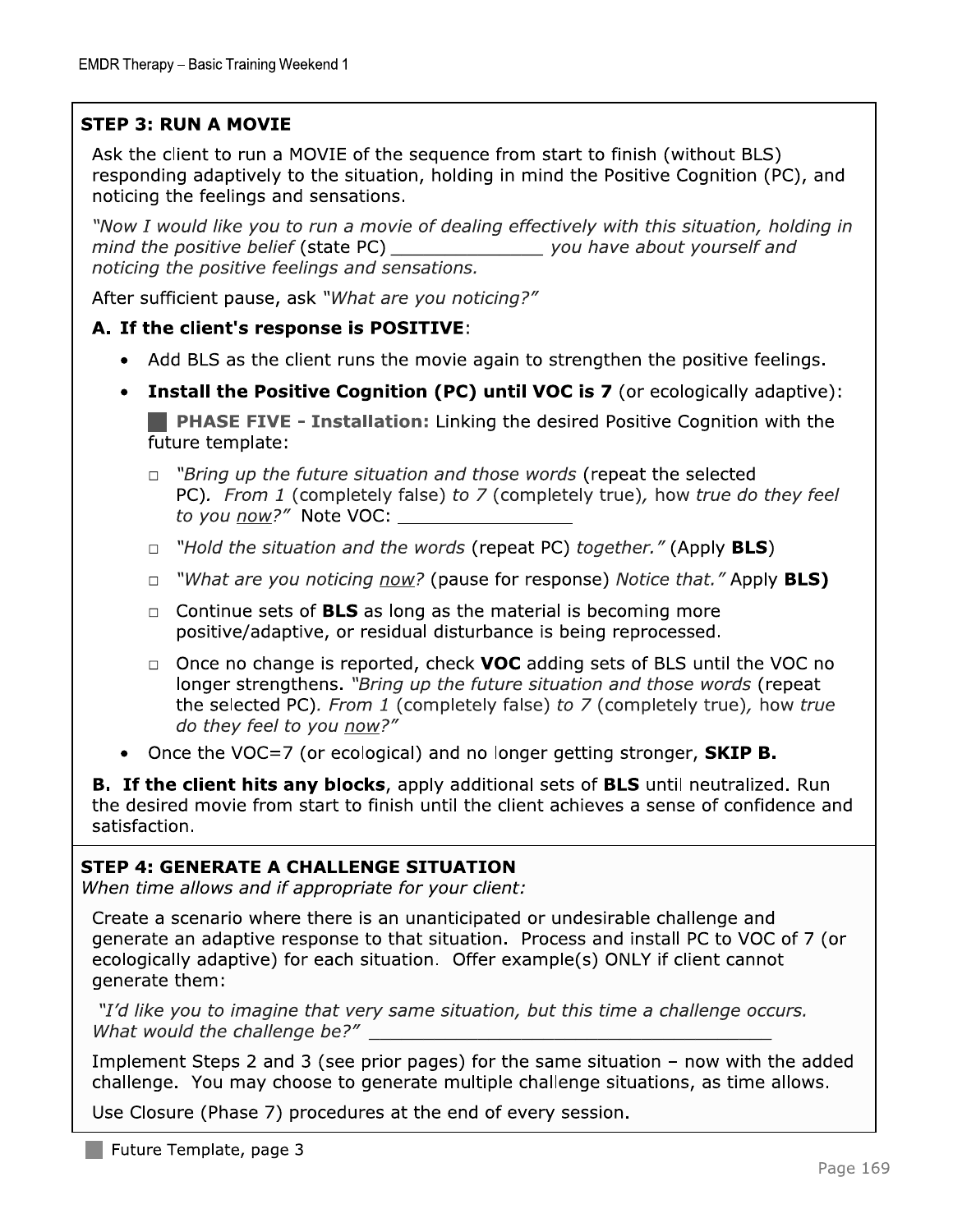### PHASE SEVEN - Closure following Future Template.

Closure script is modified for the Future Template.

#### **INSTRUCTIONS FOR BRINGING CLOSURE TO AN INCOMPLETE Future Template**

- 1. Tell client it is time to bring closure to the processing: "We are almost out of time and will need to close. I appreciate the effort you've made."
- 2. Assess need for stabilization: "How are you doing?"
	- a. If needed, offer a containment exercise:

"I would like to suggest we do a containment exercise before we stop. I would like you to imagine taking what remains of this experience and put it in a container of your choosing until the next time we meet."

- b. If needed, shift state by eliciting their Safe/Calm State, grounding, or relaxation exercise.
- 3. Debrief once stabilized:
	- a. Offer validation: "You have done some good work today".
	- b. Get client's feedback and offer feedback on the session with special attention to orienting the client to the present and their use of coping strategies between sessions.

"As you consider your experience today, what positive statement can you make that expresses how you feel OR, what you have learned or gained?" (no BLS)

4. Follow "Instructions for Closing ALL Sessions" at the bottom of this page.

#### **INSTRUCTIONS FOR BRINGING CLOSURE TO A COMPLETED TARGET MEMORY** and/or FUTURE TEMPLATE SESSION

- 1. Acknowledge resolution of the Target Memory and/or Future Template.
- 2. Offer validation: "You have done very good work today. How are you feeling?"
- 3. Debrief using "Instructions for Closing All Sessions".

#### **INSTRUCTIONS FOR CLOSING ALL SESSIONS**

Instruct client to observe any changes and use their self-soothing strategies as needed, as the processing can continue between sessions. Assure client of your availability.

"The processing we have done today may continue after our session. You may or may not notice new insights, thoughts, memories, physical sensations, or dreams. Please briefly jot down whatever you notice. We will talk about it at our next session. Remember to use one of your coping skills as needed."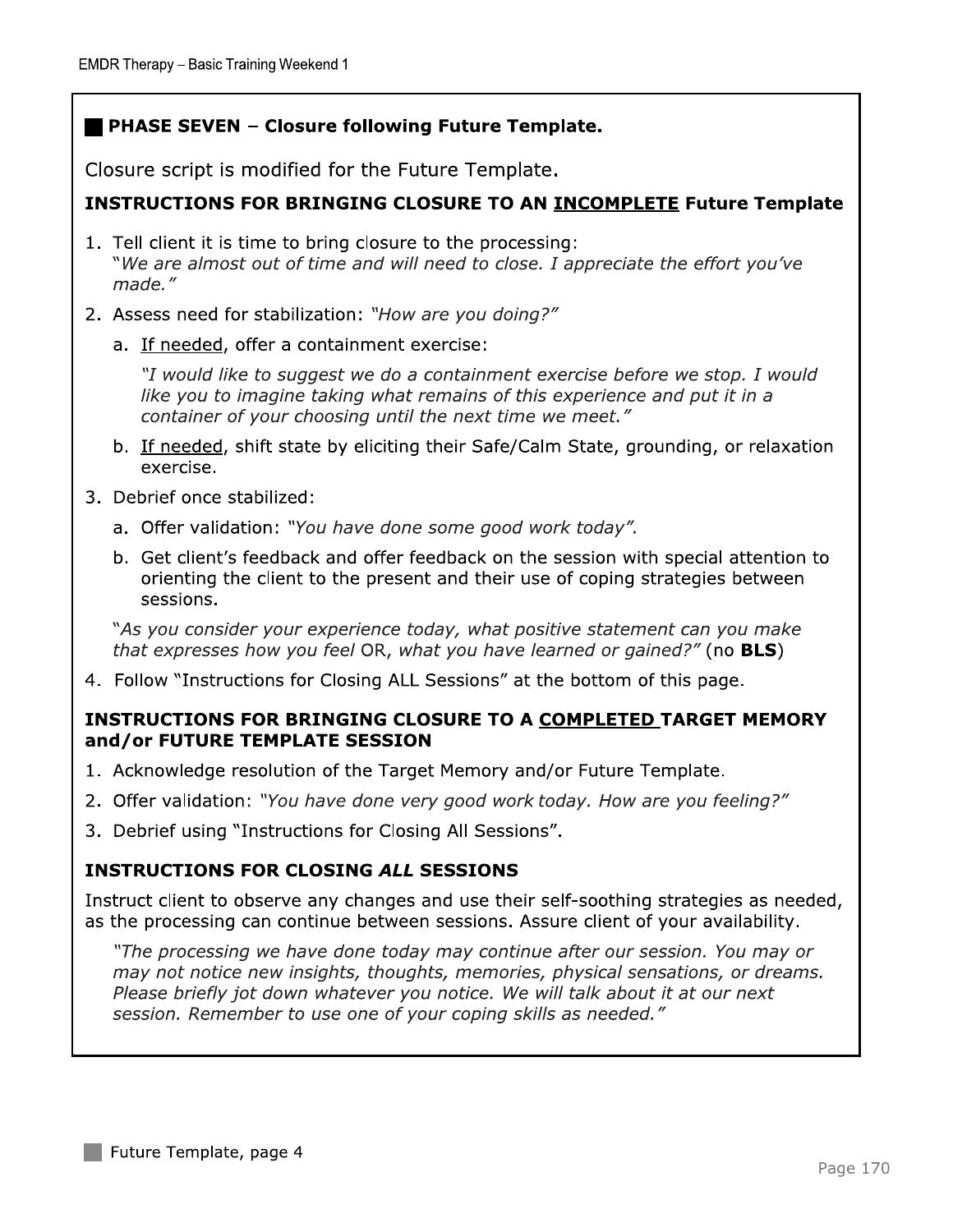# **EXAMPLES OF NEGATIVE AND POSITIVE COGNITIONS**

This is a listing of possible negative and positive cognitions related to the memory to be reprocessed. This list is not to be handed to the client but for the clinician to use as a reference when assisting the client in putting words to the possible distorted thoughts or beliefs that arise from the memory. If the client struggles, the clinician can offer 1-2 options from each category on this list.

| <b>THEME/CATEGORY</b>                                              | <b>NEGATIVE COGNITIONS</b>                                                                                       | <b>POSITIVE COGNITIONS</b>                                                                                                                                    |  |
|--------------------------------------------------------------------|------------------------------------------------------------------------------------------------------------------|---------------------------------------------------------------------------------------------------------------------------------------------------------------|--|
| <b>RESPONSIBILITY:</b><br><b>DEFECTIVENESS</b><br>Self-Worth/Shame | I am unlovable.<br>I'm not good enough.<br>I am incompetent.<br>I don't matter.                                  | I am good/I'm innocent.<br>I am lovable.<br>I am good enough.<br>I am competent.<br>I do matter.                                                              |  |
| <b>RESPONSIBILITY:</b><br><b>ACTION</b><br><b>Action/Guilt</b>     | I should have done<br>I am unforgiveable.<br>I am horrible person.<br>I'm inadequate/weak.                       | I learned/can learn from it.<br>I did the best I could.<br>I can forgive myself and move<br>on.<br>I'm okay, in spite of my mistake.<br>I am adequate/strong. |  |
| SAFETY/VULNERABILITY                                               | I am vulnerable.<br>I am going to die.<br>I am not safe.<br>I can't trust.<br>I'm in danger.                     | It's over; I am safe now.<br>I am safe now.<br>I am safe now.<br>I can learn to protect myself.<br>It's over, I can move beyond it.                           |  |
| <b>CONTROL/CHOICES</b>                                             | I am helpless/powerless.<br>I'm trapped.<br>$I$ am not in control.<br>I can't handle it.<br>I am out of control. | I have choices now.<br>I'm free.<br>I'm in control now.<br>I can handle it.<br>I'm in control of my reactions.                                                |  |
| <b>CONNECTION/</b><br><b>BELONGING</b>                             | $I$ can't connect.<br>I don't belong.<br>I am invisible.<br>I'm different, and that's not                        | I can connect/I am connected.<br>I do belong/I worthy of<br>belonging.<br>I deserve to be seen.<br>I am myself/unique, and that's<br>okay.<br>I'm not alone.  |  |

See Shapiro 2018, pages 443-444 for additional examples of Negative & Positive Cognitions.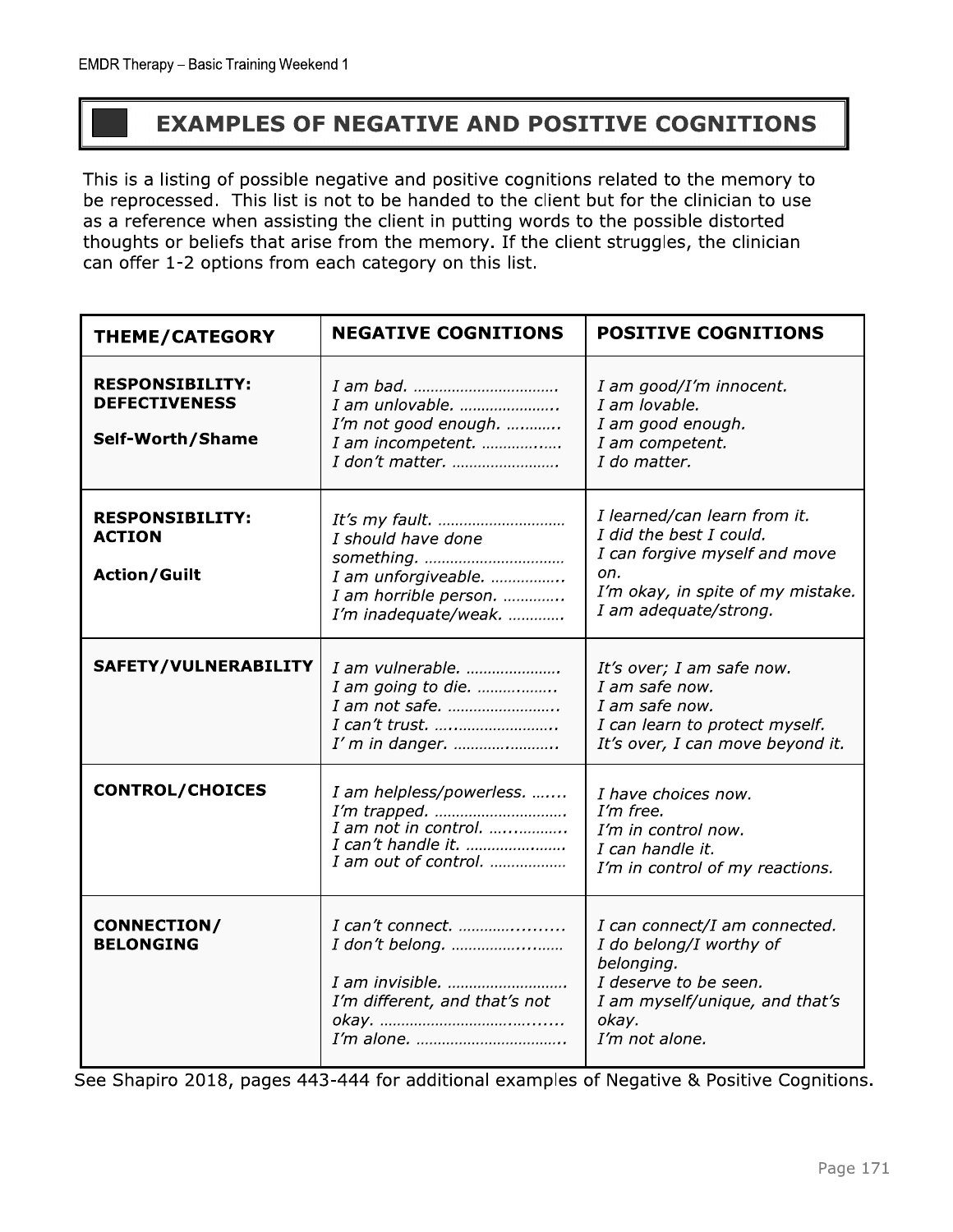# CHILD EXAMPLES OF NEGATIVE AND POSITIVE COGNITIONS

|                        | <b>Negative Cognitions</b>                             | <b>Positive Cognitions</b>                                                    |  |  |
|------------------------|--------------------------------------------------------|-------------------------------------------------------------------------------|--|--|
|                        | I'm not good enough.                                   | I am good enough/fine as I am.                                                |  |  |
| <b>RESPONSIBILITY/</b> | I don't deserve love.                                  | I deserve love; I can have love.                                              |  |  |
|                        | I am a failure.                                        | I got this!                                                                   |  |  |
| <b>DEFECTIVENESS</b>   | I am worthless/pathetic.                               | I am worthy; I am pretty good.                                                |  |  |
|                        | I am disgusting.                                       | I am fine.                                                                    |  |  |
|                        | I am not lovable.                                      | I am lovable.                                                                 |  |  |
|                        | I deserve only bad things.                             | I deserve good things.                                                        |  |  |
|                        | I am sick.                                             | I am/can be all better.                                                       |  |  |
|                        | I do not deserve                                       | I can have/deserve                                                            |  |  |
|                        | I am small.                                            | Watch out worldyou can't hold<br>me back!                                     |  |  |
|                        | I am a disappointment.                                 | I am OK just the way I am.                                                    |  |  |
|                        | I deserve to die.                                      | I deserve to live.                                                            |  |  |
|                        | I am miserable.                                        | I am happy.                                                                   |  |  |
|                        | I am dumb.                                             | I am smart enough.                                                            |  |  |
|                        | I am ugly.                                             | I am OK looking.                                                              |  |  |
|                        | I can't do anything right.                             | It's OK to make mistakes.                                                     |  |  |
|                        | I am a bad kid.                                        | I am good kid.                                                                |  |  |
|                        | I have to be perfect.                                  | It's OK for me to make                                                        |  |  |
|                        |                                                        | mistakes.                                                                     |  |  |
|                        | My feelings are bad.                                   | My feelings are OK.                                                           |  |  |
|                        | I don't fit in.                                        | I fit.                                                                        |  |  |
|                        | Nobody likes me. (I am not<br>likable.)                | I am liked by some people. (I<br>am likable.)                                 |  |  |
|                        | I let people down.                                     | It's OK to make mistakes.                                                     |  |  |
|                        |                                                        |                                                                               |  |  |
| <b>RESPONSIBILITY/</b> | I should have done<br>something. *                     | I did the best I could.                                                       |  |  |
|                        | I did something wrong. *                               | I learned/can learn from it.                                                  |  |  |
| <b>ACTION</b>          | I should have known better.*                           | I do the best I can/I can learn.                                              |  |  |
|                        | I am shameful/stupid/bad<br>person.                    | I'm fine as I am.                                                             |  |  |
|                        | I am weak.                                             | I am strong.                                                                  |  |  |
|                        | I am to blame.                                         | I did not cause it to happen.                                                 |  |  |
|                        | I should have done more.                               | I handled it the best I could; I<br>was not responsible for what<br>happened. |  |  |
|                        | *What does this say about you? (e.g., therefore, I am) |                                                                               |  |  |

Continued on next page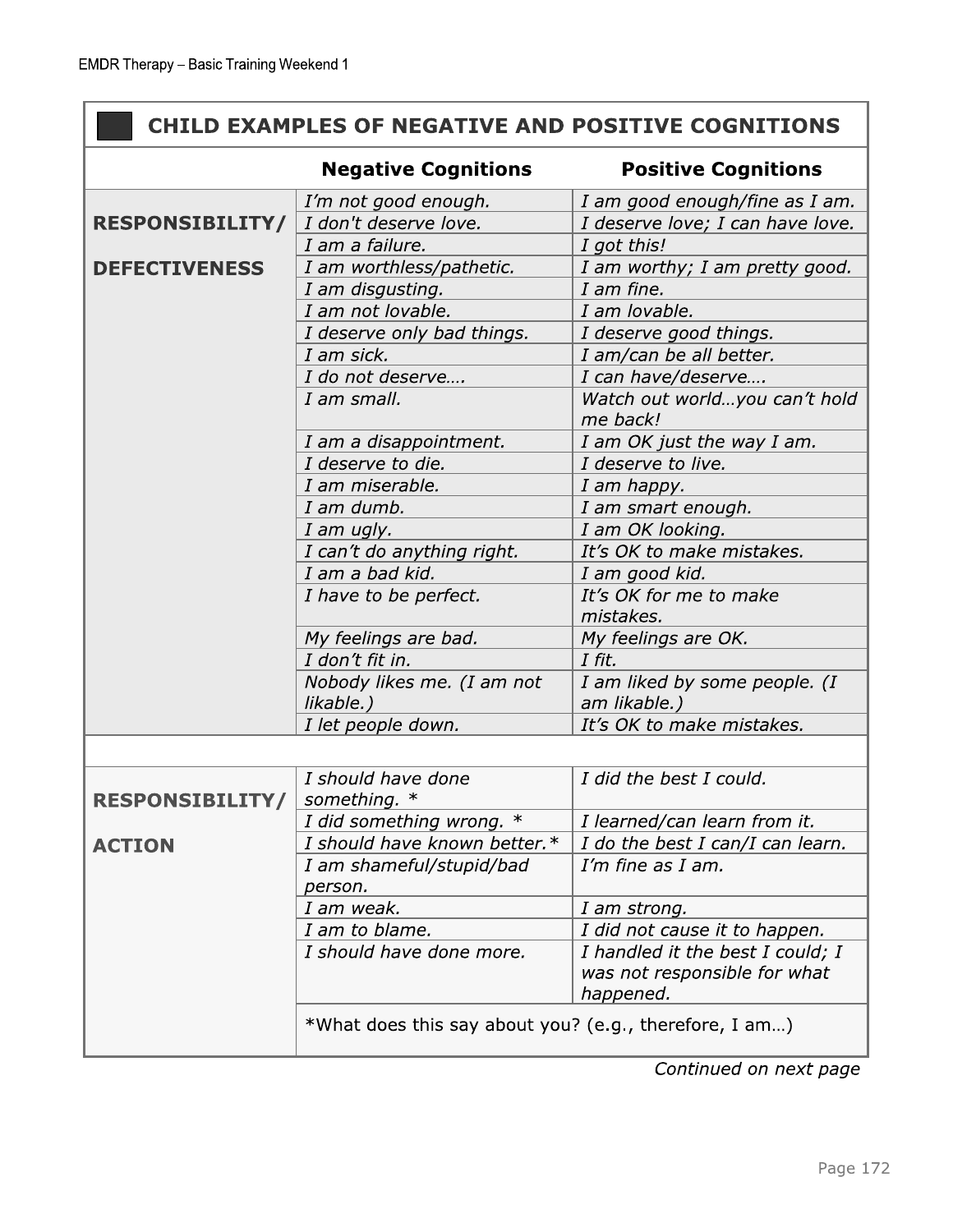|  |  | Child Examples of Negative and Positive Cognitions, continued |  |
|--|--|---------------------------------------------------------------|--|
|--|--|---------------------------------------------------------------|--|

|                                  | Child Examples of Negative and Positive Cognitions, continued                             |                                                             |  |
|----------------------------------|-------------------------------------------------------------------------------------------|-------------------------------------------------------------|--|
|                                  | <b>Negative Cognitions</b>                                                                | <b>Positive Cognitions</b>                                  |  |
|                                  | I cannot trust anyone.<br>I cannot protect myself.                                        | I can choose whom to trust.                                 |  |
| <b>SAFETY/</b>                   | I am in danger.                                                                           | I can learn to protect myself.<br>It's over; I am safe now. |  |
|                                  | I am not safe.                                                                            | I am safe now.                                              |  |
| <b>VULNERABILITY</b>             | I am safe now.<br>I am going to die.                                                      |                                                             |  |
|                                  |                                                                                           |                                                             |  |
|                                  | It's not OK (safe) to feel/show<br>I can safely feel/show my<br>my emotions.<br>emotions. |                                                             |  |
|                                  | I am not safe.                                                                            |                                                             |  |
|                                  | Bad things always happen to                                                               | I am protected.<br>I can expect good things to              |  |
|                                  | me.                                                                                       | happen.                                                     |  |
|                                  | Nobody cares about me.                                                                    | I am cared for.                                             |  |
|                                  | I can't trust others.                                                                     | I can trust many others in my life.                         |  |
|                                  |                                                                                           |                                                             |  |
|                                  | It's not fair.                                                                            | Not everything is fair. But good                            |  |
|                                  |                                                                                           | things do happen for me.                                    |  |
|                                  | I am picked on/weak.                                                                      | I'm bully-proof.                                            |  |
|                                  |                                                                                           |                                                             |  |
|                                  | I am not in control.                                                                      | I am now in control.                                        |  |
| <b>CONTROL/</b><br><b>CHOICE</b> | I am powerless/helpless.                                                                  | I now have choices.                                         |  |
|                                  | I cannot get what I want.                                                                 | I can get what I want.                                      |  |
|                                  | I cannot stand up for myself.                                                             | I can stand up for myself.                                  |  |
|                                  | I cannot let it out.                                                                      | I can tell people my feelings.                              |  |
|                                  | I am a liar.<br>I am learning to tell the truth.                                          |                                                             |  |
|                                  | I do dumb things.                                                                         | I am learning to do better.                                 |  |
|                                  | I cannot trust my judgment. I<br>don't always think right.                                | I can trust my judgment. I'm<br>thinking better.            |  |
|                                  | I can't win/succeed.                                                                      | I can win/succeed.                                          |  |
|                                  | I have to be perfect/please<br>everyone.                                                  | I can be myself/make mistakes.                              |  |
|                                  | I can't handle it.                                                                        | I can handle it.                                            |  |
|                                  | I can't do it.                                                                            | I can do many things if I try.                              |  |
|                                  | I never get what I want.                                                                  | Some things go my way.                                      |  |
|                                  | Nobody listens to me.                                                                     | Others care about what I have to<br>say.                    |  |
|                                  | Everyone is mean to me. I am<br>a victim.                                                 | I stand up for myself.                                      |  |
|                                  |                                                                                           |                                                             |  |
|                                  | I don't fit in                                                                            | I fit in                                                    |  |
| <b>CONNECTION/</b>               | I can't ask for help                                                                      | I can ask for help                                          |  |
| <b>BELONGING</b>                 | I'm all alone.                                                                            | I have others who care about me                             |  |
|                                  | Nobody wants me.                                                                          | I'm wanted                                                  |  |
|                                  | I'm left out.                                                                             | I belong                                                    |  |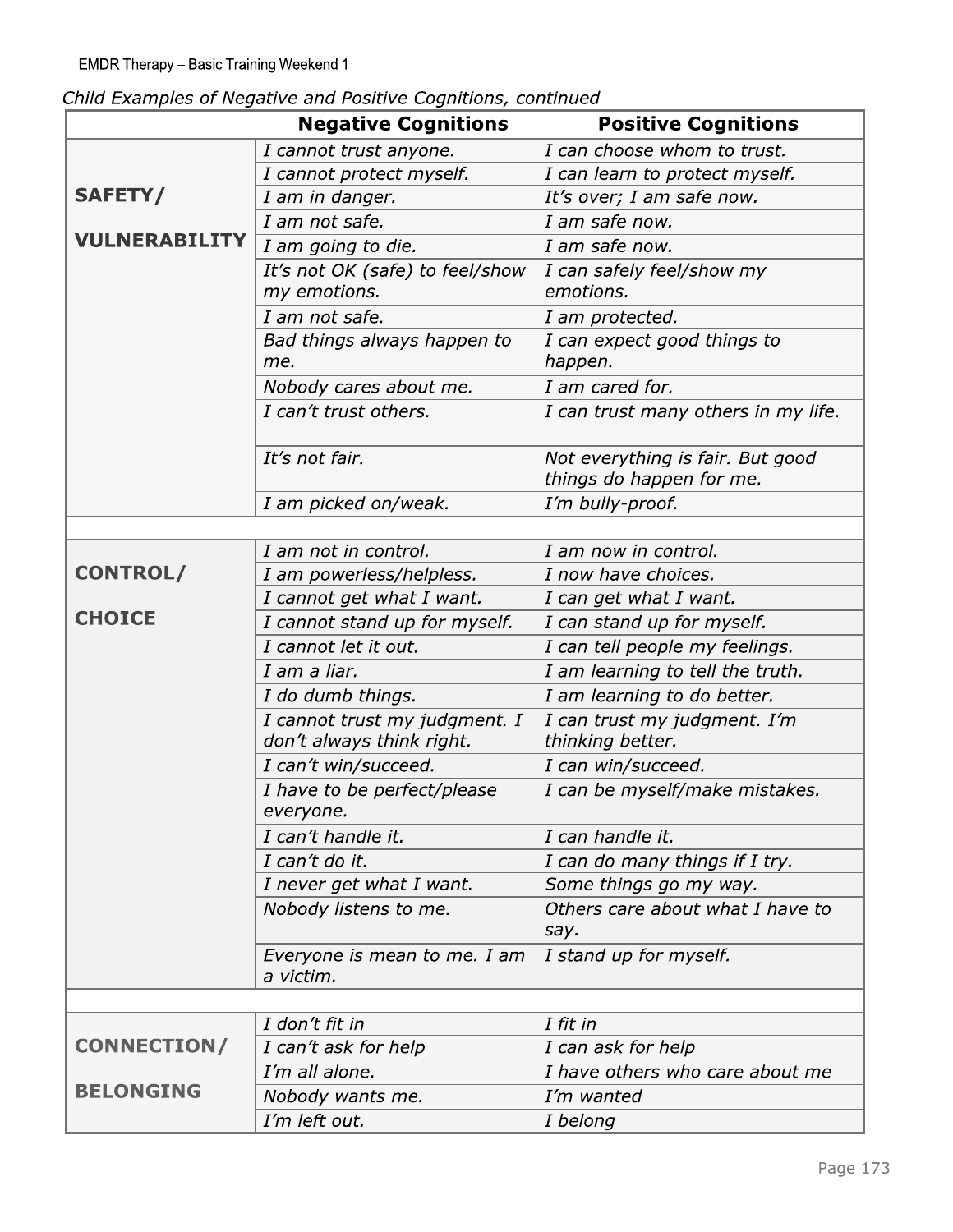# **PROCEDURAL STEPS OUTLINE**

#### **PHASE ONE – History Taking and Treatment Planning, Client Readiness**

#### **PHASE TWO - Preparation and Stabilization**

#### Rapport

Explanation of EMDR therapy (Preparation and Stabilization Phase): Explanation of EMDR therapy is dependent upon age, background, experience, and sophistication of client.

"When a disturbing event occurs, it can get locked in the brain with the original picture, sounds, thoughts, feelings and body sensations. EMDR procedures seem to stimulate the information and allow the brain to reprocess the experience. That may be what is happening in REM or dream sleep. The eye movements (tones, tactile) help reprocess the memory and other associated experiences. It is your own brain that will be doing the healing and you are the one in control."

#### **Establishing Types of Stimulation**

Demonstrate all three (eye movements, auditory, tactile taps) so choices are available if needed.

For eye movements determine the appropriate distance and direction of eye movements. (Preparation and Stabilization Phase)

"Where does it feel most comfortable to have my hand?" (Clinician moves hand toward and away from the client's face and tests the speed of the eye movements).

#### **Set Up**

For eye movements, clinician places chair to the side of the client ("ships passing in the night" position). For tactile and auditory tones, it is also preferable for clinicians to place their chair to the side in order to allow clients to keep their eyes open (without directly facing the clinician).

#### Metaphor to Use (Offered in the and Stabilization Phase)

"In order to help you 'just notice' the experience, imagine riding on a train noticing the feelings, thoughts, etc. as the scenery is going by."

If the client cannot relate to this, another metaphor can be used, such as watching a movie. (Clinician does not use **BLS** to establish the metaphor.)

The train or movie metaphor encourages dual awareness and an open, receptive posture to the unfolding of their experience during the Desensitization Phase.

#### Review and Check the Safe/Calm State (If needed)

Check with the client to make sure their Safe/Calm State is still useful and write down the cue word/phrase. May need to review other resources as well, or instead.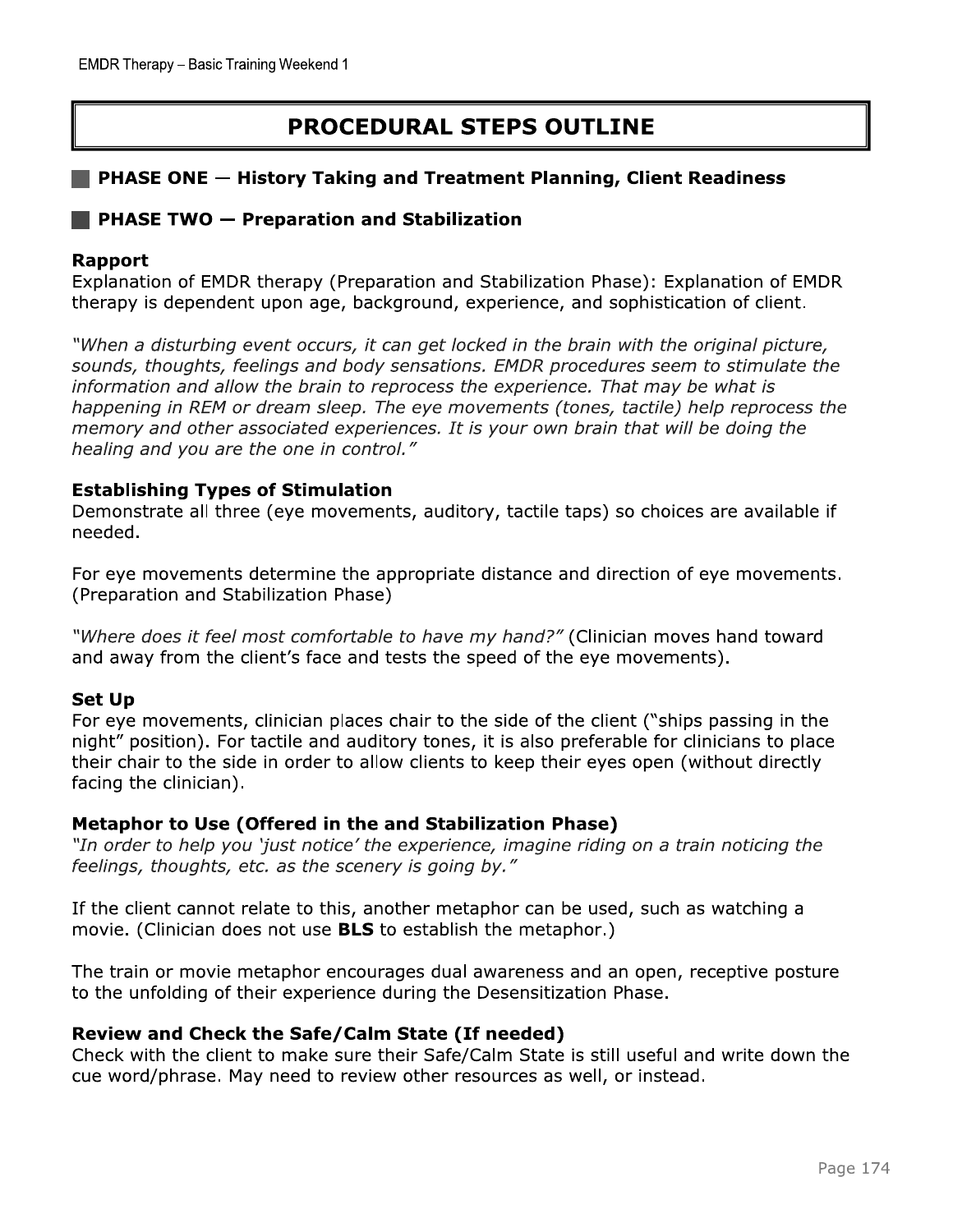### PHASE THREE-TARGET ASSESSMENT PROCEDURAL STEPS

#### **Specific Instructions to Set Expectations When Reprocessing Begins:**

Before activating the components of the memory for reprocessing, the clinician should arrange the seating (in-person or virtual), discuss the mechanics (modality, speed, direction of BLS) and provide the specific instructions to set the expectations about what may happen during reprocessing as well as the clinician's expectations of the client.

"After we activate the memory, we will be doing sets of eye movements (tones, tactile). Between the sets I will check in with you about what you are experiencing. Please tell me what you are noticing each time we pause. Sometimes things will change and sometimes they won't. There are no 'supposed to's' in the process. So just give me feedback as to what is happening, without judging whether it should be happening or not. Let whatever happens, happen. Remember you have a stop signal should you need to use  $it.$ "

### Identify the target memory and the agreed upon name or title for the selected memory/event for reprocessing: "We have decided to reprocess the memory of:

to help you with \_\_\_\_\_\_\_\_\_\_\_\_\_\_\_\_\_\_\_\_\_\_\_\_\_\_\_\_\_\_\_\_\_\_\_(name the presenting issue). In order for us to refer to this memory later, let's give a name or title to this memory." (Use non-triggering language.) Record agreed upon name or "title" of memory:

#### 1. IMAGE

Worst: "What picture represents the worst part of the experience as you think about it now?" OR Representative: "What picture best represents the experience to you?" If the client cannot visualize or there is no picture: "When you think of the experience, what is the worst part of it as you think of it now?" (Can also include other senses such as smells, sounds, tastes.)

#### 2. NEGATIVE COGNITION

"What words go best with that picture that express your negative belief about yourself now?" If needed, ask "What does that say about you as a person now?" A Negative Belief is: Negative, irrational, self-referencing, distortion; not descriptive, generalizable, feels true.

#### **3. POSITIVE COGNITION**

"When you bring up that picture (or experience) what would you prefer to believe about yourself instead?" If needed, ask "What does that say about you as a person now?" A Positive Belief is: Positive, self-referencing, generalizable, feels relatively untrue, relates to the same theme as the negative belief.

#### 4. VOC (Validity of Positive Cognition)

"When you think of the memory, how true do the words, (repeat the PC above) feel to you now on a scale from 1 to 7 where 1 feels completely false and 7 feels completely true?"

| completely false |  |  |  |  | completely true |  |
|------------------|--|--|--|--|-----------------|--|
|                  |  |  |  |  |                 |  |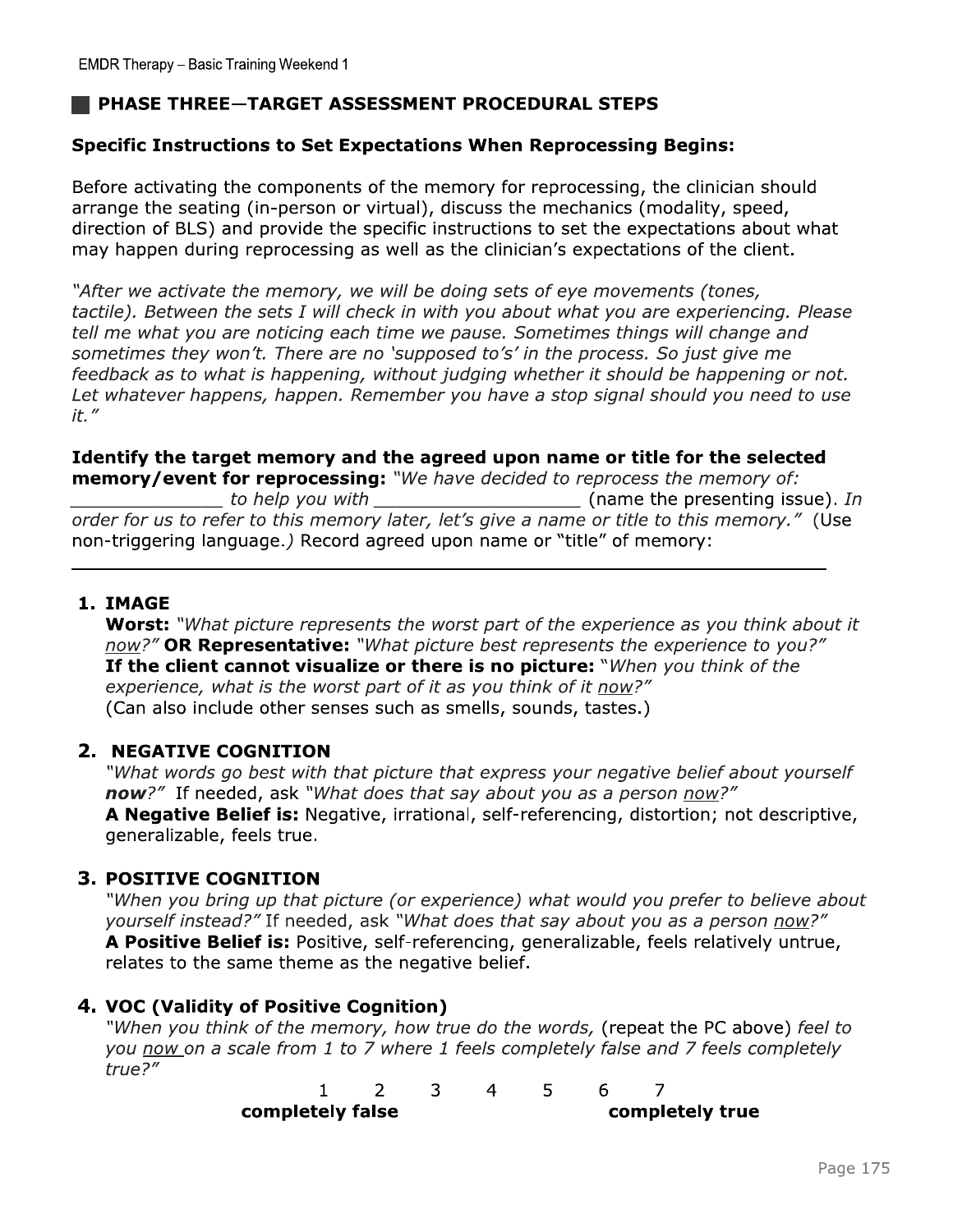### **5. EMOTIONS**

"When you think of the memory and the words, (repeat the NC) what emotions do you feel now?"

#### 6. SUD (Subjective Units of Disturbance) SCALE

"On a scale from 0 to 10, where 0 is no disturbance or neutral, and 10, is the highest disturbance you can imagine, how disturbing does the memory feel to you now?"

 $\Omega$  $\mathbf{1}$  $\overline{2}$ 3  $\overline{4}$ 5 6  $\overline{7}$ 8 9 10

no disturbance/neutral highest disturbance

#### **7. PHYSICAL SENSATIONS**

"Where do you feel it in your body?"

#### **Immediately begin Phase 4 Desensitization**

#### **PHASE FOUR-DESENSITIZATION**

#### **Desensitize**

"I'd like you to bring up that picture (or worst part), the negative words (repeat the Negative Cognition), notice where you feel it in your body, and start a set of eye *movements"* (or alternative bilateral stimulation).

If leading eye movements in person: "...and follow my fingers." Begin the bilateral stimulation (BLS) slowly. Gradually increase the speed as fast as the client can comfortably tolerate. Adjust the speed and length of set to client's need.

At least once or twice during each set of **BLS**, or when there is an observable change, comment to client something like, "That's it. That's right. You're doing fine."

Online: prompt the client to go faster as necessary during the set "That's right, just a little faster, good, and a little faster, good, that's right."

Sometimes, offering supportive comments during the set helps maintain dual awareness, especially if client is upset: "That's it. It's old stuff. Just notice." You can also use the metaphor(s) the client has chosen to remind them that the distress is temporary and they're just "passing through."

### A. REPROCESS:

After a set of bilateral stimulation, instruct client to: "Let it go and take a deep breath."

(pause) Ask: "What do you get now?" or, "What are you noticing now?"

As long as client reports change (i.e., new memories or other associations emerge or changes in images, thoughts, feelings, sensations) say, "Go with that." (Acknowledge the client's response without repeating their words/statements.)

Some clients may have difficulty "letting whatever happens, happen." They may report that nothing is happening, or they're trying hard to make something happen. It can be useful to gently coach the client to stay curious about where their brain is going to go. Other clients may be over-focused on the initial components and may need additional instructions such as, "Hold the memory in mind for a few moments and then release it and be curious about what is going to happen next. All you need to do is 'just notice."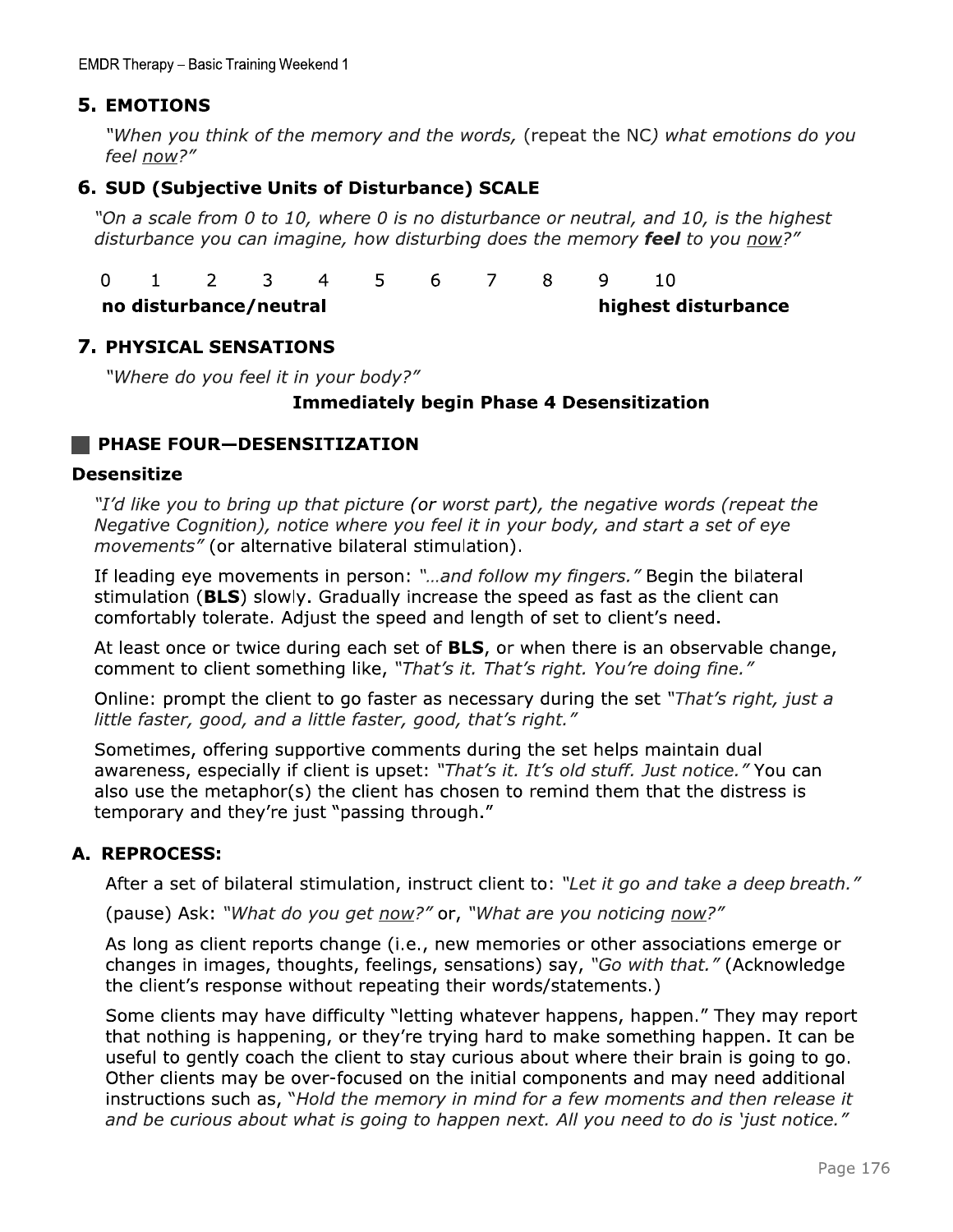EMDR Therapy – Basic Training Weekend 1<br> **B. BACK TO TARGET MEMORY:**<br>
Continue with subsequent sets of **BLS** until y<br>
channel, e.g., the material reported is neutra<br>
Go back to Target and ask: "*When you go ba<br>
what are yo* Continue with subsequent sets of **BLS** until you believe the client is at the end of a channel, e.g., the material reported is neutral or positive with no qualitative change. Go back to Target and ask: "When you go back to the memory as you experience now, what are you noticing now?"

Whatever the client reports, add a set of **BLS**.

If new material emerges, continue down that channel of associations with subsequent sets of bilateral stimulation. When you believe the client is at the end of the channel, go back to the Target Memory and ask, "When you go back to the as you experience it now, what are you noticing now?"

Whatever the client reports, add a set of **BLS**. When the client goes back to the Target and reports NEUTRAL or NO CHANGE after two consecutive sets of BLS, check SUD.

#### **C. CHECK SUD:**

"When you bring up that memory as you experience it now, on a scale of 0 to 10, where  $0$  is neutral or no disturbance and 10 is the highest disturbance you can imagine, how disturbing does the memory feel to you now?

If the SUD is 1 or 2, ask where they feel it in their body. Apply BLS until SUD is 0 or ecologically adaptive.

If the **SUD** is 0, apply another set of **BLS** to strengthen, then ask, "What are you noticing now?" Proceed to Installation Phase.

where 0 is neutral or no disturbance and 10 is the highest disturbance you can imagine,<br>how disturbing does the memory **feel** to you <u>now</u>?<br>If the **SUD** is 1 or 2, ask where they feel it in their body. Apply **BLS** until **NOTE:** If **SUD** continues to be greater than 0 after multiple sets of **BLS**, and/or a blocking belief arises, use strategies for information not moving and when running low on session time, offer a containment strategy f

**Example CEOD=0 or ecologically adaptive 1).** Installation: I<br>Cognition with the memory:<br>**A. Checking the Initial Positive Cognition:**<br>"As you bring to mind the memory, do the words (repeat another positive statement that

#### A. Checking the Initial Positive Cognition:

"As you bring to mind the memory, do the words (repeat the PC) still fit, or is there another positive statement that fits even better?" Note original or updated PC.

"Bring up the memory and those words (repeat the selected PC). From 1 (completely false) to 7 (completely true), how true do they feel to you now?"

C. Linking the PC and the Target Memory with Bilateral Stimulation (BLS is long and fast as this is still a reprocessing phase with the goal of trait change.

"Hold the memory and the words (repeat PC) together." (Apply **BLS)** 

**D.** "What are you noticing <u>now</u>? (pause for response) Notice that." (Apply **BLS)**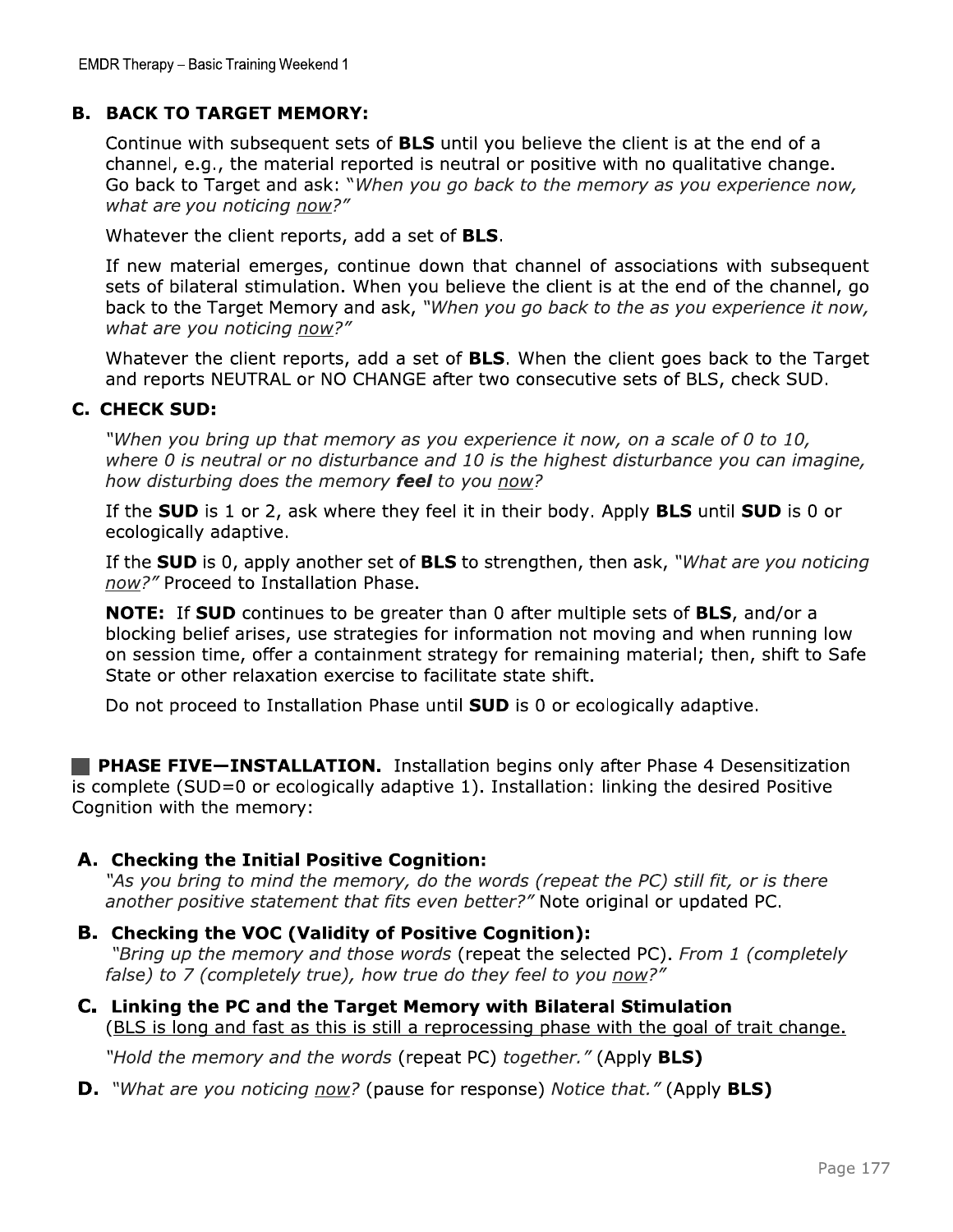- **E.** Continue sets of BLS as long as the material is becoming more positive/adaptive, or residual disturbance is being reprocessed.
- **F.** Once no change is reported, check VOC adding sets of BLS until the VOC no longer strengthens. "Bring up the memory and those words (repeat the selected PC). From 1 (completely false) to 7 (completely true), how true do they feel to you now?"
- G. Once the VOC=7 (or ecological) and no longer getting stronger, proceed to Phase 6- Body Scan.

#### H. When the VOC is Less Than 7: Check for a Blocking Belief or Feeder Memory

Ask, "What prevents it from being a 7?"

Wait for a response; then add a set of **BLS** to see if a blocking belief comes to mind.

Consider alternate **BLS** direction, speed, or modality.

Add sets of **BLS** until client reports a VOC of 7. OR, if client's rating is ecologically adaptive, such as, "I need to try it to be sure."

#### **Consider:**

- Ecological soundness.
- New skills needed.
- Tag the blocking belief or feeder memory and address it as a separate target.
- Change the PC to make it more believable. ("I can succeed" vs. "I am successful")

**PHASE SIX - BODY SCAN.** Body Scan begins only after Phase 5 Installation is complete (VOC=7 or ecologically adaptive).

**Body Scan:** "Close your eyes and keep in mind the memory as you experience it now and the words (repeat the selected Positive Cognition). Then bring your attention to the different parts of your body, starting with your head and working downward. Any place you find any tension, tightness or unusual sensation, tell me."

If any sensation is reported, apply bilateral stimulation. BLS is long and fast as this is still a reprocessing phase. If a positive or comfortable sensation develops, apply one or more sets of bilateral stimulation to strengthen the positive experience. If a sensation of discomfort is reported, apply **BLS** until discomfort subsides, then repeat body scan until it is clear or ecological.

### **PHASE SEVEN-CLOSURE:**

Debrief experience with client then read closure statement. Review Stabilization Strategies to Manage Stress if needed.

### **Closure Statement**

"The reprocessing we have done today may continue after the session. You may or may not notice new insights, thoughts, memories, or dreams. If so, just notice what you are experiencing-take a snapshot of what you are seeing, feeling, thinking, and the trigger, and keep a TICES log. Then use your Safe/Calm State to help shift the disturbance. We can work on whatever comes up next time. You can also call me if you need to."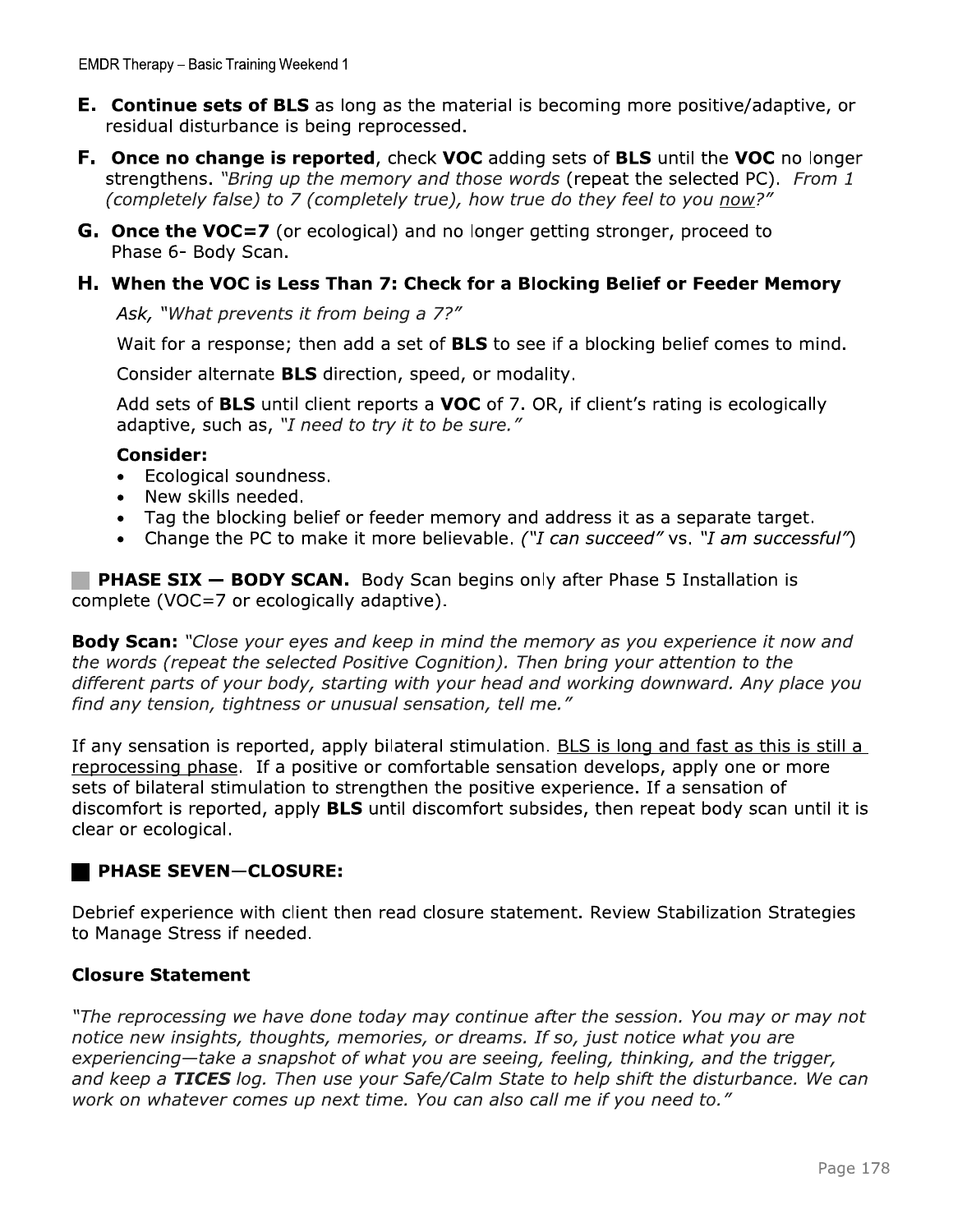#### **Procedure for Closing Incomplete Target Memory Session:**

An incomplete target is one in which a client's material is unresolved, i.e., they are still experiencing some distress or confusion about the memory or related associations. OR the **SUD** is greater than a 1-2 and/or the VOC is less than 6. The following is a suggested procedure for closing down an incomplete target memory. The purpose is to validate the client's efforts and help them shift states in order to help them feel grounded before they leave.

#### Steps:

- 1. Inform the client that it is time to stop and explain the reason. "We are almost out of time and we will need to stop soon."
- 2. DO NOT take SUD, check PC, take VOC or Body Scan as they may activate processing.
- 3. Asses the need for stabilization. "How are you doing?" Offer a containment exercise, if needed:

"I would like to suggest we do a containment exercise before we stop. I would like you to imagine taking what remains of this experience and put it in a container of your choosing until the next time we meet."

Facilitate state shift by eliciting their Safe/Calm State, a resource, grounding, or a relaxation exercise.

- 4. Debrief once stabilized:
	- a. Offer validation: "You have done some good work today".
	- b. Get client's feedback and offer feedback on the session with special attention to orienting the client to the present and their use of coping strategies between sessions.

"As you consider your experience today, what positive statement can you make that expresses how you feel OR, what you have learned or gained?" (no **BLS**)

5. Review Closure Statement (see previous page) with the client.

### PHASE EIGHT - REEVALUATION

See Phase Eight Reevaluation worksheets:

- Reevaluation Worksheet to reevaluate the issue and memory following a reprocessing  $\bullet$ session.
- Resuming Processing of an Incomplete Target Memory.  $\bullet$
- Treatment Planning Considerations.  $\bullet$
- Procedural Step for Developing Future Templates.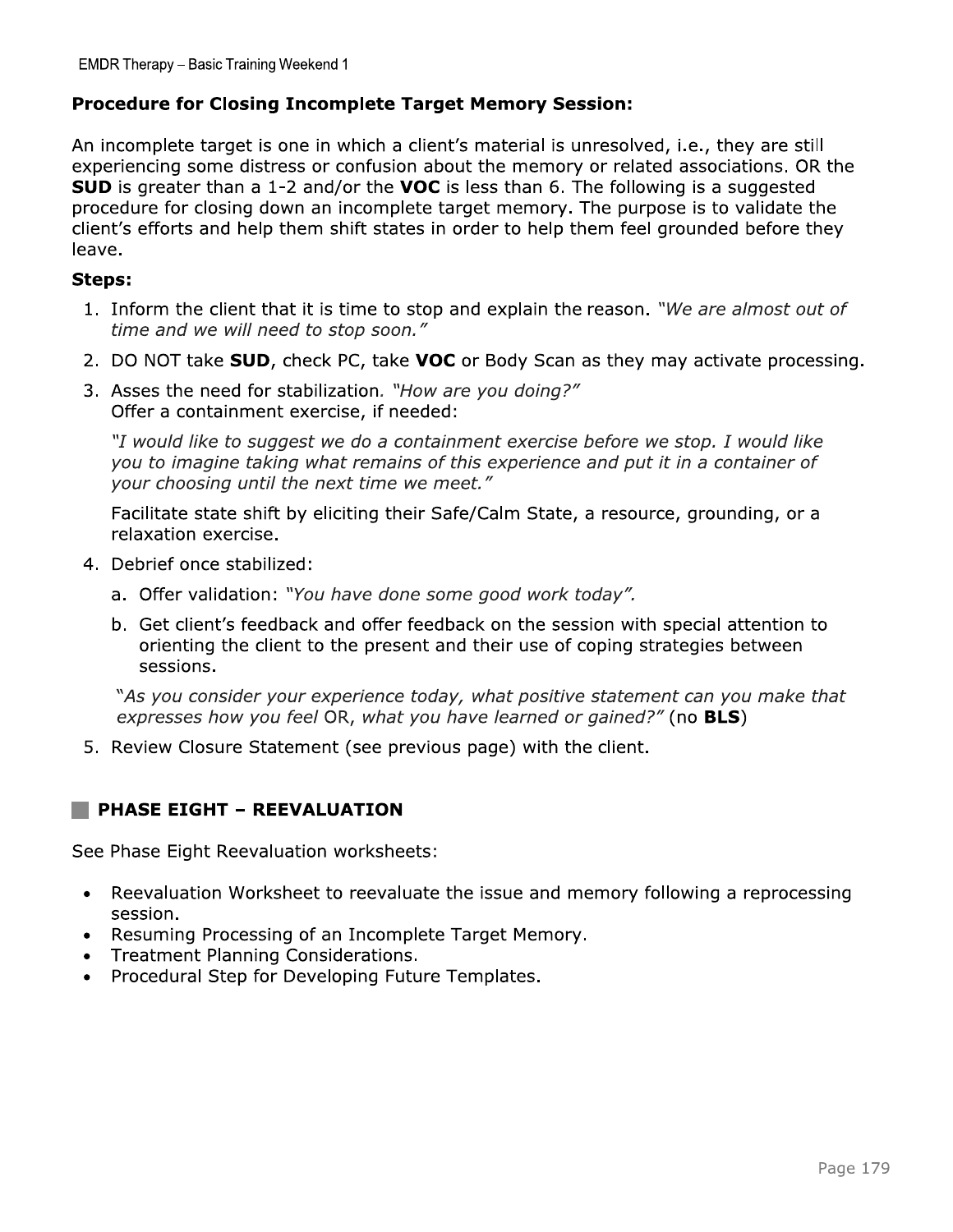# **PRINCIPLES AND PROCEDURES FOR ENHANCING CURRENT FUNCTIONING WITH EMDR RESOURCE** DEVELOPMENT AND INSTALLATION (RDI) IN **COMPLEX POSTTRAUMATIC STRESS DISORDER**

Adapted from Korn & Leeds, 2002

#### **PURPOSE**

To develop and strengthen specific qualities or attributes, beliefs or behaviors needed to address specific challenges.

To increase access to adaptive memory networks.

To increase capacity to tolerate affects, both positive and negative.

To strengthen the ability to shift from one state to another.

#### USE:

Resource Development and Installation (RDI) is a resourcing strategy that can be used anytime during the course of treatment. It is used in the initial phases of treatment to aid clients with complex clinical presentation to better manage day to day functioning and/or challenging situations (e.g., routine contentious encounters with ex-spouse; or spending the upcoming holiday with a family member who abused them). RDI helps develop the client's resources and strengthens the adaptive memory networks. It may also be used to prepare the client for history taking and target identification when the time is right. Prior to EMDR memory reprocessing, RDI can help to develop or strengthen the client's resources and adaptive memory networks to support them in reprocessing disturbing and traumatic memories. Additionally, RDI may be necessary if after reprocessing several past memories successfully, the client becomes overwhelmed once they gain a deeper understanding of their traumatic history and what they suffered.

#### **Types of Resources:**

Resources appropriate for RDI are associated with positive affects (confidence, competency, mastery, interest, excitement, enjoyment, pride, triumph) and adaptive responses that the client already possesses, but in other contexts. Appropriate resources are based in adult states, unambiguous in content or theme.

Resources can also include cultural wealth (Yosso, 2005) such as any positively associated cultural experiences that highlight the assets of the person as a member of a community. (An array of knowledge, skills, abilities and contacts possessed and used by a community.)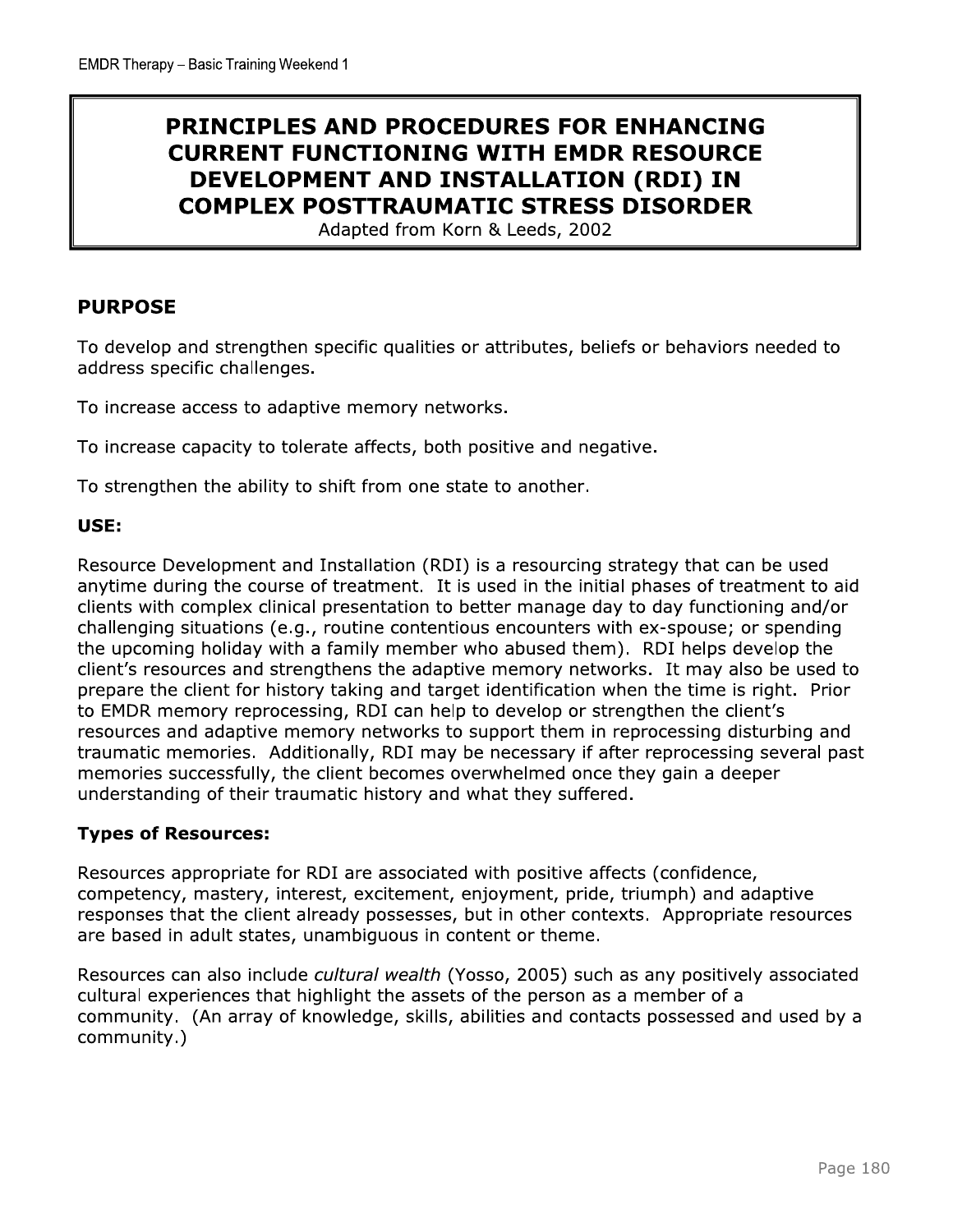Identify client resources within three broad domains of experience in the order presented:

#### 1. Mastery Resources (internal to the client) include:

- The client's own experiences of mastery; previous coping responses to challenging  $\bullet$ situations or experiences associated with relevant positive affect states (e.g., strength, self-compassion, confidence, competency, pride, triumph, etc.).
- A physical stance or movement that evokes the capacity to act with agency on one's own behalf.

#### 2. Relational Resources include:

- Positive role models who have demonstrated capacities the client would like to  $\bullet$ incorporate such as courage, persistence, boundary setting, or truth telling. People the client knows or knows of that embody the quality the client wants to develop. Can be real life heroes or public figures, characters from books, stories, cartoons, movies, TV.
- Memories of supportive others including caregivers, relatives, teachers, authority  $\bullet$ figures, religious figures, community leaders, peers, or pets who have provided soothing, care, affection, protection, or other desired qualities.

#### 3. Symbolic Resources include:

- Any animal or element from the natural world such as an eagle, a mountain stream, a rock or a tree that symbolizes a specific quality. Religious, cultural, archetypal, totemic and transpersonal symbols or rituals.
- An image of a positive goal state or future self that represents the outcome of being  $\bullet$ successful at attaining their goal.
- Figures or symbols from dreams or imagination which express the client's capacity for adaptive functioning or inspiration.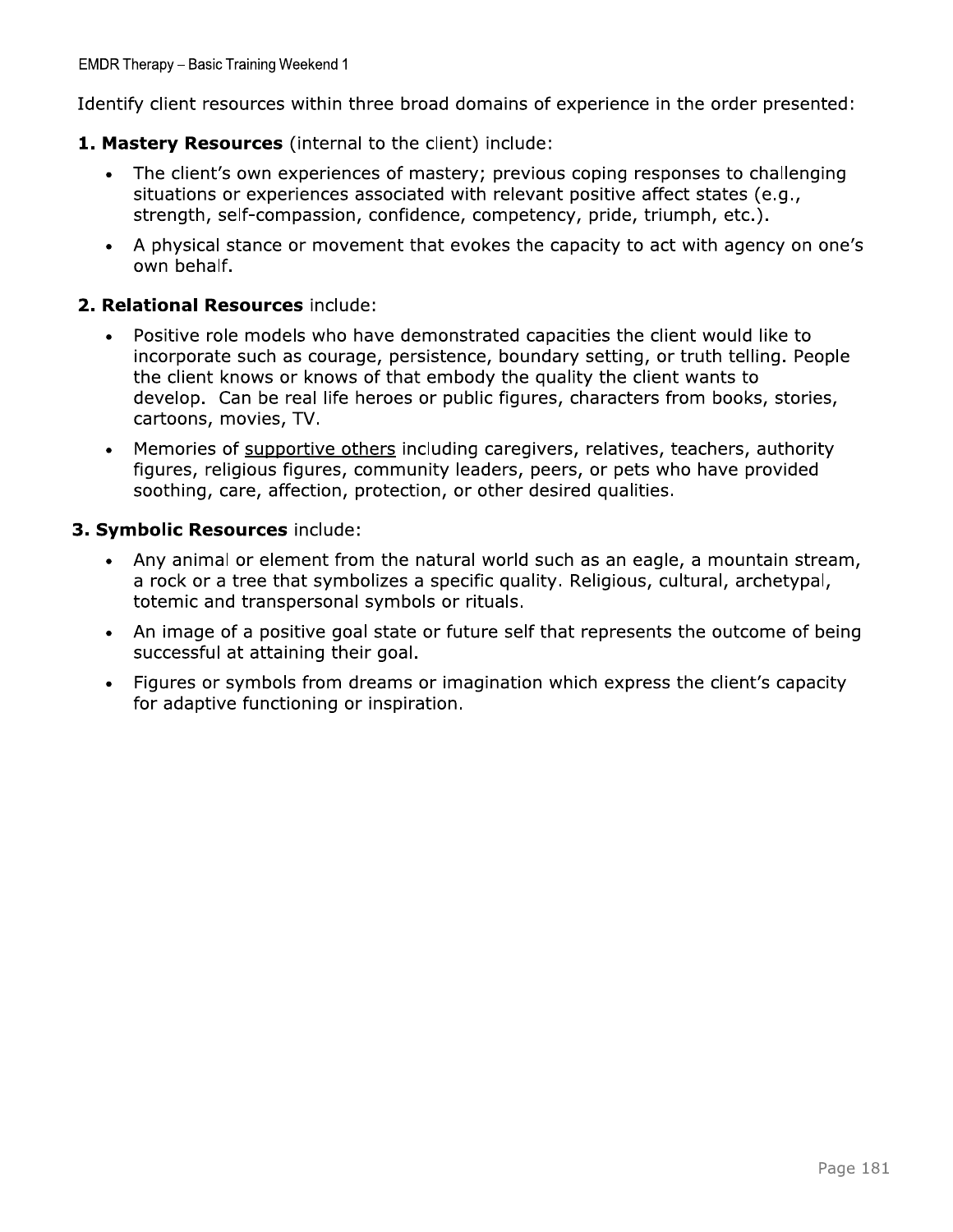### **Procedural Steps for Resource Development and Installation**

#### **IDENTIFY A SITUATION OR CHALLENGE WHERE THE RESOURCE IS NEEDED**

A situation in which the client is triggered in the present (e.g., speaking up in meeting, or walking into a room of strangers) or a circumstance when the client lacks the needed resource (e.g., lacks courage/strength to reprocess traumatic experiences, lacks patience with overtired children, or lacks confidence to set boundaries).

"In what situation or circumstance do you need additional resources?"

#### **IDENTIFY NEEDED QUALITY, BELIEF OR BEHAVIOR**

To increase access to adaptive memory networks.

This quality can be a positive affect (i.e., strength, courage, confidence, motivation), positive belief, or an adaptive response (i.e., patience, assertiveness, self-care) that is necessary, but lacking for the client in the identified situation/circumstance above.

"What quality do you need or need more of as you consider managing or responding in the restate the identified situation/circumstance above).

OR.

How would you like to be able to FEEL in the challenging situation?"

### IDENTIFY THE EXPERIENCE OR ENTITY THAT EMBODIES THE QUALITY

This is a memory, image or entity that represents one of three broad domains of experience: mastery memories, relational experiences and symbols.

"Can you remember a time when you experienced this quality? If the client answered "yes," ask:" When was it?"

If the client answered "no" or gave no response, ask: Have you seen it demonstrated by or experienced it from someone else? If the client answered "yes," ask:" Who and what was  $it?''$ 

If the client answered "no" or gave no response, ask: "Is there an entity or symbol that represents or characterizes this resource, such as something in nature (mountain or large oak tree), or a cultural tradition or ritual, or religious figure? If the client answered "yes," ask: *What is it?* 

#### **ELABORATION OF MEMORY OR IMAGE**

The clinician asks for an elaboration of the memory or image to enable the client's felt sense of the experience.

"Visualize the (restate the memory, or image) and give me a full description of it.

If additional prompting is needed, ask TICES questions as needed to enhance the client's access to the experience of it.

#### **IMAGE**

The clinician asks the client to identify an Image that represents the quality/resource.

What image represents this quality or resource?"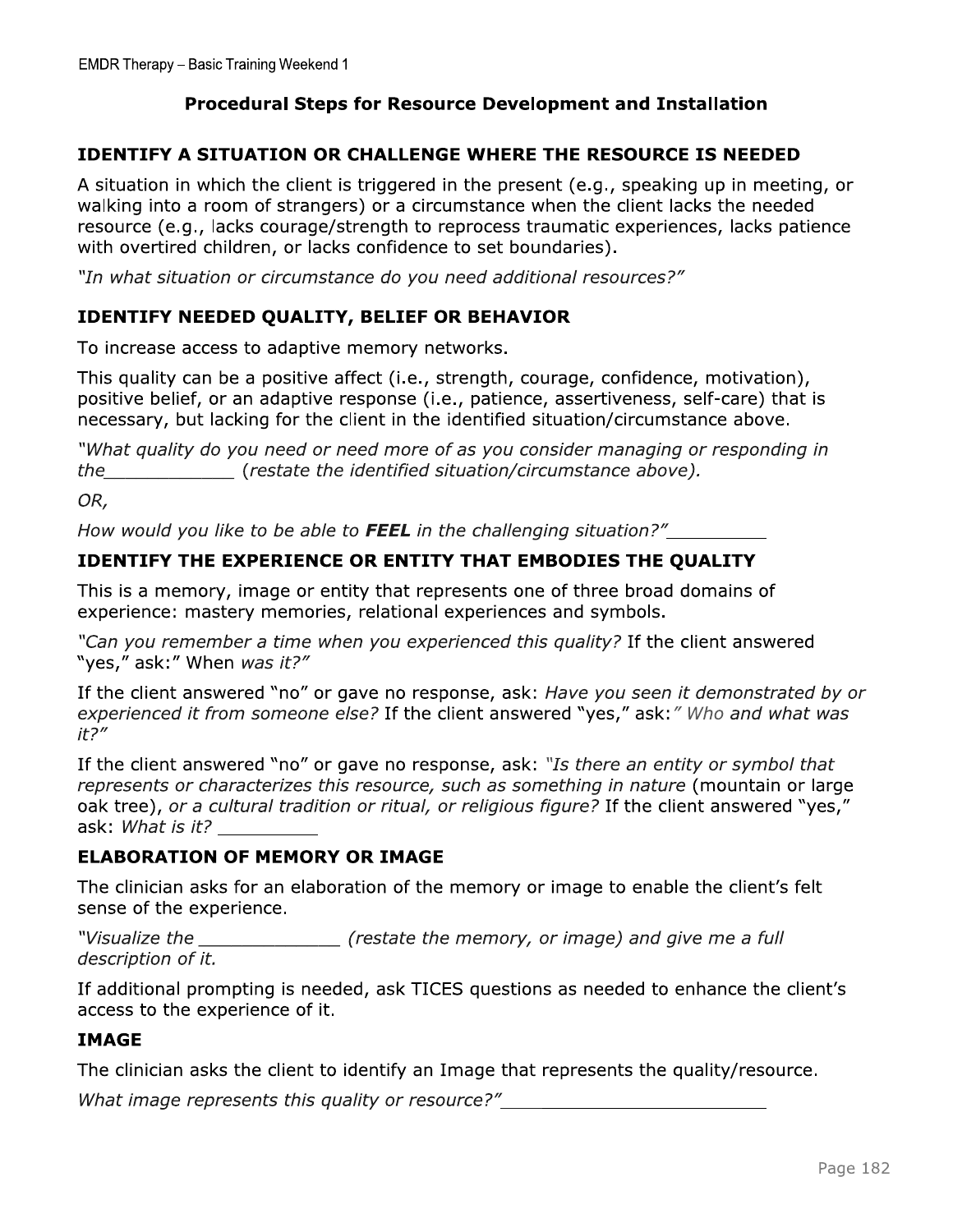### **EMOTIONS AND SENSATIONS**

The clinician asks the client to identify what emotions and sensations they are experiencing now.

(restate the memory or image) and your experience of it "As you think of now, what are you feeling? What emotions are you having? What sensations are you noticing in your body?

#### **ENHANCEMENT OF THE FULL EXPERIENCE**

The clinician encourages the client to fully experience their positive feelings, body sensations and to acknowledge any adaptive responses they are noticing as they focus on the memory, image or entity.

"Focus on this positive experience.... what you see, hear, and notice in your body right now. Take a moment to be with your experience. (Pause.) Tell me anything new you notice about it now."

#### **REINFORCE EXPERIENCE OF RESOURCE WITH BLS**

The clinician reminds the client of the positive and adaptive attributes of the resource, and strengthens the association with several slow, short sets of BLS. If the resource becomes contaminated, start over with a different memory, image or entity or switch to a different domain of experience.

"Bring up the image (restate the image) of this quality. Notice your feelings of (restate emotions) and where you feel those sensations in your body and allow yourself to experience them fully. Concentrate on the experience and follow my fingers. (Add a short (8-10 passes) of slow BLS.) How does it feel to you now?"

**If positive:** "Focus on that (short, slow BLS) What do you notice now?" Repeat with several sets of BLS until the resource is fully internalized.

If negative: Redirect attention to another experience associated with that resource; or consider another resource.

#### **CUE WORD**

The clinician asks the client to come up with a word, phrase or positive belief that is associated with the resource and strengthen it with several short, slow sets of BLS.

"Is there a word, phrase or positive belief that represents this resource? Think of (restate the word, phrase or belief) and notice the positive feelings and where you feel them in your body when you think of it now. Concentrate on those sensations and the word \_\_\_\_\_\_ (restate the word, phrase or belief) and follow my fingers" (8-10 slow BLS).

"How do you feel now?" Repeat with several slow, short sets of BLS until it is fully strengthened.

#### **SELF-CUING**

The clinician encourages client to use the cue word to access the resource outside of session.

"Now, I'd like you to know that you can do this on your own when you need it. Take a moment to bring up the cue word on your own now \_\_\_\_\_\_\_ and notice how it feels."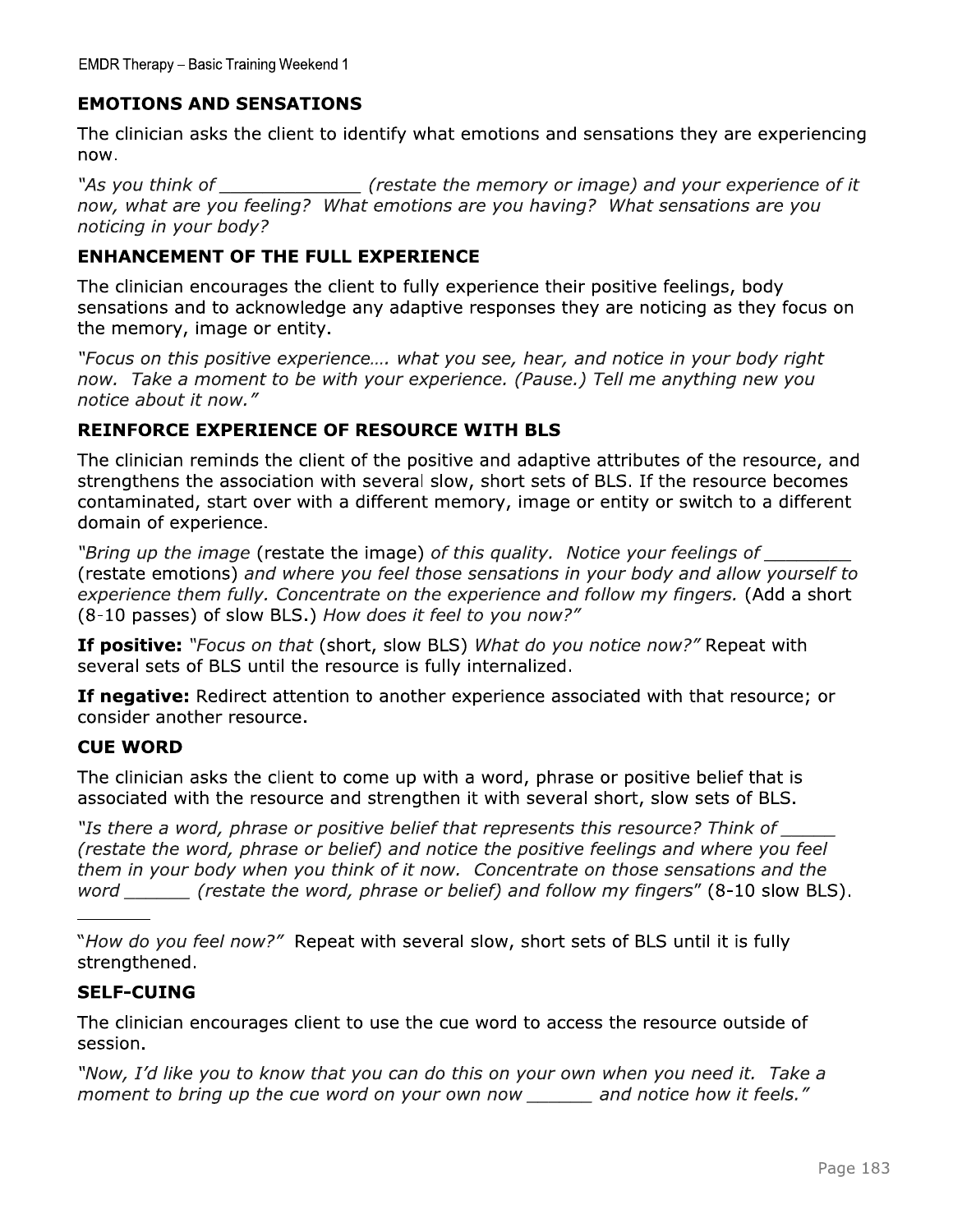EMDR Therapy – Basic Training Weekend 1<br> **FUTURE REHEARSAL USING POSITIVE RESOURCE**<br>
The clinician instructs the client to imaginally rehearse using the resource in the<br>
situation/circumstance initially identified. After r

when you're finished." When finished, ask: "What do you notice?"

If it remains positive/adaptive, strengthen it by instructing the client: "Now run the movie again with BLS and tell me when you are finished."

Add several sets of slow BLS until the desired scenario has been firmly established. Length of sets can vary, depending on the client's ability to stay with the desired response without activating a negative association. It may also be beneficial to enhance one segment of the experience at a time to minimize possible contamination. Can also install one segment of the experience at a time to minimize possible contamination. In tremains positive *daughting*, strengthen it by instructing the client; *Now run the movie*<br>again with BLS and tell me when you are finished."<br>Add several sets of slow BLS until the desired scenario has been firmly esta

This process may be repeated for each of the qualities the client wants to develop and strengthen, and with each of the specific images/positive associations generated by the

manage. Evaluate utility of resource in subsequent sessions. Adjust as needed to optimize<br>effectiveness. Use BLS to reinforce positive experiences of successfully applying the<br>resource. You can add a corresponding positive

Korn, D. L., & Leeds, A. M. (2002). Preliminary Evidence of Efficacy for EMDR Resource Development and Installation in the Stabilization Phase of Treatment of Complex Posttraumatic Stress Disorder. Journal of Clinical Psychology, 58(12), 465.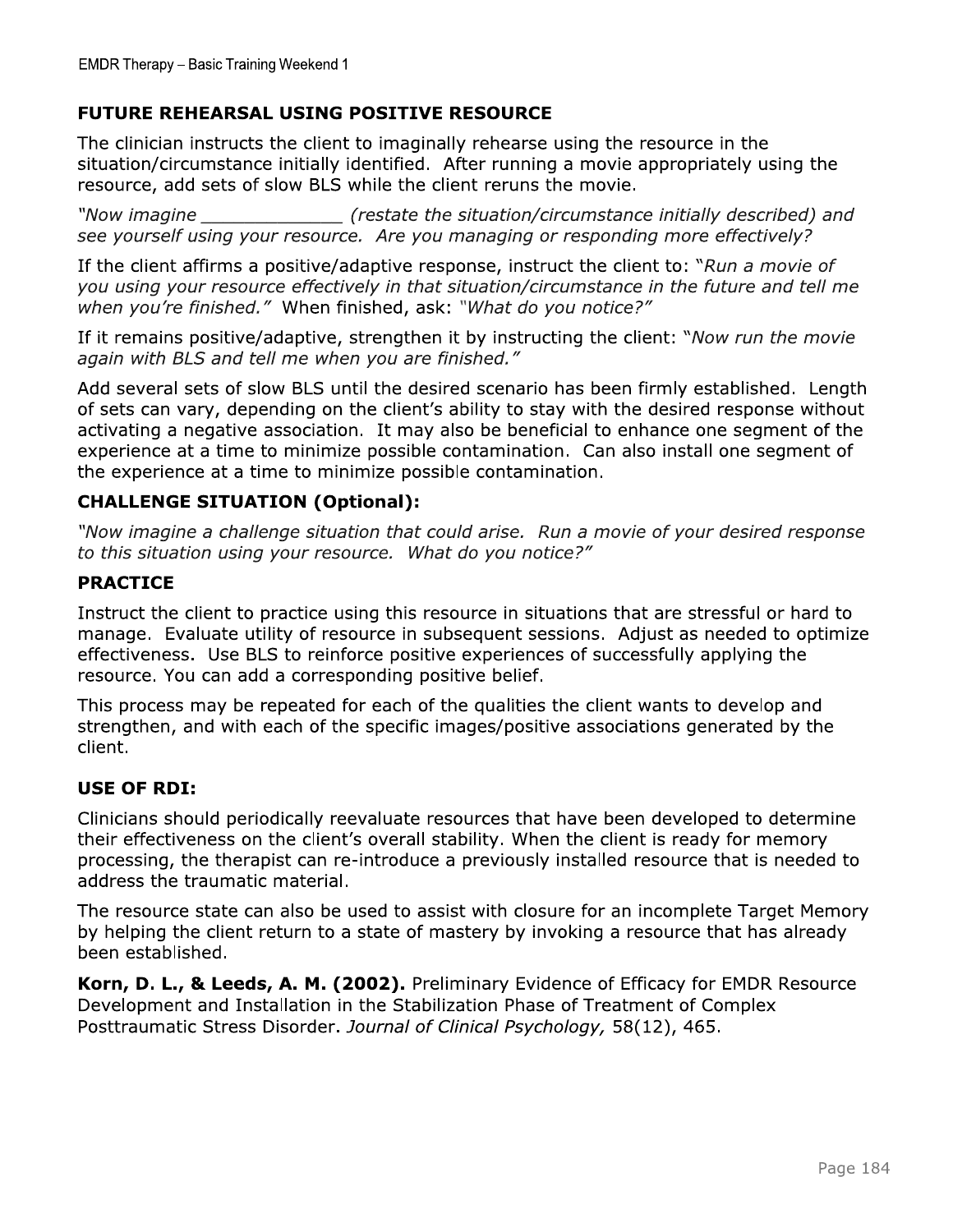# **CONTAINER**

In EMDR therapy, containment strategies help to shift focus of attention and regulate affect. A container can be used when needed during and at the end of sessions or as a coping strategy between sessions. Two resources are offered here:

Murray, Katy. (2011). Clinical Q&A: Container. Journal of EMDR Practice and  $\bullet$ Research, 5(1), 29.

This four-page article describes the value of Container imagery in EMDR therapy and provides a script for quiding clients in building and testing a Container. The full text article can be downloaded at no charge at https://doi.org/10.1891/1933-3196.5.1.29

#### **Container Exercise-Mark Nickerson**

#### **Purpose:**

To be able to put aside and safely contain disturbing memories until the person is ready to face them. It can also be used to contain matters that distract a person from their desired focus within EMDR therapy sessions and at other times.

#### **Instructions:**

In a moment, I'd like you to design an imaginary container that could be used to store disturbing or distracting thoughts, feelings or memories until you determine you are ready to face them. This is not designed to permanently ignore powerful things that have happened to you. But it is designed to help you have more control over when you choose to face and come to terms with these issues.

Your container should have the following characteristics:

- Strong enough to hold what you put in it
- Not something you use in your life for other purposes
- Something with a door/valve so that you can determine when you want to put something in or take it out
- Whatever feels right for you and remember, you can change it if needed

Now, take a moment and tell me when you can picture your container. (Help clarify their container if needed.)

Now, I'd like you to take a moment to do your best to allow anything you would like to go into your container. You can place it in, pour it in, or let it be drawn into the container in any way your imagination wants to. Take some deep breaths as you do this exercise and I'll allow you some time to let as much go into the container as possible. Wait about 20 seconds and say, Are things going into the container? Problem solve as needed to help.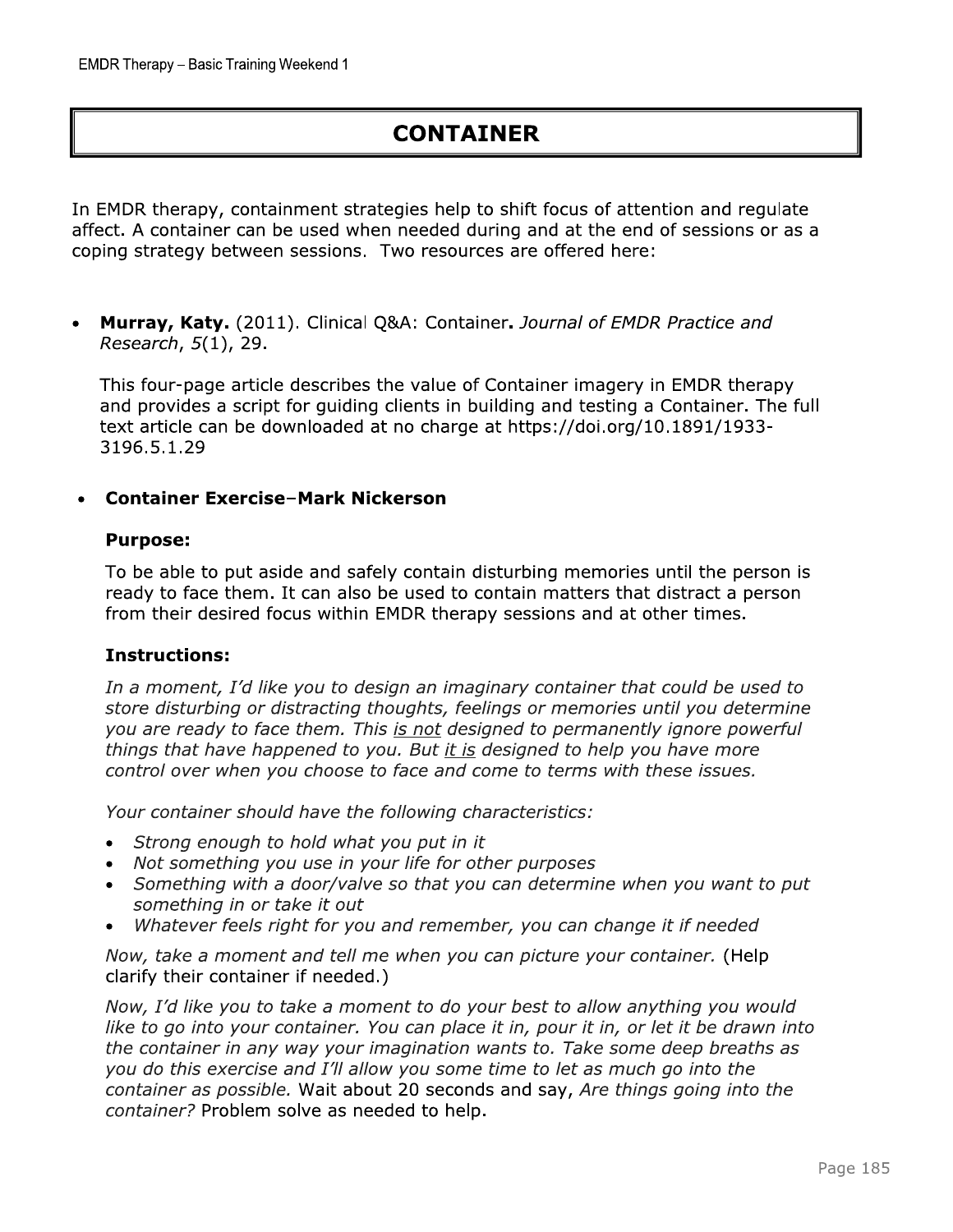When things are going into the container say, Take as long as you need to allow this to happen. Let me know when as much as possible is in the container or if you are having trouble with the exercise.

When person has completed this say, Now take a moment to be sure you have sealed up the container.

I want you to notice how you feel now that you have been able to put as much as you did in that container. Compared to before, you might feel more relieved, more relaxed, more in control, or something else. Take some more time to appreciate that this is how you are able to feel now.

Consider that there may be a time and place to bring something out of the container to face it and come to terms with it. Until that time, know that you can use the container to help you manage disturbance or distractions. Is there a "cue" word you could use to remind you of your container?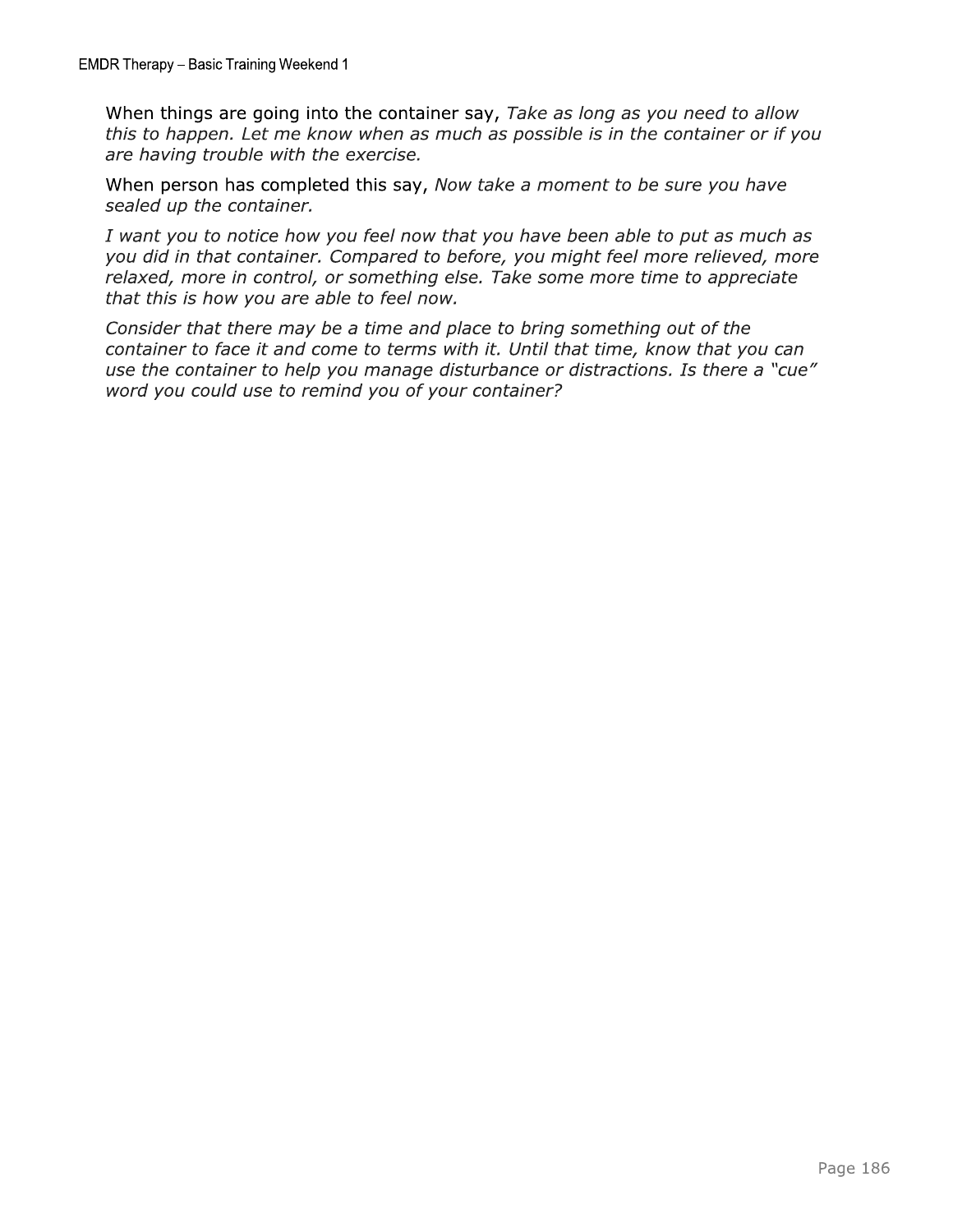# **EMD (Eye Movement Desensitization)**

#### **ADAPTIVE INFORMATION PROCESSING**

Access memory or part of a memory as it is currently stored so that it can be processed. Accessing the Target Memory activates the distressing emotional states.

The dual attention between past and present, combined with BLS, facilitates a de-arousal effect. Returning to target after each set limits the associative processing for containment purposes

#### ORIGINALLY DEVELOPED AND RESEARCHED BY DR. SHAPIRO IN THE 1980s

For a more thorough discussion please refer to Pages 220-222 of Dr. Shapiro's 2018 text in which she differentiates between the EMD procedures used in the original (1989) research and how EMD has evolved in clinical practice.

#### **REPLACED BY EMDR THERAPY AS A MORE COMPREHENSIVE TREATMENT**

#### **PURPOSE**

To be used in circumscribed situations to reduce arousal and increase stability.

For the reduction of symptoms stemming from a memory or part of a memory while minimizing spontaneous associations to other experiences.

For use in initial stages of treatment for more debilitated clients and/or in emergency situations to increase the client's ability to stay present and incorporate a greater sense of mastery

For selected clients who can easily get emotionally overwhelmed and dysregulated.

Once the client is sufficiently stabilized, standard EMDR reprocessing can be used.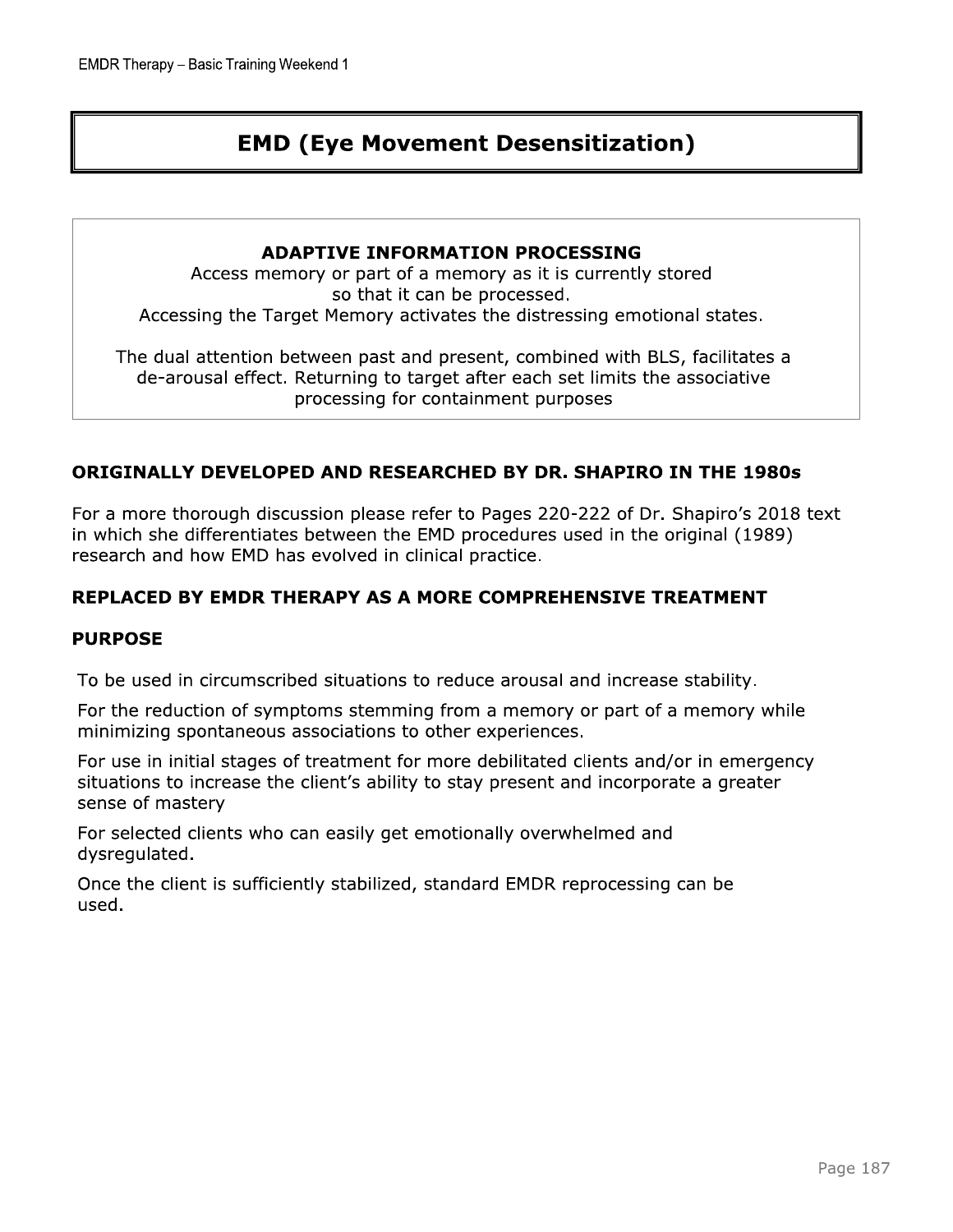#### **PROCEDURAL STEPS:**

"The disturbing memory can be treated by requiring the client to maintain in awareness one or more of the following: (1) an image of the memory, (2) the negative selfstatement or assessment of the event, and (3) the physical sensations. However, the procedures below were tested in the first RCT (Shapiro, 1989), and appeared to be both effective in desensitizing an identified adverse event and successfully limiting associations. EMD can also be used to target an isolated sensory experience such as a sound or smell. Intrusions can be treated by focusing only on the image." (Shapiro, 2018 p. 221).

- 1. Identify the memory or part of memory.
- 2. Use the standard Phase 3 Assessment Phase identifying the components of the experience.
- 3. In Phase 4 Desensitization, instruct the client to hold in mind the components of the memory.
- 4. Apply short sets of fast BLS, (12-20), increasing the number of repetitions as needed. After each set, instruct the client to "Take a breath; let it go. (pause) What are you noticing now?" If positive, these can be reinforced with sets of eye movement.

**Note:** In clinical practice, the procedure is to return to the target after every set, while checking the SUD occasionally. In Shapiro's early research on single incident trauma survivors the procedure is to return to the Target Image and Negative Cognition after each set and take a SUD.

- 5. If other associations arise, shorten subsequent sets. Use a containment strategy and return to target.
- 6. Return to target after each set until the desired shift has occurred.
- 7. Once the desired treatment effect has been achieved, begin Phase 5 Installation: install the selected PC until VOC is 7 or as strong as ecologically adaptive.
- 8. Note that Phase 6 Body Scan is skipped.
- 9. Phase 7 Closure: As usual, as in general practice apply a state shift strategy.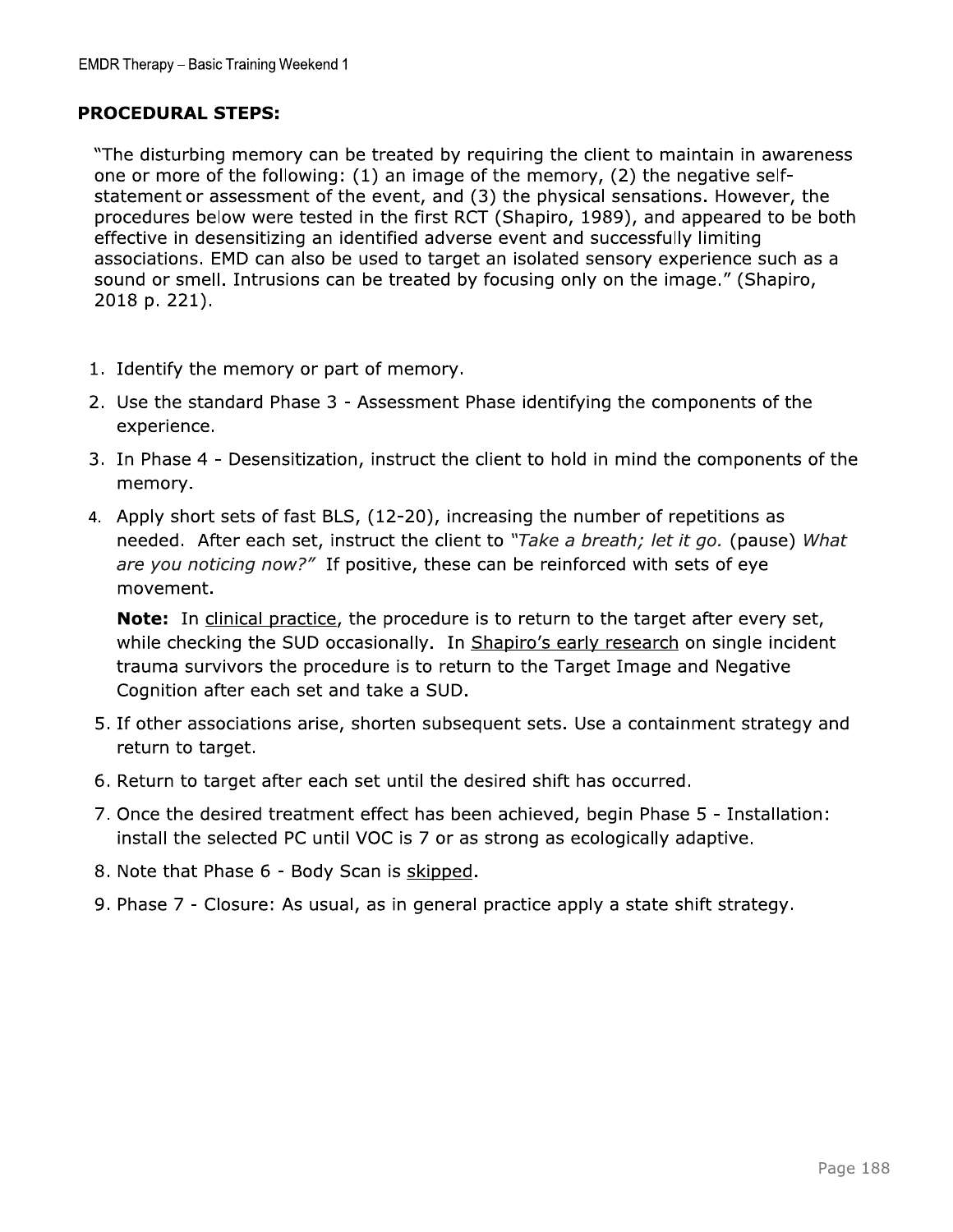# **EMD Worksheet**

# **PURPOSE**

Desensitizing a single event or part of an event, limiting access to associated channels of memories.

### **PHASE THREE - Assessment:**

#### **Specific Instructions:**

"After we activate the memory, we will be doing sets of eye movements (tones, tactile). Between the sets I will check in with you about what you are experiencing. Please tell me what you are noticing each time we pause. Sometimes things will change and sometimes they won't. There are no 'supposed to's' in the process. So just give me feedback as to what is happening, without judging whether it should be happening or not. Let whatever happens, happen. Remember you have a stop signal should you need to use it."

#### **Target Memory or part of a memory:**

**Image:** (Most disturbing) "What picture represents the worst part of the experience?"

If no picture: "When you think of the experience, what do you get?"

**Negative Cognition:** "What words go best with that picture (or worst part) that express your negative belief about yourself now?" [Tip: if needed, ask "What does that say about you as a person now?"]

Positive Cognition: "When you bring up that picture, what would you prefer to believe about yourself instead?" [Tip: if needed, ask "What does that say about you as a person  $now?"$ ]

Validity of Cognition (VOC): "When you think of that memory, how true do the words (repeat the Positive Cognition above) feel to you now on a scale of 1 to 7, where 1 feels completely false and 7 feels completely true?"

|                         |  | $\overline{4}$ 5 |  |                        |
|-------------------------|--|------------------|--|------------------------|
| <b>Completely false</b> |  |                  |  | <b>Completely true</b> |

**Emotions:** "When you think of the memory and those words, (repeat the NC) what emotions do you feel now?"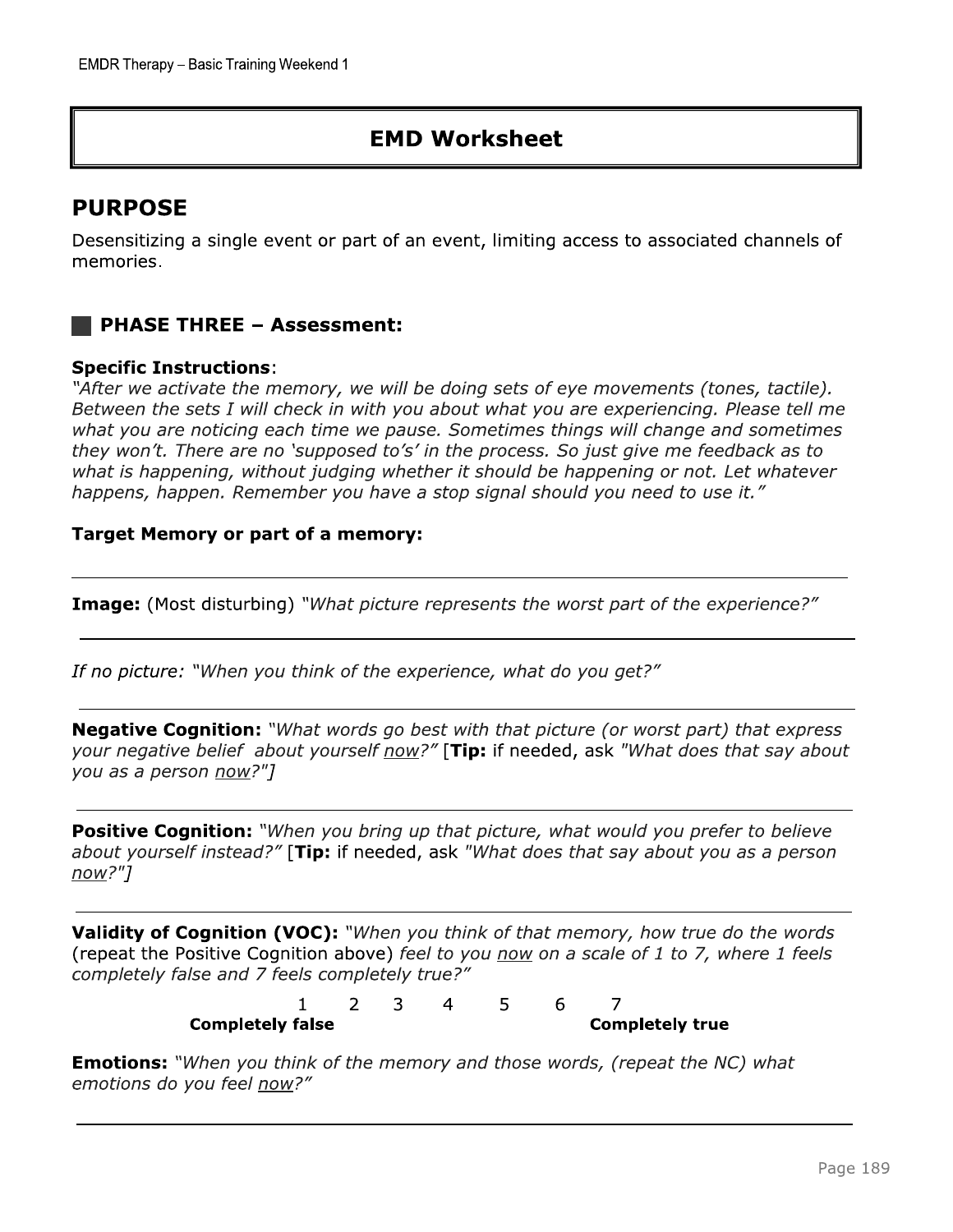**SUD:** "On a scale of 0 to 10, where 0 is no disturbance or neutral and 10 is the highest disturbance you can imagine, how disturbing does the memory feel to you now?"

5  $\overline{2}$  $\overline{4}$ 6  $\overline{7}$ 8  $\mathsf{Q}$  $10$  $\mathbf{1}$ 3 **Highest disturbance** No disturbance

Location of Body Sensation: "Where do you feel it in your body?"

### **PHASE FOUR - Desensitization:**

"Bring up the picture (or worst part), those negative words (repeat the Negative Cognition), and begin a set of EMs." (12-20 repetitions or shorter of fast BLS in order to limit access to associations.)

After each set: "Let it go. Take a breath." (pause) "What are you noticing now?"

#### Return to the Target after each set, choosing method 1 or 2 as scripted below:

1. "Now let's go back to the worst part and begin another set of eye movements."

Return to Target after each set, occasionally taking a SUD:

"When you bring up the worst part on a scale of 0 to 10, where 0 is neutral or no disturbance and 10 is the highest disturbance you can imagine, how disturbing does it feel to you now?"

#### **OR**

2. "When you bring up the picture or (worst part) and those negative words, on a scale of 0 to 10, where 0 is no disturbance and 10 is the highest disturbance you can imagine, how disturbing does it feel to you now?"

Note: If associations to other memories arise, return to target and shorten sets and if needed, contain other memories or associations. If bringing up the image (or worst part) and NC evokes more distress then ask only for the SUD after each set. If the NC no longer matches the image (or worst part) then focus only on the image (or worst part) and emotion.

Continue with additional sets of BLS and return to the target after each set until the disturbance is as low as the client can go or it is ecologically adaptive under the current circumstances. If stalled in high disturbance, options include adjusting the BLS (direction, speed, length of set, modality), offering a cognitive interweave, or asking the client to scan for other disturbance (e.g., image, sound, smell, body sensation).

Once the SUD has stopped decreasing, move to Phase 5 - Installation.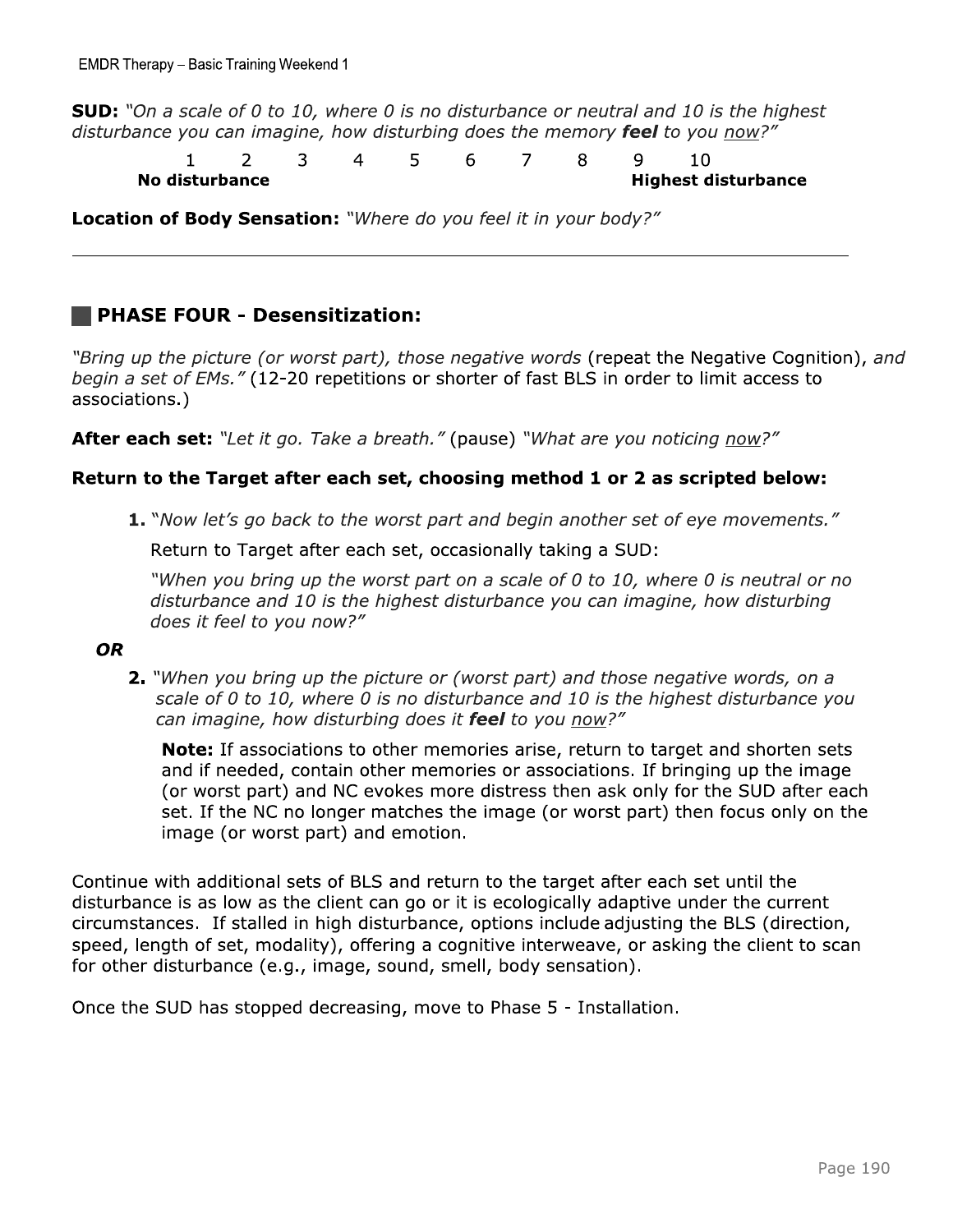**EMDR Therapy – Basic Training Weekend 1**<br> **PHASE FIVE – Installation:**<br>
"Do the words (repeat the PC) *still fit, or is there another positive statement you feel would<br>
be more suitable?" Note the original or updated PC.<br>* "Hold them together." Apply BLS: fast as this is still processing. "How true do those words (PC) feel to you now when you think of the original experience on a scale of 1-7 where 1 is untrue and  $7$  is absolutely true?"

Continue Installation as long as the material is becoming more adaptive.

### DO NOT DO PHASE 6 - Body Scan when using EMD.

#### Procedure for Closing Incomplete Target Memory Session:

"Hold them together." Apply BLS: rast as t<br>
(PC) feel to you <u>now</u> when you think of the<br>
untrue and 7 is absolutely true?"<br>
Continue Installation as long as the materi<br> **DO NOT DO PHASE 6 – Body Sca<br>
PHASE SEVEN - Closure** An incomplete target is one in which a client's material is unresolved, i.e., they are still experiencing some distress or confusion about the memory or related associations. The following is a suggested procedure for closing down an incomplete target memory. The purpose is to validate the client's efforts and help them shift states in order to help them feel grounded before they leave.

#### Steps:

- 1. Inform the client that it is time to stop and explain the reason. "We are almost out of time and we will need to stop soon."
- 2. DO NOT take **SUD**, check PC, take VOC or Body Scan as they may activate processing.
- 3. Asses the need for stabilization. "How are you doing?"
	- a. Offer a containment exercise, if needed:

"I would like to suggest we do a containment exercise before we stop. I would like you to imagine taking what remains of this experience and put it in a container of your choosing until the next time we meet."

- b. Shift state by eliciting their Safe/Calm State, a resource, grounding, or a relaxation exercise.
- 4. Debrief once stabilized:
	- a. Offer validation: "You have done some good work today".
	- b. Get client's feedback and offer feedback on the session with special attention to orienting the client to the present and their use of coping strategies between sessions.

"As you consider your experience today, what positive statement can you make that expresses how you feel OR, what you have learned or gained?" (no **BLS**)

5. Follow "Instructions for Closing ALL Sessions" on the next page.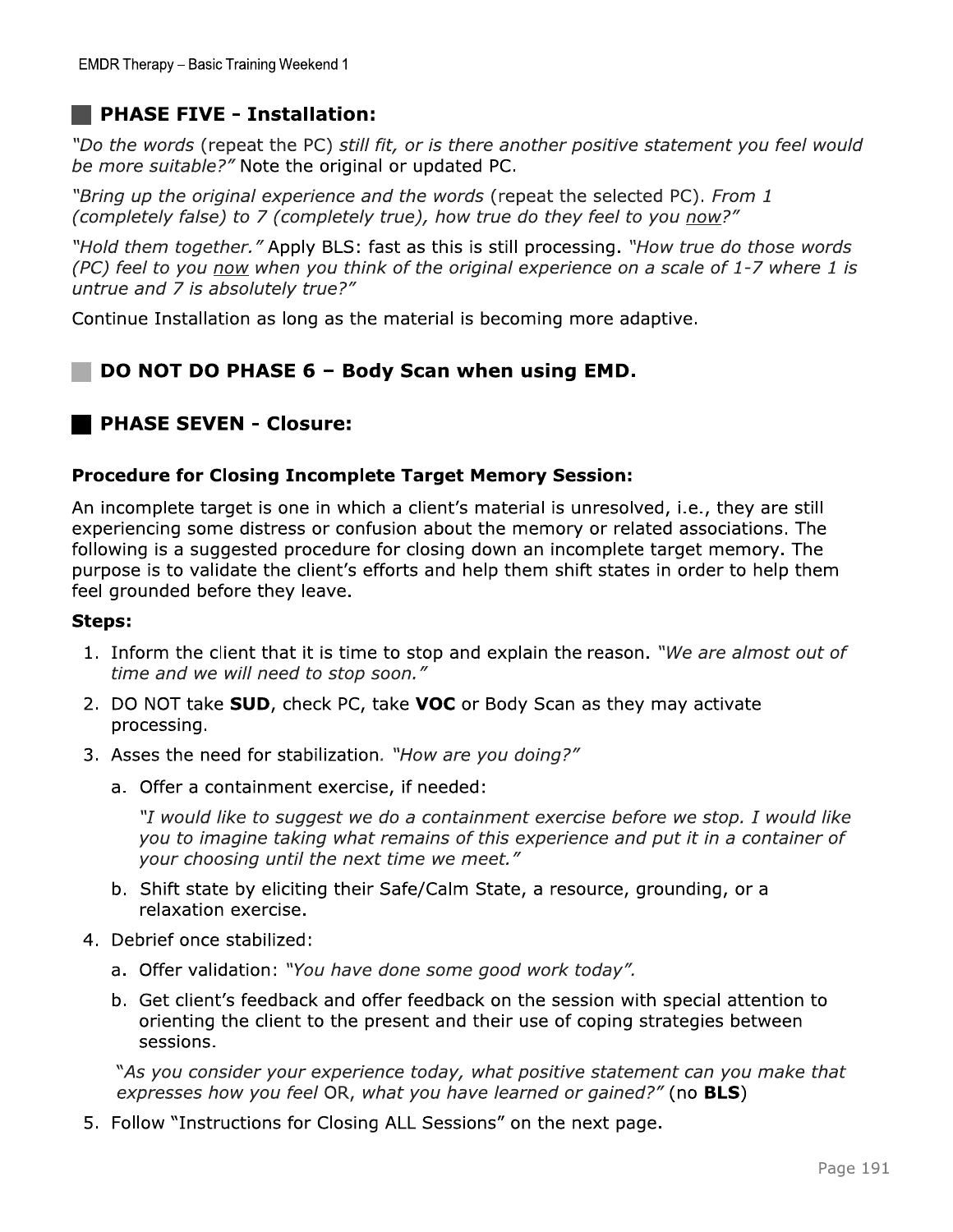#### **Instructions For Bringing Closure To A Completed Target Memory Session:**

- 1. Acknowledge resolution of the Target Memory.
- 2. Offer validation: "You have done very good work today. How are you feeling?"
- 3. Debrief using "Instructions for Closing All Sessions".

#### **Instructions For Closing All Sessions:**

Instruct client to observe any changes and use their self-soothing strategies as needed, as the processing can continue between sessions. Assure client of your availability.

"The processing we have done today may continue after our session. You may or may not notice new insights, thoughts, memories, physical sensations, or dreams. Please briefly jot down whatever you notice. We will talk about it at our next session. Remember to use one of your coping skills as needed."

#### PHASE EIGHT - Reevaluation:

Check in with the client on how they have been able to respond or manage the challenging situation related to the memory or part of the memory that was processed. Check for additional intrusive thoughts, startle responses and other symptoms. Check the SUD of the original experience  $-$  if you only processed a part of the memory, consider full EMDR reprocessing of the entire experience for complete resolution.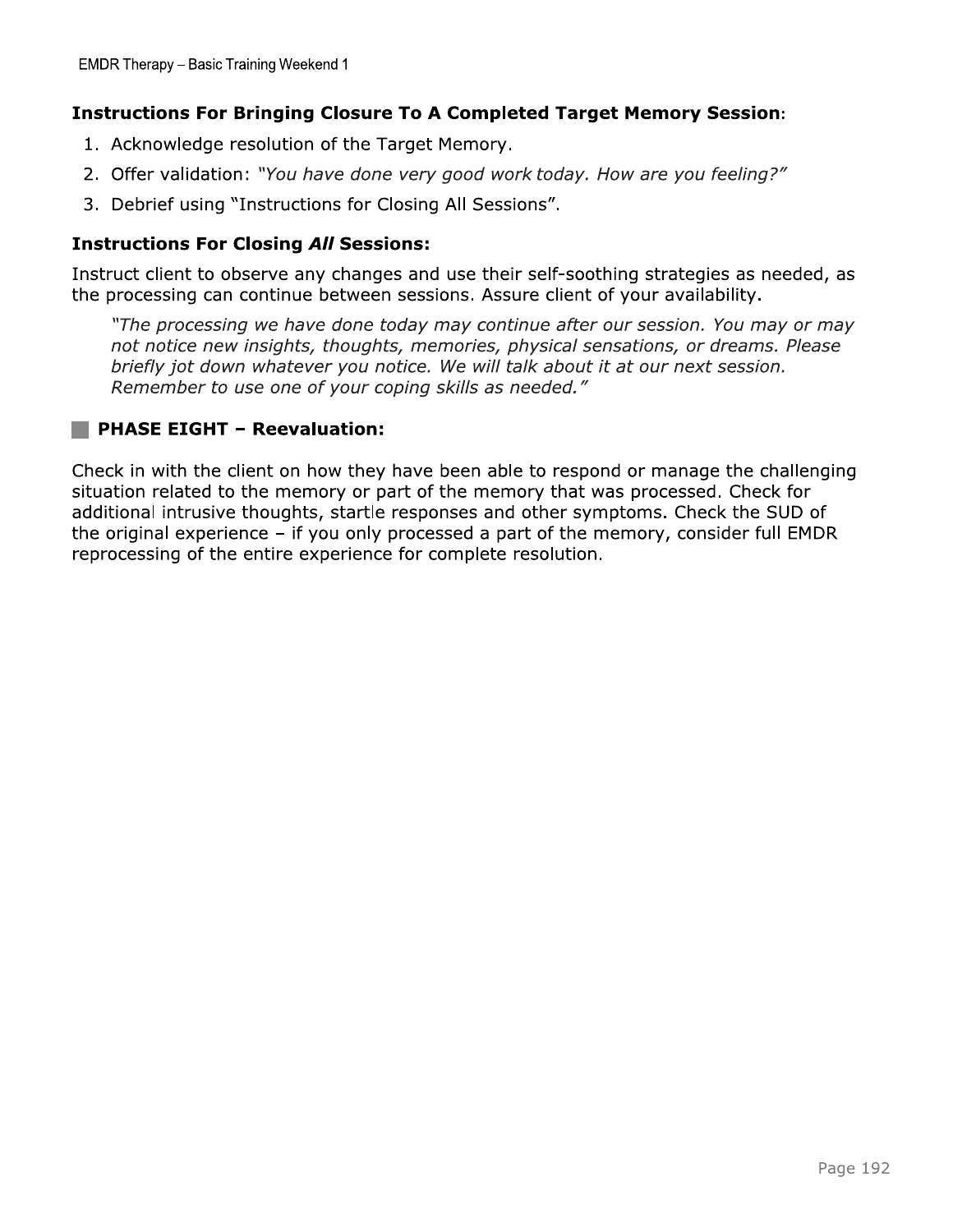# **IMPACT OF EVENT SCALE (Revised)**

Instructions: Below is a list of difficulties people sometimes have after stressful life events. Please read each item and then indicate how distressing each difficulty has been for you DURING THE PAST SEVEN DAYS with respect to\_\_\_\_\_\_\_\_\_\_\_\_\_\_\_\_\_\_, how much were you distressed or bothered by these difficulties?  $1$  ittle  $M$ ederately Quite  $N_{\text{eff}}$  $\overline{a}$  $\sim$ 

|                                                                                                  | <b>Not</b><br>at all | Little<br>bit | Moderately     | Quite a<br>bit | Extremely      |
|--------------------------------------------------------------------------------------------------|----------------------|---------------|----------------|----------------|----------------|
| 1-Any reminder brought back feelings about it.                                                   | 0                    | $\mathbf{1}$  | $\overline{2}$ | 3              | 4              |
| 2-I had trouble staying asleep.                                                                  | 0                    | $\mathbf{1}$  | $\overline{2}$ | 3              | 4              |
| 3-Other things kept making me think about it.                                                    | 0                    | $\mathbf{1}$  | $\overline{2}$ | 3              | 4              |
| 4-I felt irritable and angry.                                                                    | 0                    | $\mathbf{1}$  | $\overline{2}$ | 3              | 4              |
| 5-I avoided letting myself get upset when<br>I thought about it or was reminded of it.           | 0                    | $\mathbf{1}$  | $\overline{2}$ | 3              | $\overline{4}$ |
| 6-I thought about it when I didn't mean to.                                                      | 0                    | $\mathbf{1}$  | $\overline{2}$ | 3              | 4              |
| 7-I felt as if it hadn't happened or wasn't real.                                                | 0                    | $\mathbf{1}$  | $\overline{2}$ | 3              | 4              |
| 8-I stayed away from reminders about it.                                                         | 0                    | $\mathbf{1}$  | $\overline{2}$ | 3              | $\overline{4}$ |
| 9-Pictures about it popped into my mind.                                                         | 0                    | $\mathbf{1}$  | $\overline{2}$ | 3              | 4              |
| 10-I was jumpy and easily startled.                                                              | 0                    | $\mathbf{1}$  | $\overline{2}$ | 3              | 4              |
| 11-I tried not to think about it.                                                                | 0                    | $\mathbf{1}$  | $\overline{2}$ | 3              | 4              |
| 12-I was aware that I still had a lot of feelings<br>about it, but I didn't deal with them.      | 0                    | $\mathbf{1}$  | 2              | 3              | 4              |
| 13-My feelings about it were kind of numb.                                                       | 0                    | $\mathbf{1}$  | $\overline{2}$ | 3              | 4              |
| 14-I found myself acting or feeling like I was back<br>at that time.                             | 0                    | $\mathbf{1}$  | $\overline{2}$ | 3              | 4              |
| 15-I had trouble falling asleep.                                                                 | 0                    | 1             | 2              | 3              | 4              |
| 16-I had waves of strong feelings about it.                                                      | $\mathbf 0$          | 1             | $\overline{2}$ | 3              | 4              |
| 17-I tried to remove it from my memory.                                                          | 0                    | $\mathbf{1}$  | $\overline{2}$ | 3              | 4              |
| 18-I had trouble concentrating.                                                                  | 0                    | $\mathbf{1}$  | $\overline{2}$ | 3              | 4              |
| 19-Reminders of it caused me to have physical<br>reactions, such as sweating, trouble breathing. | 0                    | $\mathbf{1}$  | $\overline{2}$ | 3              | $\overline{4}$ |
| 20-I had dreams about it.                                                                        | 0                    | $\mathbf{1}$  | $\overline{2}$ | 3              | 4              |
| 21-I felt watchful and on-guard.                                                                 | 0                    | $\mathbf{1}$  | $\overline{2}$ | 3              | 4              |
| 22-I tried not to talk about it.                                                                 | 0                    | $\mathbf{1}$  | $\overline{2}$ | 3              | 4              |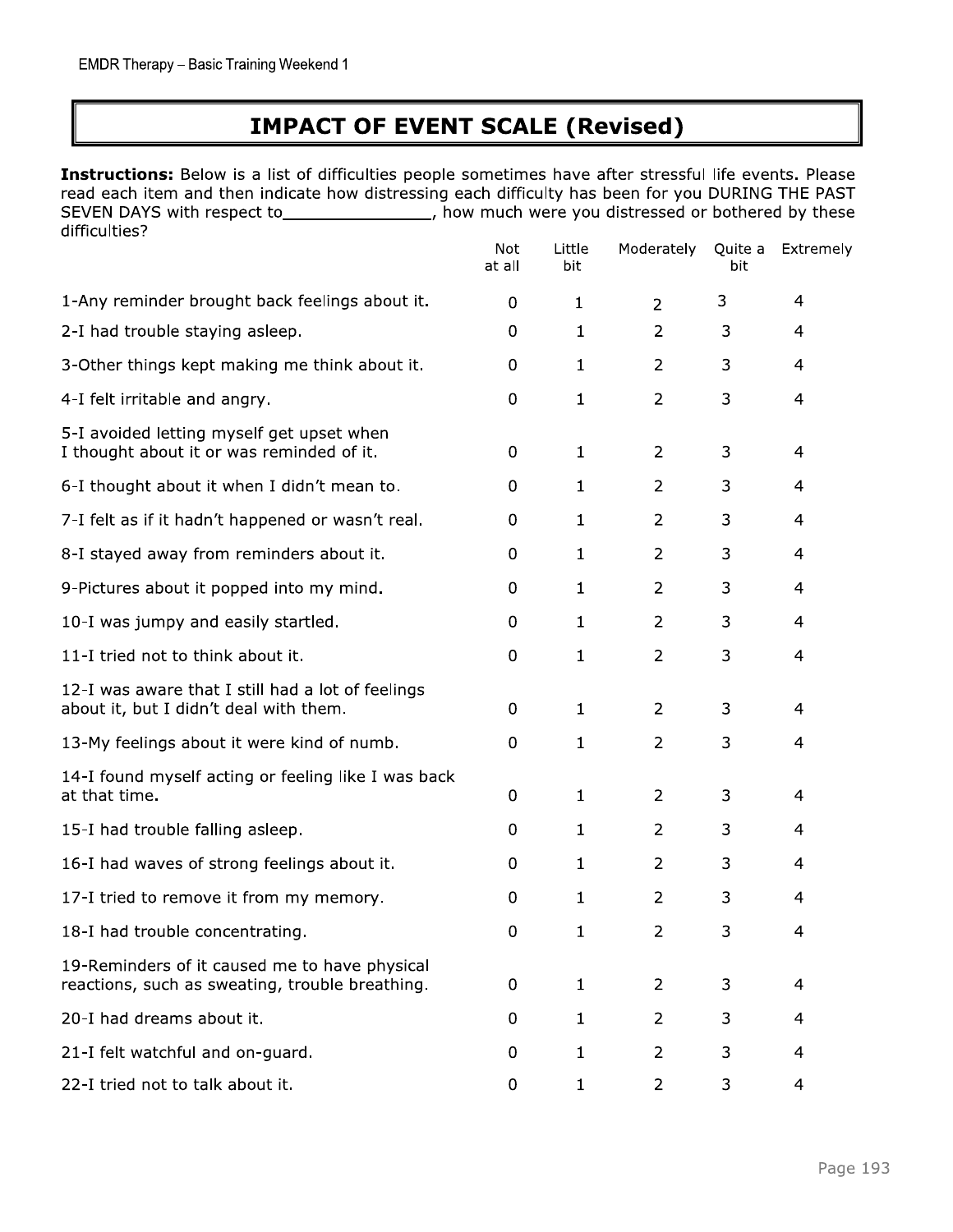#### **Impact of Event Scale - Revised**

#### **Scoring Information**

Avoidance Subscale = mean of items  $5, 7, 8, 11, 12, 13, 17, 22$ 

Intrusion Subscale = mean of items  $1, 2, 3, 6, 9, 16, 20$ 

Hyperarousal Subscale = mean of items  $4, 10, 14, 15, 18, 19, 21$ 

#### Assessing Psychological Trauma and PTSD: A Handbook for Practitioners

Chapter 15: The Impact of Event Scale-Revised by Daniel S. Weiss, PhD & Charles R. Marmar, MD Department of Psychiatry, University of California, San Francisco & PTSD Program, San Francisco VA Medical Center

Correspondence to Dr. Weiss UCSF Box 0984 Department of Psychiatry San Francisco, CA 94143-0984 Tel: (415) 221-4810x3080 Fax: (415) 750-6921

In J.P. Wilson, & T.M. Keane (eds.), Assessing Psychological Trauma and PTSD: A Practitioner's Handbook New York: Guilford. © 1995; Daniel S. Weiss & Charles R. Marmar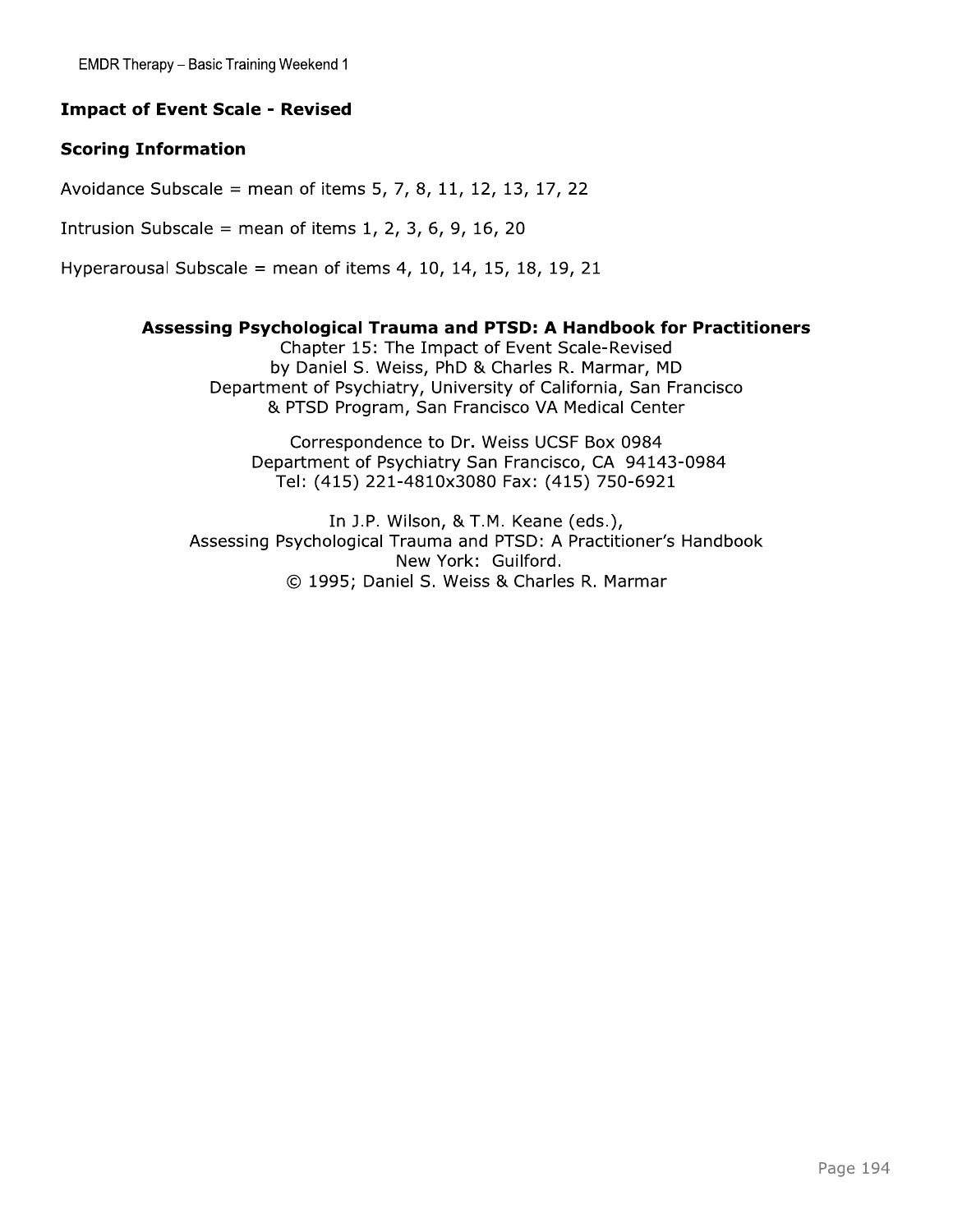### ADVERSE CHILDHOOD EXPERIENCE (ACE) QUESTIONNAIRE **Finding your ACE Score**

#### While you were growing up, during your first 18 years of life:

1. Did a parent or other adult in the household often...swear at you, insult you, put you down, or humiliate you? Or act in a way that made you afraid that you might be physically hurt?

Yes\_\_\_\_\_\_\_No\_\_\_\_\_\_\_\_\_If yes, enter 1 \_\_\_\_\_\_\_\_\_\_\_\_

2. Did a parent or other adult in the household often...push, grab, slap, or throw something at you? or ever hit you so hard that you had marks or were injured?

Yes\_\_\_\_\_\_\_No\_\_\_\_\_\_\_\_If yes, enter 1 \_\_\_\_\_\_\_\_\_\_\_

3. Did an adult or person at least 5 years older than you ever...touch or fondle you or have you touch their body in a sexual way? Or try to or actually have oral, anal, or vaginal sex with you?

Yes\_\_\_\_\_\_\_No\_\_\_\_\_\_\_\_If yes, enter 1 \_\_\_\_\_\_\_\_\_\_\_

4. Did you often feel that...no one in your family loved you or thought you were important or special? Or your family didn't look out for each other, feel close to each other, or support each other?

Yes No If yes, enter 1

5. Did you often feel that...you didn't have enough to eat, had to wear dirty clothes, and had no one to protect you? Or your parents were too drunk or high to take care of you or take you to the doctor if you needed it?

Yes \_\_\_\_\_\_\_ No \_\_\_\_\_\_\_\_ If yes, enter 1 \_\_\_\_\_\_\_\_\_\_\_\_

6. Were your parents ever separated or divorced?

Yes\_\_\_\_\_\_\_No\_\_\_\_\_\_\_\_\_If yes, enter 1 \_\_\_\_\_\_\_\_\_\_

7. Was your mother or stepmother... often pushed, grabbed, slapped, or had something thrown at her? Or sometimes or often kicked, bitten, hit with a fist, or hit with something hard? Or ever repeatedly hit over at least a few minutes or threatened with a gun or a knife?

Yes No If yes, enter 1

8. Did you live with anyone who was a problem drinker or alcoholic or who used street drugs?

Yes No If yes, enter 1

9. Was a household member depressed or mentally ill or did a household member attempt suicide?

Yes\_\_\_\_\_\_\_No\_\_\_\_\_\_\_\_\_If yes, enter 1 \_\_\_\_\_\_\_\_\_\_\_\_

10. Did a household member go to prison? Yes No If yes, enter 1

Now add up your "Yes" answers: \_\_\_\_\_\_\_\_\_\_\_\_\_This is your ACE Score.

(>3 significant; the higher the score, the greater the impact of life experiences)

Learn more at https://www.cdc.gov/violenceprevention/aces/index.html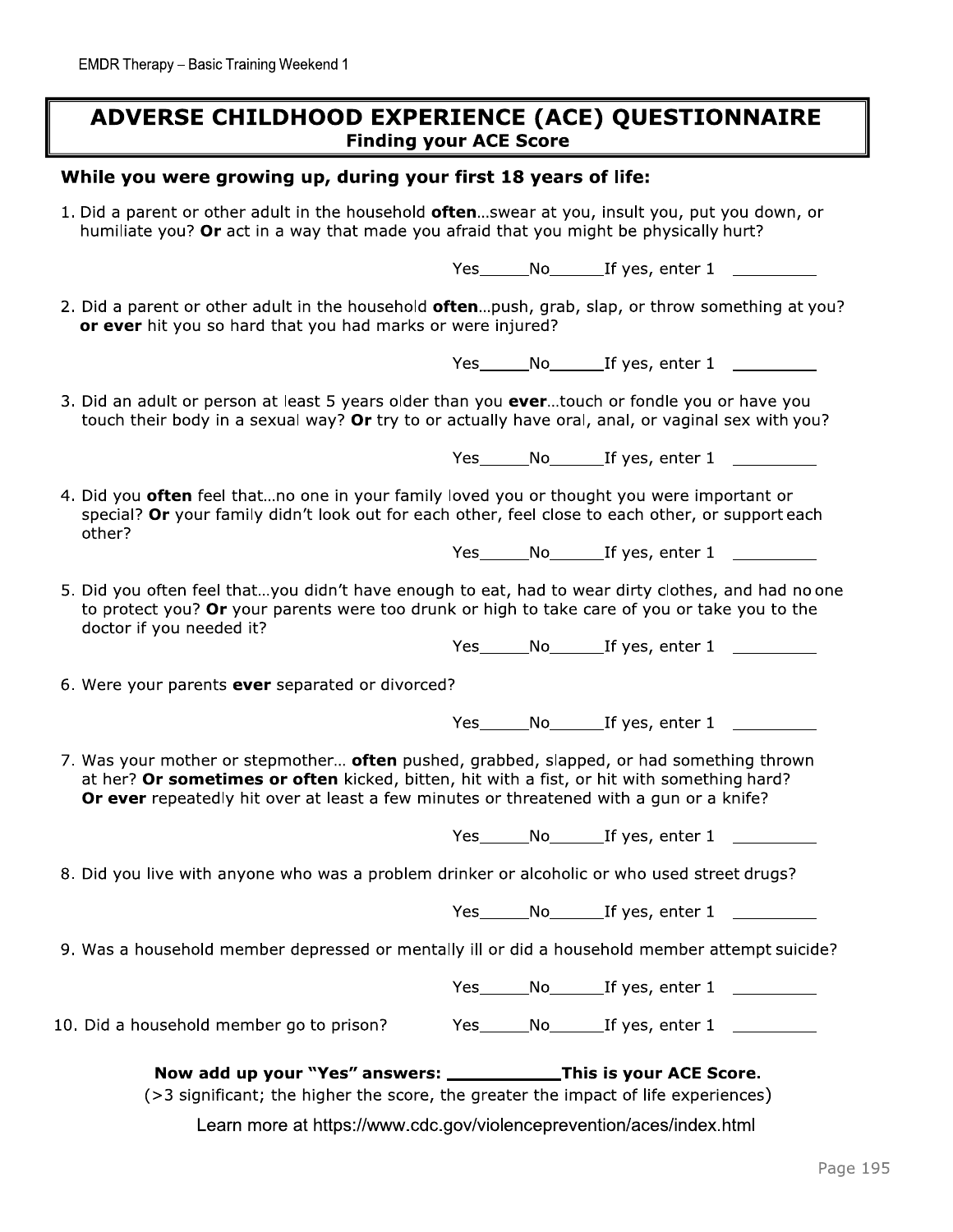EMDR Therapy – Basic Training Weekend 1<br> **CLINICAL USE OF THE DES**<br>
Many clinicians have used the DES as a screening device to identify h<br>
unsure how to proceed when someone obtains a high score on the<br>
client scores over Many clinicians have used the DES as a screening device to identify high dissociators, but are unsure how to proceed when someone obtains a high score on the scale. Most times that a client scores over 20 or 30 on the DES, the clinician will want to know more about the dissociative experiences that contributed to the high score. One approach at further investigation would be to use the completed scale to interview the client. For each item worth a score of 20 or more, the clinician could ask the client for an example of the dissociative experience. (E.g., Can you give me an example of the time when you found something among your possessions that you didn't remember buying?") With this method, it is possible to find out if a client has understood a question differently than it was intended. For example, a client might answer the above question with "Sometimes my wife buys me new shirts and I find them in my closet." Clearly, this experience is not an example of dissociation and the high score is misleading.

Another approach would be to use one of two available structured clinical interviews for dissociative disorders. The Dissociative Disorders Interview Schedule developed by Ross (Ross et al., 1989) and the Structured Clinical Interview for DSM-III-R Dissociative Disorders (Steinberg et al., 1990) developed by Steinberg can both be used to make or rule out a dissociative disorder diagnosis.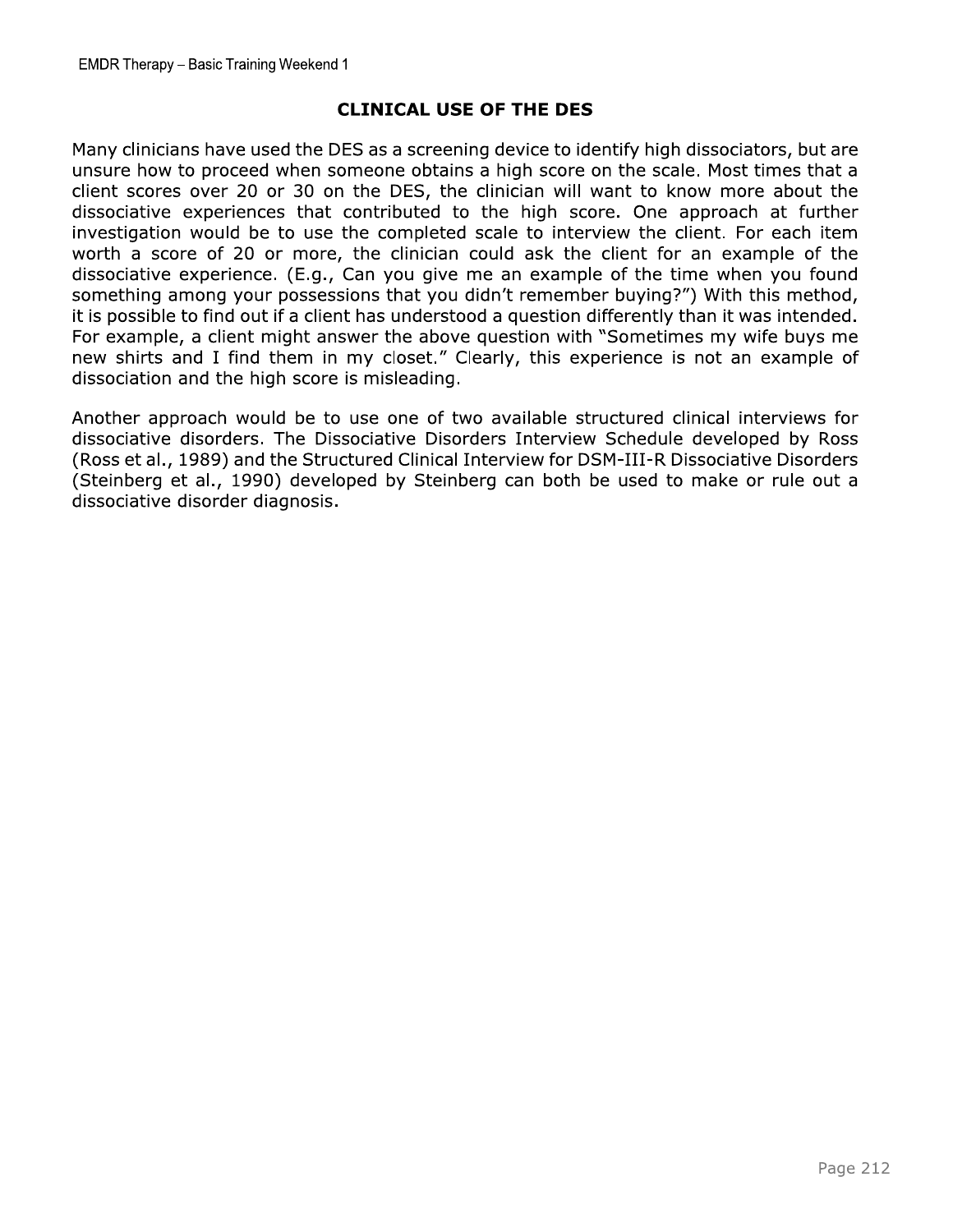#### DES-II

#### **Directions**

EMDR Therapy – Basic Training Weekend 1<br>
DES-II<br>
Eve Bernstein Carlson, PhD Frank W. Putnam, MD<br>
Directions<br>
This questionnaire consists of twenty-eight questions about experiences that yo<br>
your dily life. We are intereste This questionnaire consists of twenty-eight questions about experiences that you may have in your daily life. We are interested in how often you have these experiences. It is important, however, that your answers show how often these experiences happen to you when you are not under the influence of alcohol or drugs.

To answer the questions, please determine to what degree the experience described in the question applies to you and circle the number to show what percentage of the time you have the experience.

#### Example:

| 0%<br>10%<br>(never) | <b>20%</b> | 30% | 40% | 50% | 60% | 70% | 80%   | 90% 100%<br>(always) |  |
|----------------------|------------|-----|-----|-----|-----|-----|-------|----------------------|--|
| Date                 |            |     |     |     | Age |     | Sex M |                      |  |

**1.** Some people have the experience of driving a car and suddenly realizing that they don't remember what has happened during all or part of the trip. Circle a number to show what percentage of the time this happens to you.

U% IU% ZU% 3U% 4U% 5U% 6U% 7U% 8U% 9U% IU0%

2. Some people find that sometimes they are listening to someone talk and they suddenly realize that they did not hear part or all of what was said. Circle a number to show what percentage of the time this happens to you.

U% IU% ZU% 3U% 4U% 5U% 6U% 7U% 8U% 9U% IUU%

**3.** Some people have the experience of finding themselves in a place and having no idea how they got there. Circle a number to show what percentage of the time this happens to you.

U% IU% ZU% 3U% 4U% 5U% 6U% 7U% 8U% 9U% IU0%

4. Some people have the experience of finding themselves dressed in clothes that they don't remember putting on. Circle a number to show what percentage of the time this happens to you.

U% IU% ZU% 3U% 4U% 5U% 6U% 7U% 8U% 9U% IU0%

**5.** Some people have the experience of finding new things among their belongings that they do not remember buying. Circle a number to show what percentage of the time this happens to you.

 $0\%$  10% 20% 30% 40% 50% 60% 70% 80% 90% 100%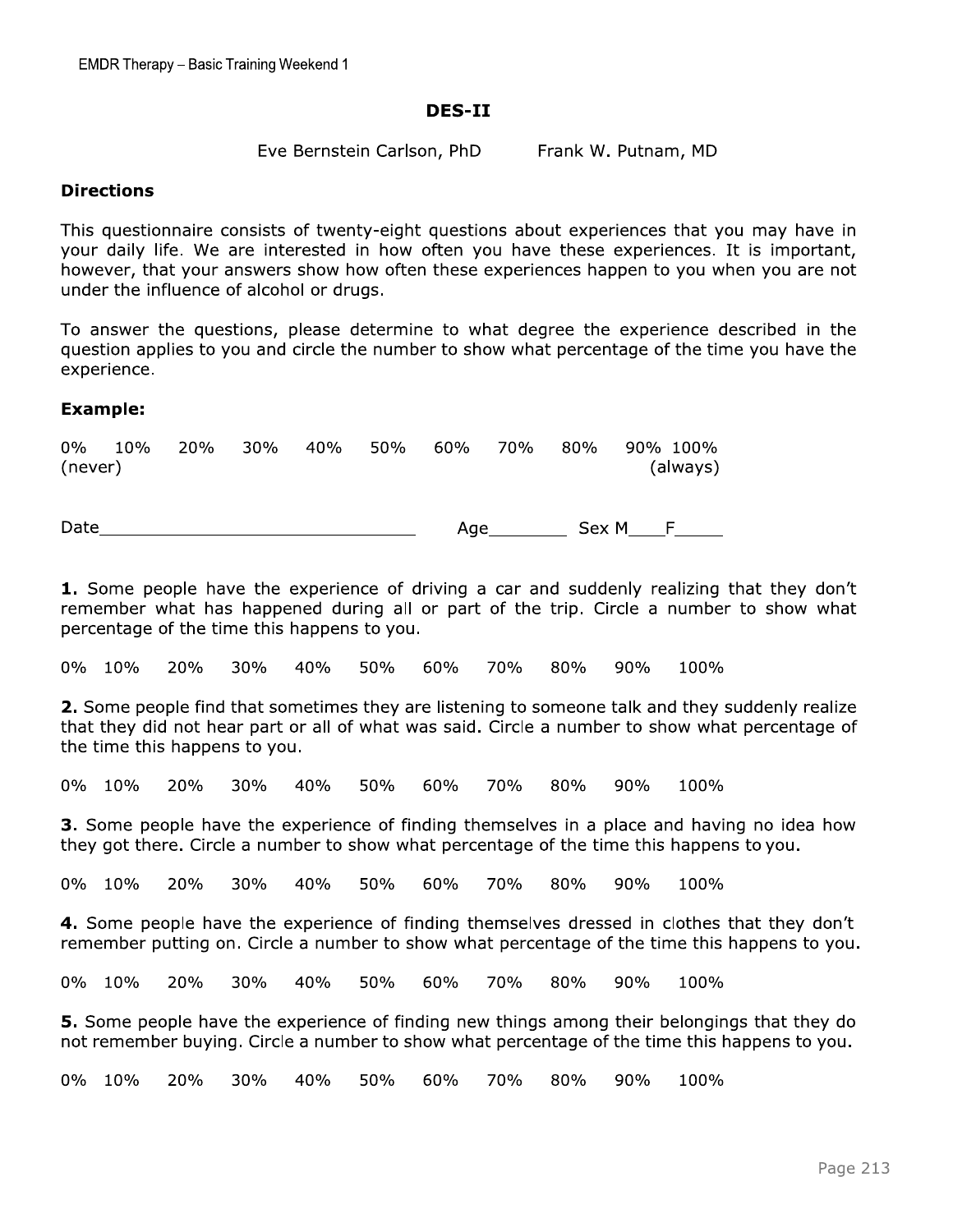6. Some people sometimes find that they are approached by people that they do not know who call them by another name or insist that they have met them before. Circle a number to show what percentage of the time this happens to you.

0% 10% 20% 30% 40% 50% 70% 90% 100% 60% 80%

7. Some people sometimes have the experience of feeling as though they are standing next to themselves or watching themselves do something and they actually see themselves as if they were looking at another person. Circle a number to show what percentage of the time this happens to you.

0% 10% 20% 30% 40% 50% 60% 70% 80% 90% 100%

8. Some people are told that they sometimes do not recognize friends or family members. Circle a number to show what percentage of the time this happens to you.

70% 0% 10% 20% 30% 40% 50% 60% 80% 90% 100%

9. Some people find that they have no memory for some important events in their lives (for example, a wedding or graduation). Circle a number to show what percentage of the time this happens to you.

0% 10%  $20%$ 30%  $40%$ 50%  $60%$ 70% 80%  $90%$ 100%

10. Some people have the experience of being accused of lying when they do not think that they have lied. Circle a number to show what percentage of the time this happens to you.

0% 10% 20% 30% 40% 50% 60% 70% 80% 90% 100%

11. Some people have the experience of looking in the mirror and not recognizing themselves. Circle a number to show what percentage of the time this happens to you.

0% 10% 20% 30%  $40%$ 50%  $60%$ 70% 80%  $90%$ 100%

12. Some people have the experience of feeling that other people, objects, and the world around them are not real. Circle a number to show what percentage of the time this happens to you.

0% 10% 20% 30%  $40%$ 50% 60% 70% 80%  $90%$ 100%

13. Some people have the experience of feeling that their body does not seem to belong to them. Circle a number to show what percentage of the time this happens to you.

0% 10%  $20%$ 30%  $40%$ 50%  $60%$ 70%  $80%$  $90%$ 100%

14. Some people have the experience of sometimes remembering a past event so vividly that they feel as if they are reliving the event. Circle a number to show what percentage of the time this happens to you.

0% 10% 20% 40% 50% 60% 70% 80% 90% 100% 30%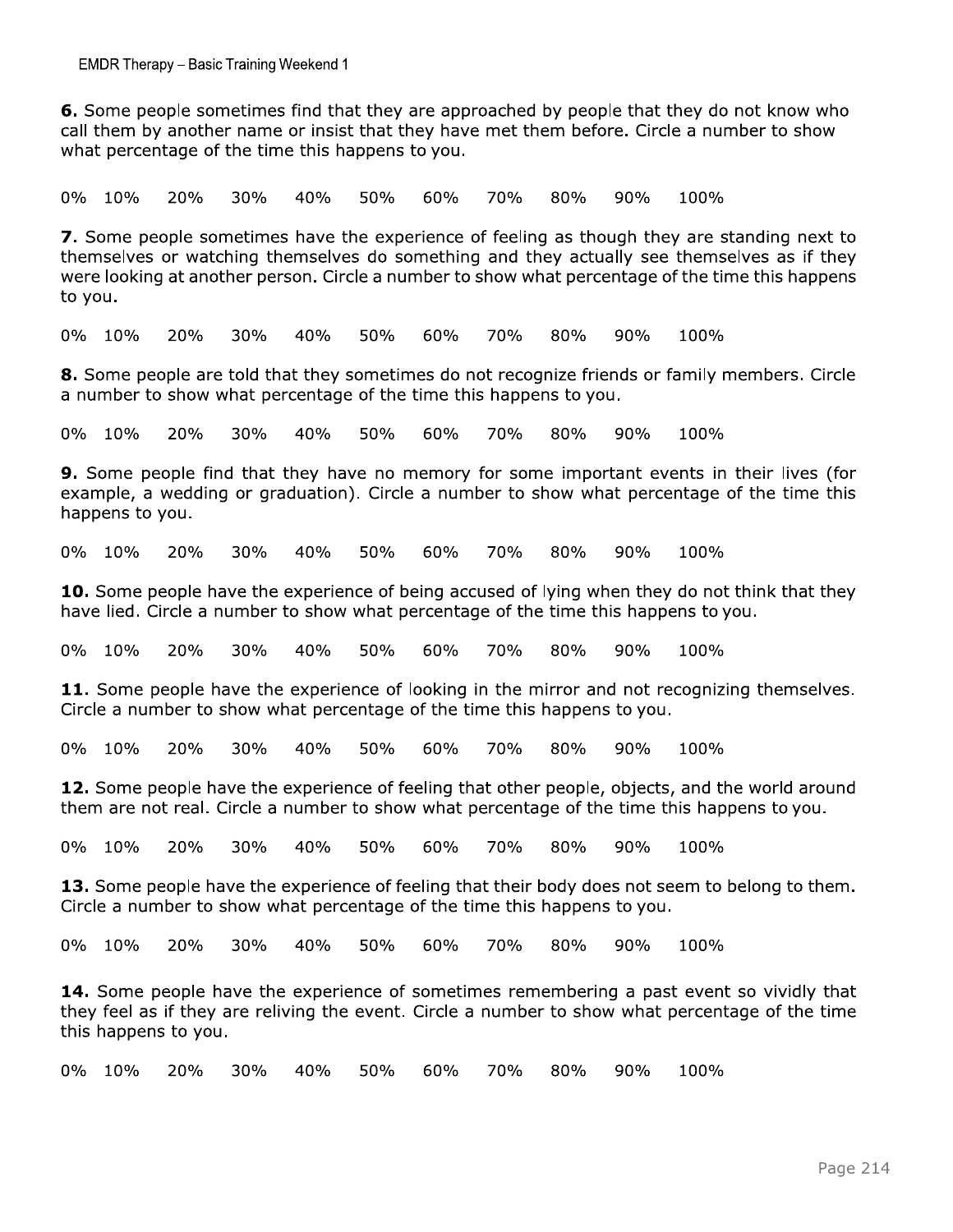15. Some people have the experience not being sure whether things that they remember happening really did happen or whether they just dreamed them. Circle a number to show what percentage of the time this happens to you.

0% 10% 20% 30% 40% 50% 60% 70% 80%  $90%$ 100%

16. Some people have the experience being in a familiar place but finding it strange and unfamiliar. Circle a number to show what percentage of the time this happens to you.

80% 0% 10%  $20%$  $30%$  $40%$ 50%  $60%$ 70% 90% 100%

17. Some people find that when they are watching television or a movie they become so absorbed in the story that they are unaware of other events happening around them. Circle a number to show what percentage of the time this happens to you.

0% 10% 20% 30% 40% 50% 60% 70% 80% 90% 100%

18. Some people find that they become so involved in a fantasy or daydream that it feels as though it were really happening to them. Circle a number to show what percentage of the time this happens to you.

0% 10% 20% 30% 40% 50% 60% 70% 80%  $90%$ 100%

19. Some people find that they are sometimes able to ignore pain. Circle a number to show what percentage of the time this happens to you.

0% 10% 30% 40% 50% 60% 70%  $20%$ 80%  $90%$ 100%

20. Some people find that they sometimes sit staring off into space, thinking of nothing, and are not aware of the passage of time. Circle a number to show what percentage of the time this happens to you.

60% 70% 80% 0% 10% 20% 30% 40% 50%  $90%$ 100%

21. Some people sometimes find that when they are alone they talk out loud to themselves. Circle a number to show what percentage of the time this happens to you.

0% 10% 20% 30% 40% 50% 60% 70% 80% 90% 100%

22. Some people find that in one situation they may act so differently compared with another situation that they feel almost as if they were two different people. Circle a number to show what percentage of the time this happens to you.

0% 10% 20% 30% 40% 50% 60% 70% 80% 90% 100%

23. Some people sometimes find that in certain situations they are able to do things with amazing ease and spontaneity that would usually be difficult for them (for example, sports, work, social situations, etc.). Circle a number to show what percentage of the time this happens to you.

90% 0% 10% 20% 30% 40% 50% 60% 70% 80% 100%